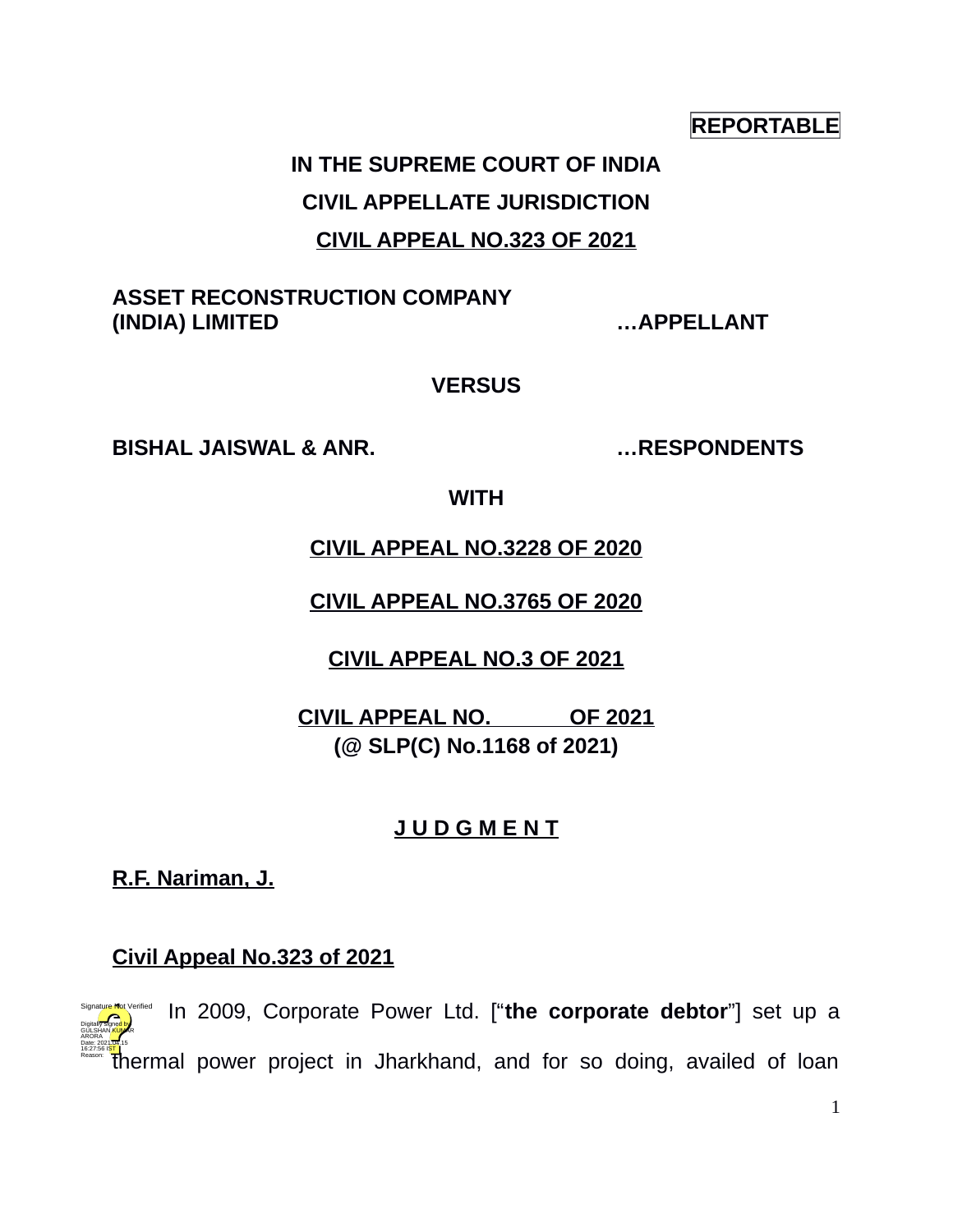facilities from various lenders, including the State Bank of India ["**SBI**"]. The account of the corporate debtor was declared as a non-performing asset by SBI on 31.07.2013. On 27.03.2015, SBI issued a loan-recall notice to the corporate debtor in its capacity as the lenders' agent. On 31.03.2015, some of the original lenders of the corporate debtor, namely, India Infrastructure Finance Company Limited, SBI, State Bank of Hyderabad, State Bank of Bikaner and Jaipur, State Bank of Patiala, and State Bank of Travancore assigned the debts owed to them by the corporate debtor to the appellant, the Asset Reconstruction Company (India) Limited. On 20.06.2015, the appellant issued a notice under Section 13(2) of the Securitisation and Reconstruction of Financial Assets and Enforcement of Securities Interest Act, 2002 ["**SARFAESI Act**"] on behalf of itself and other consortium lenders to the corporate debtor. On 01.06.2016, the appellant took actual physical possession of the project assets of the corporate debtor under the SARFAESI Act. On 26.12.2018, the appellant filed an application under Section 7 of the Insolvency and Bankruptcy Code, 2016 ["**IBC**"] before the National Company Law Tribunal, Calcutta ["**NCLT**"] for a default amounting to Rs.5997,80,02,973/- from the corporate debtor. As the relevant form indicating the date of default did not indicate any such date, this was made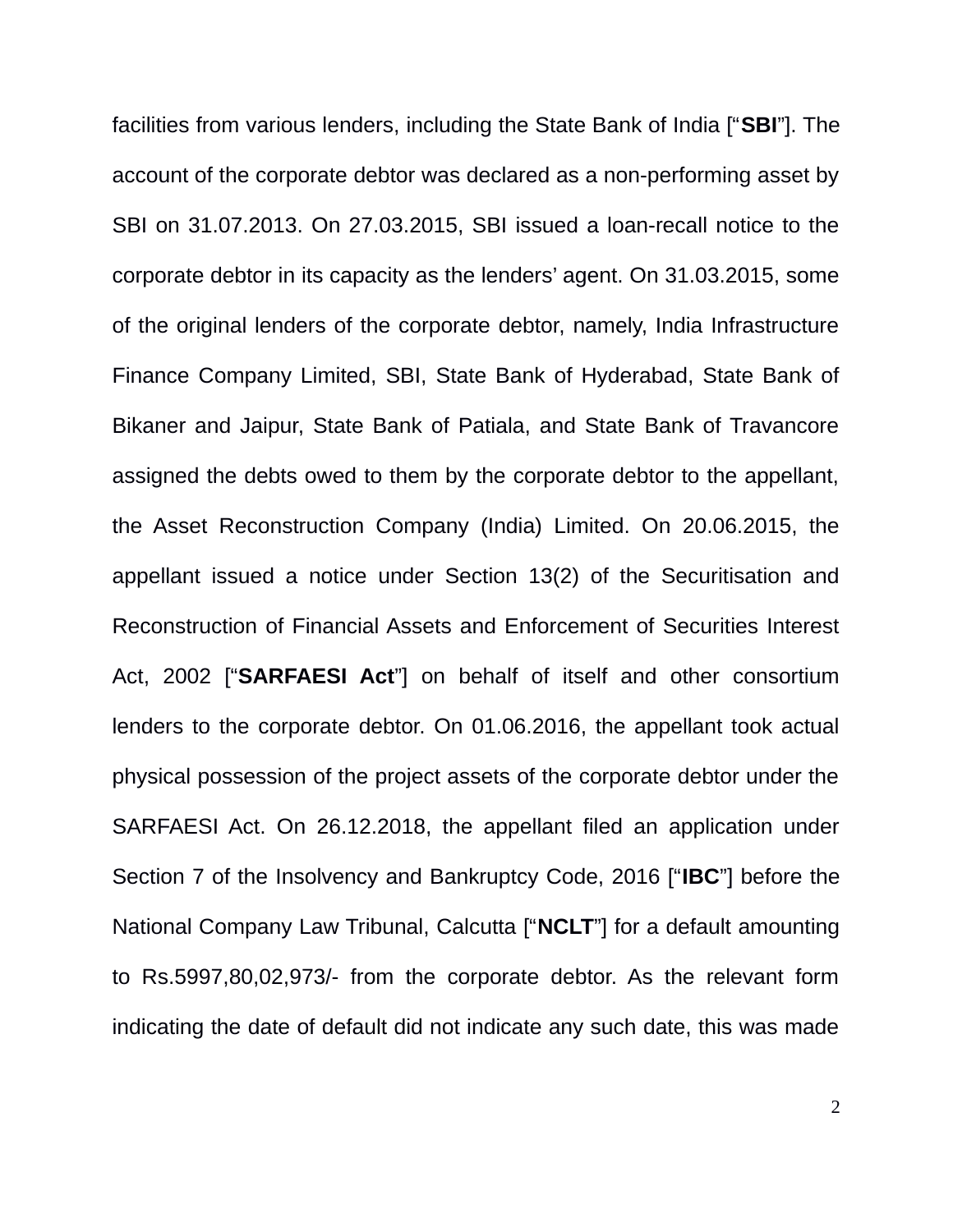up by the appellant on 08.11.2019 by filing a supplementary affidavit before the NCLT, specifically mentioning the date of default and annexing copies of balance sheets of the corporate debtor, which, according to the appellant, acknowledged periodically the debt that was due. On 19.02.2020, the Section 7 application was admitted by the NCLT, observing that the balance sheets of the corporate debtor, wherein it acknowledged its liability, were signed before the expiry of three years from the date of default, and entries in such balance sheets being acknowledgements of the debt due for the purposes of Section 18 of the Limitation Act, 1963 ["**Limitation Act**"], the Section 7 application is not barred by limitation. In an appeal filed to the National Company Law Appellate Tribunal ["**NCLAT**"], the corporate debtor relied upon the Full Bench judgment of the NCLAT in **V. Padmakumar v. Stressed Assets Stabilisation Fund**, Company Appeal (AT) (Insolvency) No. 57 of 2020 (decided on 12.03.2020) ["**V. Padmakumar**"], in which a majority of four members [Justice (Retd.) A.I.S. Cheema, Member (Judicial), dissenting] held that entries in balance sheets would not amount to acknowledgement of debt for the purpose of extending limitation under Section 18 of the Limitation Act. After a preliminary hearing, a three-Member Bench passed an order on 25.09.2020 doubting the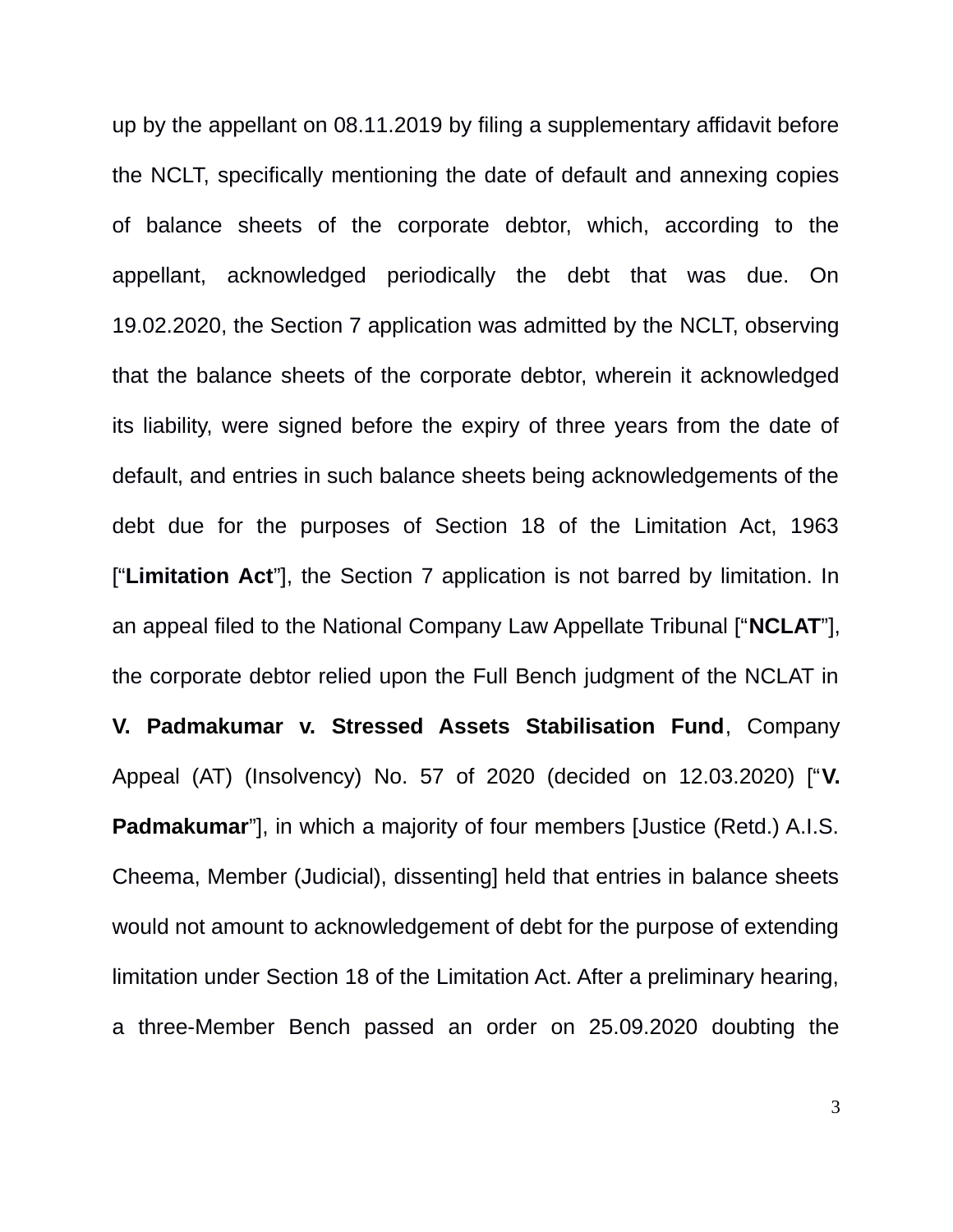correctness of the majority judgment of the Full Bench and referred the matter to the Acting Chairman of the NCLAT to constitute a Bench of coordinate strength to reconsider the judgment in **V. Padmakumar** (supra).

2. A five-Member Bench of the NCLAT, vide the impugned judgment dated 22.12.2020, refused to adjudicate the question referred, stating that the reference to the Bench was itself incompetent.

3. Shri Ramji Srinivasan, learned Senior Advocate appearing on behalf of the appellant, has assailed the impugned judgment, arguing that the majority judgment of the Full Bench of the NCLAT in **V. Padmakumar** (supra) was clearly *per incuriam* as it has not considered various binding judgments of this Court and that the said judgment was wholly incorrect in rejecting the reference out of hand at a preliminary stage. For this purpose, he referred to a number of judgments of this Court in which it has been made clear that vide Section 238A of the IBC, Section 18 of the Limitation Act is applicable to a proceeding under Section 7 of the IBC. Also, according to the learned Senior Advocate, the judgments of the High Courts and the judgments of this Court have expressly held that entries made in signed balance sheets of the corporate debtor would amount to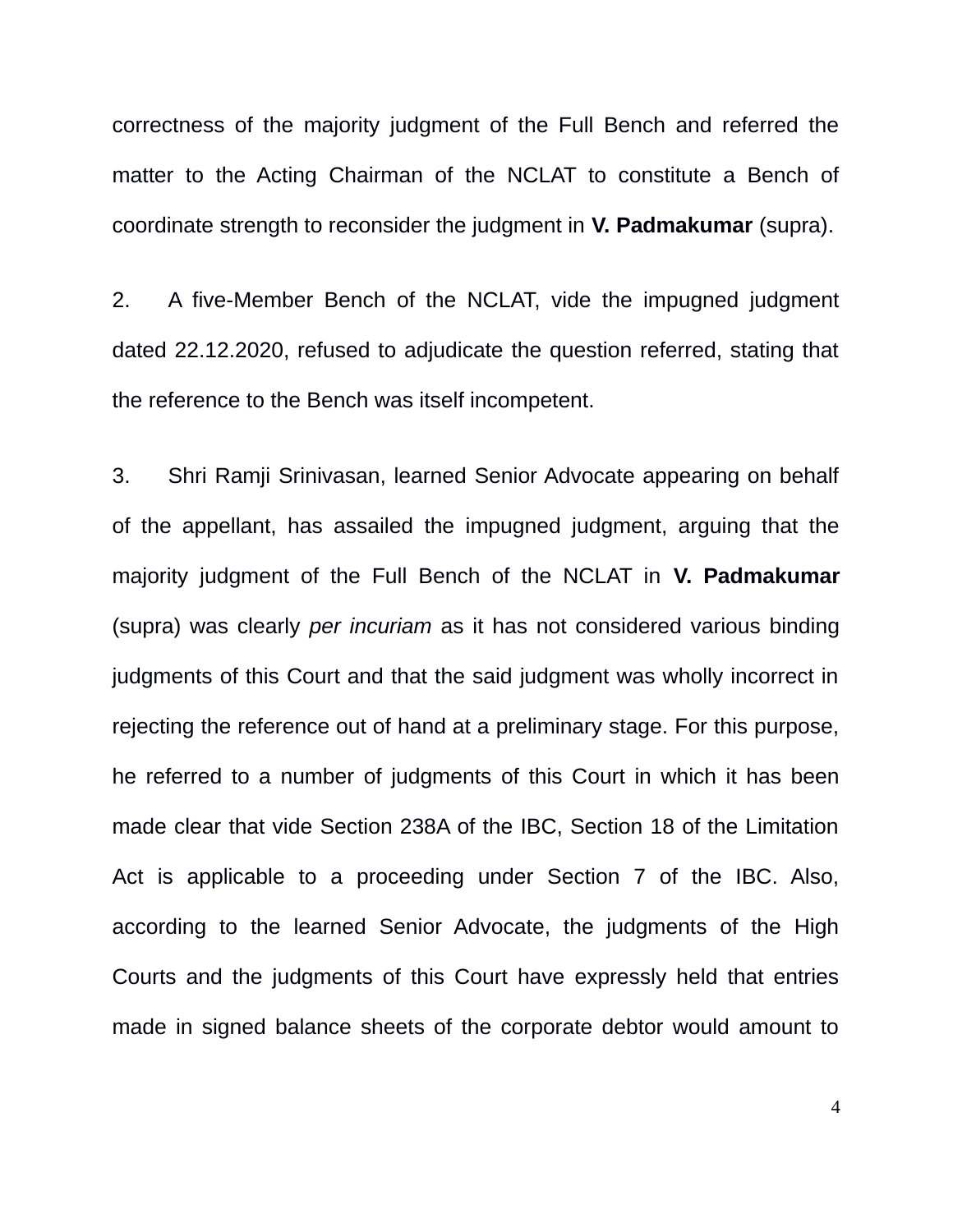acknowledgements of liability and have, therefore, correctly been relied upon by the NCLT on the facts of this case. He argued, relying upon certain judgments, that the reference made to the five-Member Bench by the three-Member Bench was perfectly in order and ought to have been answered on merits. He also argued that the constitution of the five-Member Bench which passed the impugned judgment was not in order as three out of the five members of the said Bench were members who assented with the majority opinion in **V. Padmakumar** (supra), the dissentient member not being made part of the Bench so formed. This, according to him, was contrary to the principles of natural justice. He also argued that the fact that a balance sheet has to be filed under compulsion of law does not mean that an acknowledgement of debt has also to be made under compulsion of law, and for this purpose, he referred to two High Court judgments.

4. Refuting the aforesaid submissions, Shri Abhijeet Sinha, learned Advocate appearing on behalf of the Respondents, argued that the Explanation to Section 7, read with the definition of "default" contained in Section 3(12) of the IBC, would preclude the application of Section 18 of the Limitation Act inasmuch as a default in respect of a financial debt would include a financial debt owed not only to the applicant-financial creditor, but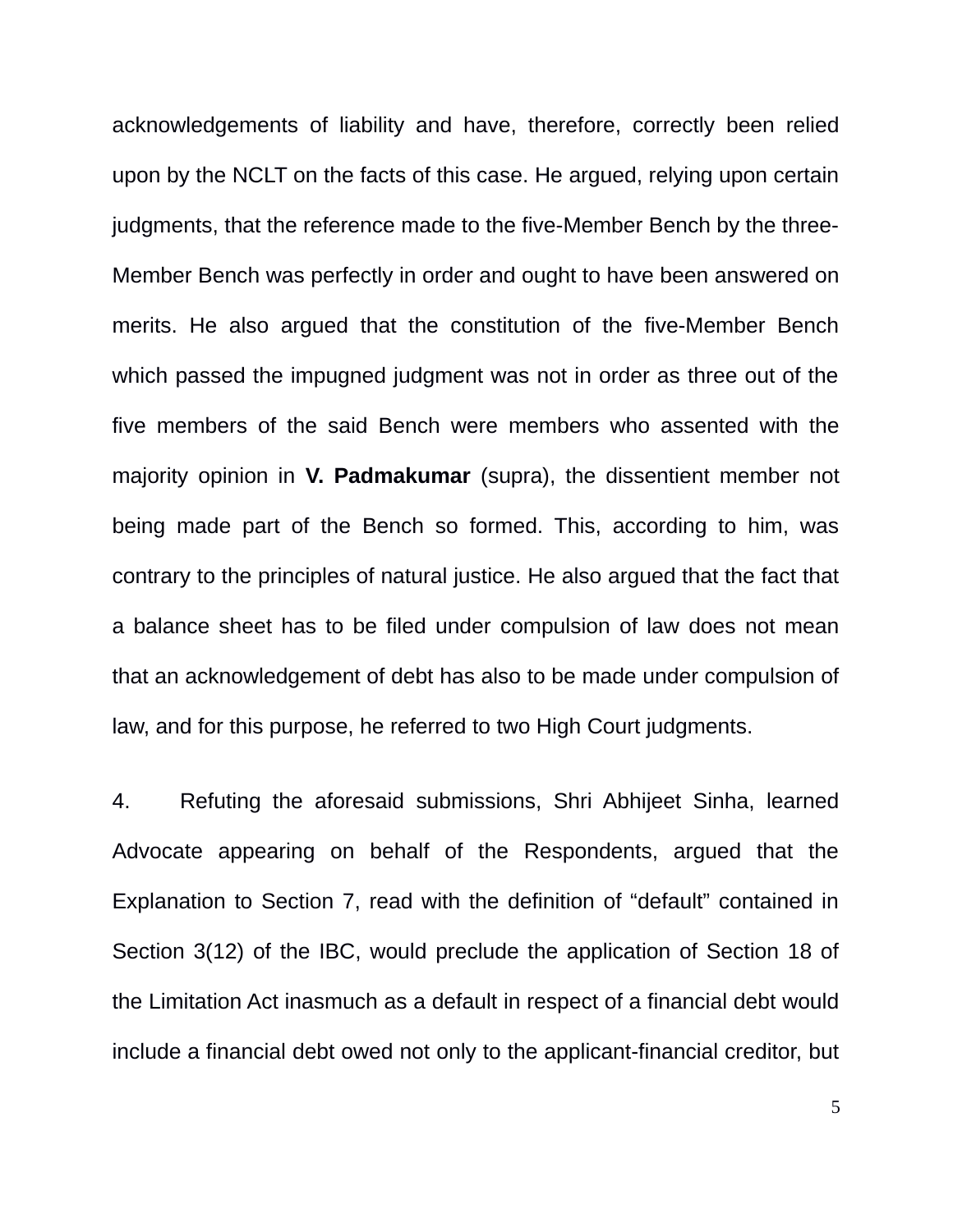to all other financial creditors of the corporate debtor. He then referred to the rationale for enacting Section 238A by referring to the Insolvency Committee Report which introduced the aforesaid Section and strongly relied upon the fact that in all these cases, recovery proceedings were ongoing before the Debt Recovery Tribunal and/or the appellate authority under the Recovery of Debts Due to Banks and Financial Institutions Act, 1993 ["**Recovery of Debts Act**"] and that, by not applying Section 18 of the Limitation Act to the IBC, recoveries will not be thwarted. He also added that the main plank of the submission of the appellant was that a huge sum of Rs.12,000 crore would otherwise go down the drain if acknowledgements in balance sheets were not to be looked at, and stressed the fact that this would be relevant only in recovery proceedings and not in proceedings before the IBC, which are not meant to be recovery proceedings at all, as has been held in several judgments of this Court. He then relied upon two High Court judgments, from the Andhra Pradesh High Court and Gauhati High Court, to buttress his submission that via Section 18 of the Limitation Act, entries made in balance sheets do not amount to acknowledgement of debt. He also stressed the fact that no date of default has been mentioned in the original form that was submitted with the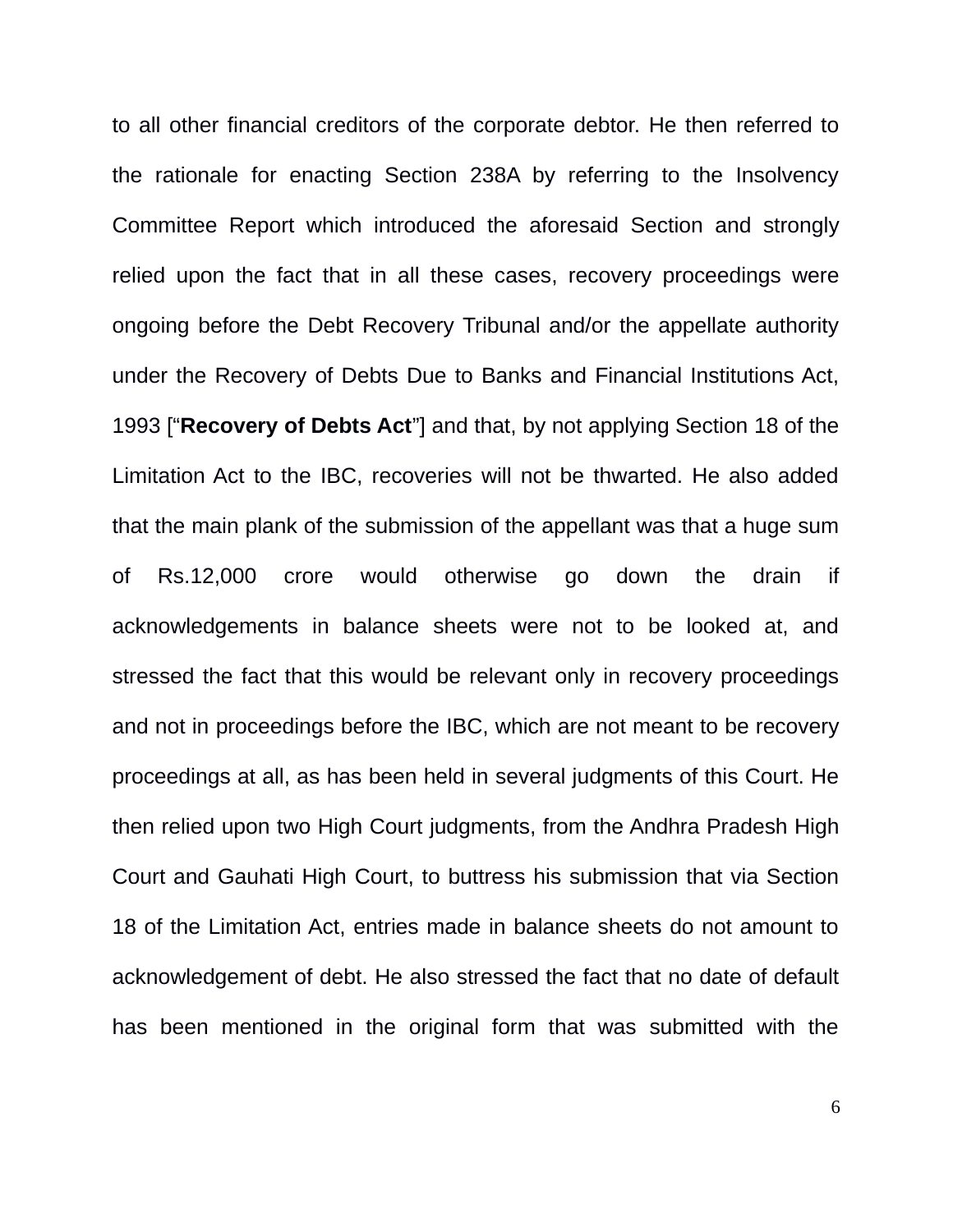Section 7 application, and that this would, therefore, be a non-curable defect, on account of which the Section 7 application should have been dismissed at the threshold. He then took us to various judgments of this Court which made it clear that if a period of three years had elapsed from the date of declaration of the account of a corporate debtor as a nonperforming asset, the claim filed by a creditor is a dead claim which cannot be resurrected having recourse to Section 18 of the Limitation Act. Finally, he argued that the balance sheets in the present case did not amount to acknowledgement of liability inasmuch as the auditor's report, which must be read along with the balance sheets, would make it clear that there was no unequivocal acknowledgement of debt, but that caveats had been entered by way of notes in the auditor's report.

5. After hearing counsel for both sides, it is important to first advert to the rationale for the enactment of Section 238A of the IBC, which was enacted by way of the Insolvency and Bankruptcy Code (Second Amendment) Act, 2018 w.e.f. 06.06.2018. Section 238A of IBC reads as follows:

"**238A. Limitation**.—The provisions of the Limitation Act, 1963 (36 of 1963) shall, as far as may be, apply to the proceedings or appeals before the Adjudicating Authority, the National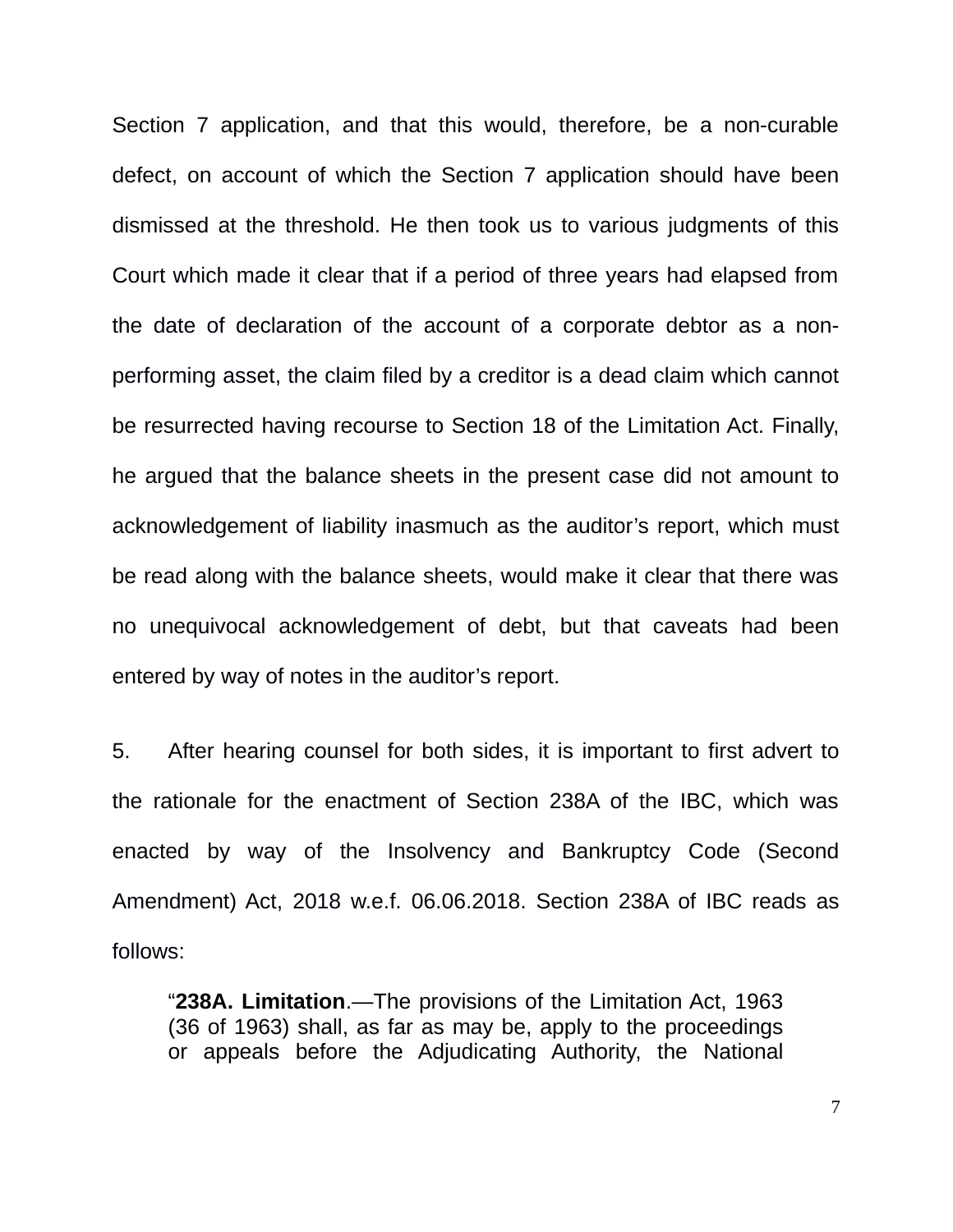Company Law Appellate Tribunal, the Debt Recovery Tribunal or the Debt Recovery Appellate Tribunal, as the case may be."

# 6. In **Jignesh Shah v. Union of India**, (2019) 10 SCC 750, this Court

referred to the Report of the Insolvency Law Committee of March, 2018,

which led to the introduction of Section 238A, as follows:

"**8.** In para 7 of the said judgment [*B.K. Educational Services (P) Ltd.* v. *Parag Gupta and Associates*, (2019) 11 SCC 633], the Report of the Insolvency Law Committee of March 2018 was referred to as follows: ([*B.K. Educational Services (P) Ltd.* v. *Parag Gupta and Associates*, (2019) 11 SCC 633], SCC pp. 644-45, para 11)

"*11*. Having heard the learned counsel for both sides, it is important to first set out the reason for the introduction of Section 238-A into the Code. This is to be found in the Report of the Insolvency Law Committee of March 2018, as follows:

# '**28.** *Application of Limitation Act, 1963*

28.1. The question of applicability of the Limitation Act, 1963 ("the Limitation Act") to the Code has been deliberated upon in several judgments of NCLT and NCLAT. The existing jurisprudence on this subject indicates that if a law is a complete code, then an express or necessary exclusion of the Limitation Act should be respected. [*Ravula Subba Rao* v. *CIT*, AIR 1956 SC 604] *In light of the confusion in this regard, the Committee deliberated on the issue and unanimously agreed that the intent of the Code could not have been to give a new lease of life to debts which are timebarred*. It is settled law that when a debt is barred by time, the right to a remedy is time-barred. [*Punjab National Bank* v. *Surendra Prasad Sinha*, 1993 Supp (1) SCC 499 : 1993 SCC (Cri) 149] This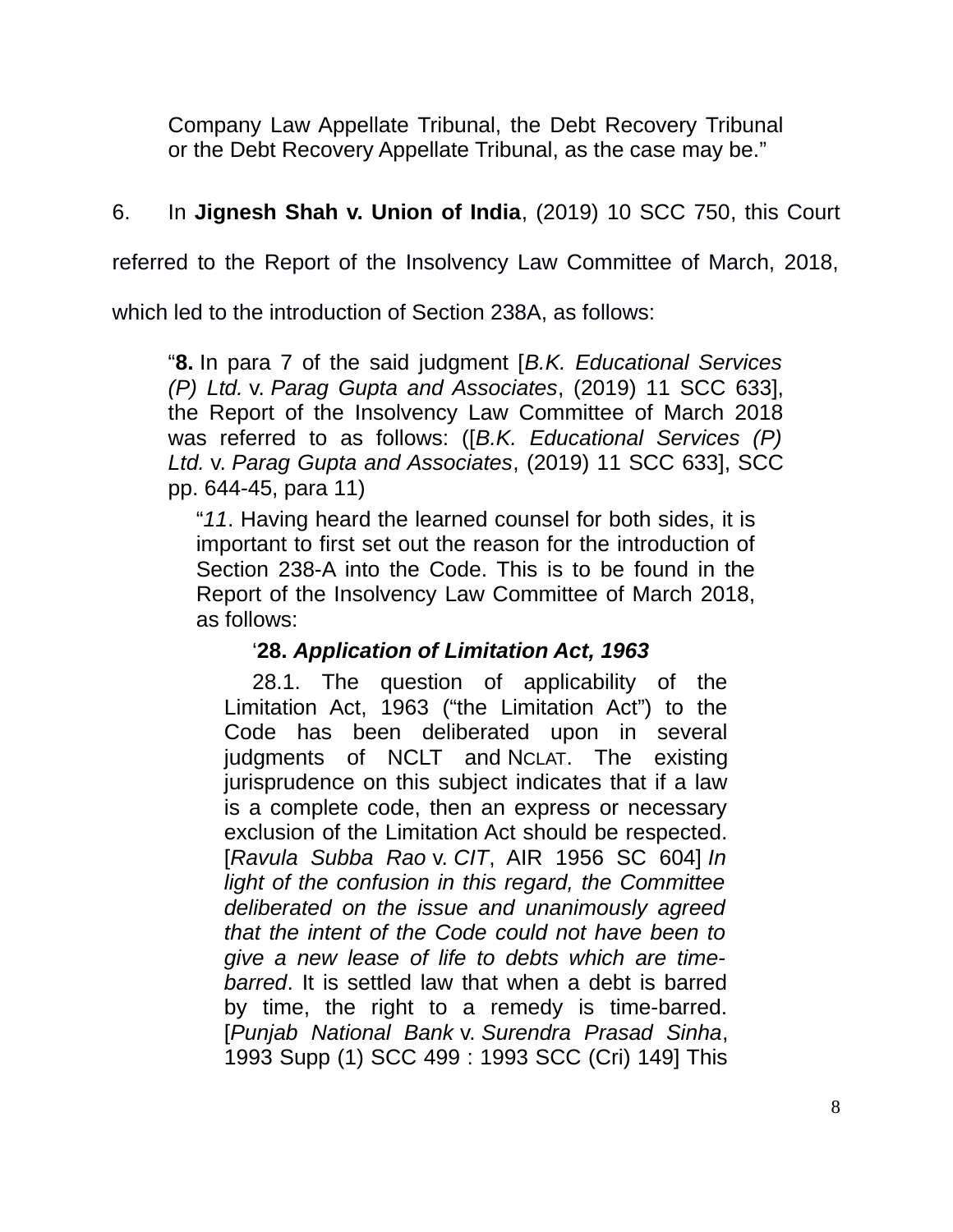requires being read with the definition of "debt" and "claim" in the Code. Further, debts in winding-up proceedings cannot be time-barred [*Interactive Media and Communication Solution (P) Ltd.* v. *GO Airlines Ltd.*, 2013 SCC OnLine Del 445 : (2013) 199 DLT 267] , and there appears to be no rationale to exclude the extension of this principle of law to the Code.

28.2. Further, non-application of the law on limitation creates the following problems: first, it reopens the right of financial and operational creditors holding time-barred debts under the Limitation Act to file for CIRP, the trigger for which is default on a debt above INR one lakh. The purpose of the law of limitation is '*to prevent disturbance or deprivation of what may have been acquired in equity and justice by long enjoyment or what may have been lost by a party's own inaction, negligence or laches*' [*Rajender Singh* v. *Santa Singh*, (1973) 2 SCC 705]. Though the Code is not a debt recovery law, the trigger being "default in payment of debt" renders the exclusion of the law of limitation counterintuitive. Second, it re-opens the right of claimants (pursuant to issuance of a public notice) to file timebarred claims with the IRP/RP, which may potentially be a part of the resolution plan. Such a resolution plan restructuring time-barred debts and claims may not be in compliance with the existing laws for the time being in force as per Section 30(4) of the Code.

28.3. *Given that the intent was not to package the Code as a fresh opportunity for creditors and claimants who did not exercise their remedy under existing laws within the prescribed limitation period, the Committee thought it fit to insert a specific section applying the Limitation Act to the Code*. The relevant entry under the Limitation Act may be on a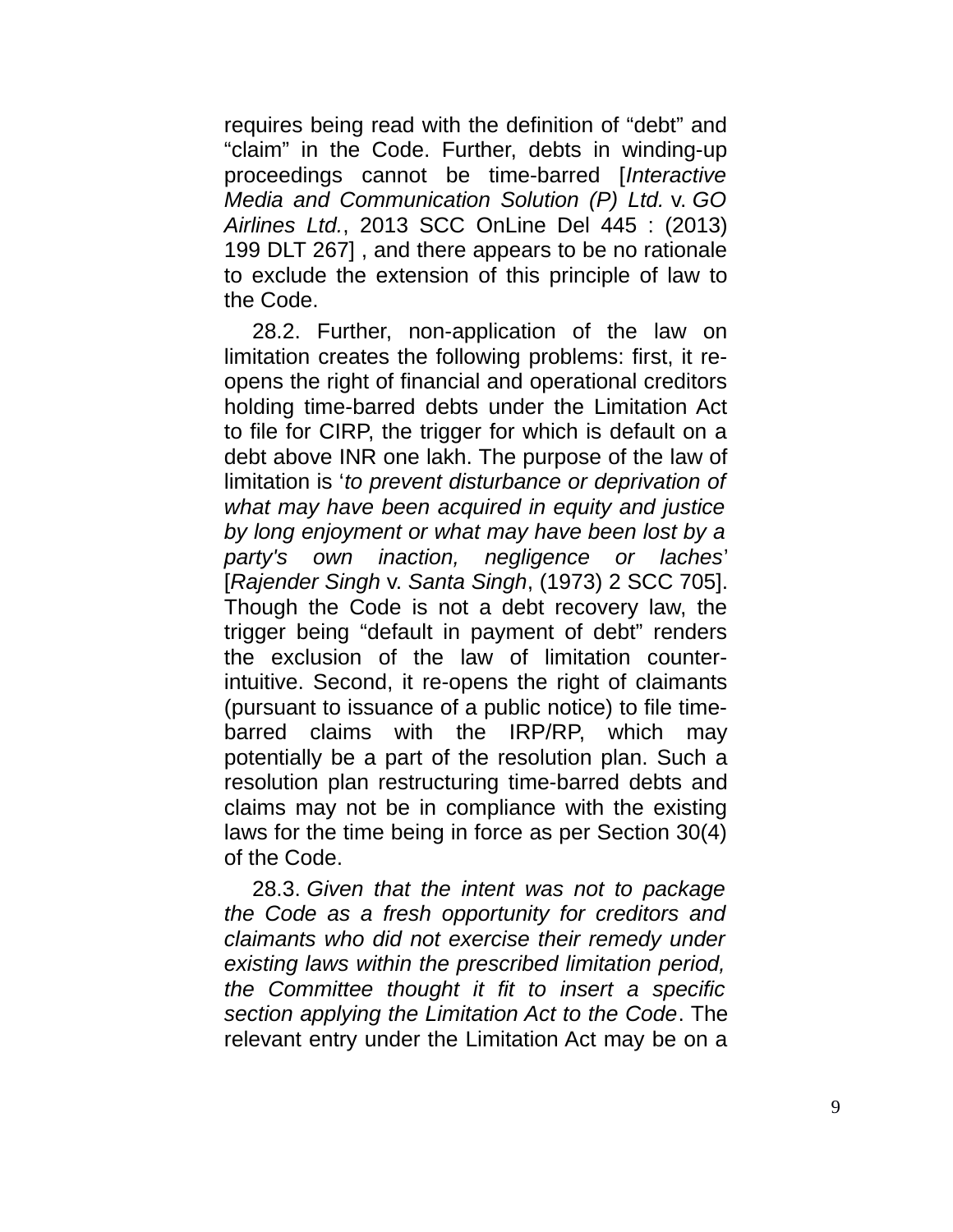case-to-case basis. It was further noted that the Limitation Act may not apply to applications of corporate applicants, as these are initiated by the applicant for its own debts for the purpose of CIRP and are not in the form of a creditor's remedy.'" (emphasis in original)

A perusal of the above would show that considering that the Limitation Act applies only to courts, unless made statutorily applicable to tribunals, the Committee was of the view that such Act should be made to apply to the IBC as well, observing that though the IBC is not a debt recovery law, the trigger being "default in payment of debt" would render the exclusion of the law of limitation "counter-intuitive". Thus, it was made clear that an application to the IBC should not amount to resurrection of time-barred debts which, in any other forum, would have been dismissed on the ground of limitation.

7. From the above, it is clear that the principle of Section 9 of the Limitation Act is to be strictly adhered to, namely, that when time begins to run, it cannot be halted, except by a process known to law. One question that arises before this Court is whether Section 18 of the Limitation Act, which extends the period of limitation depending upon an acknowledgement of debt made in writing and signed by the corporate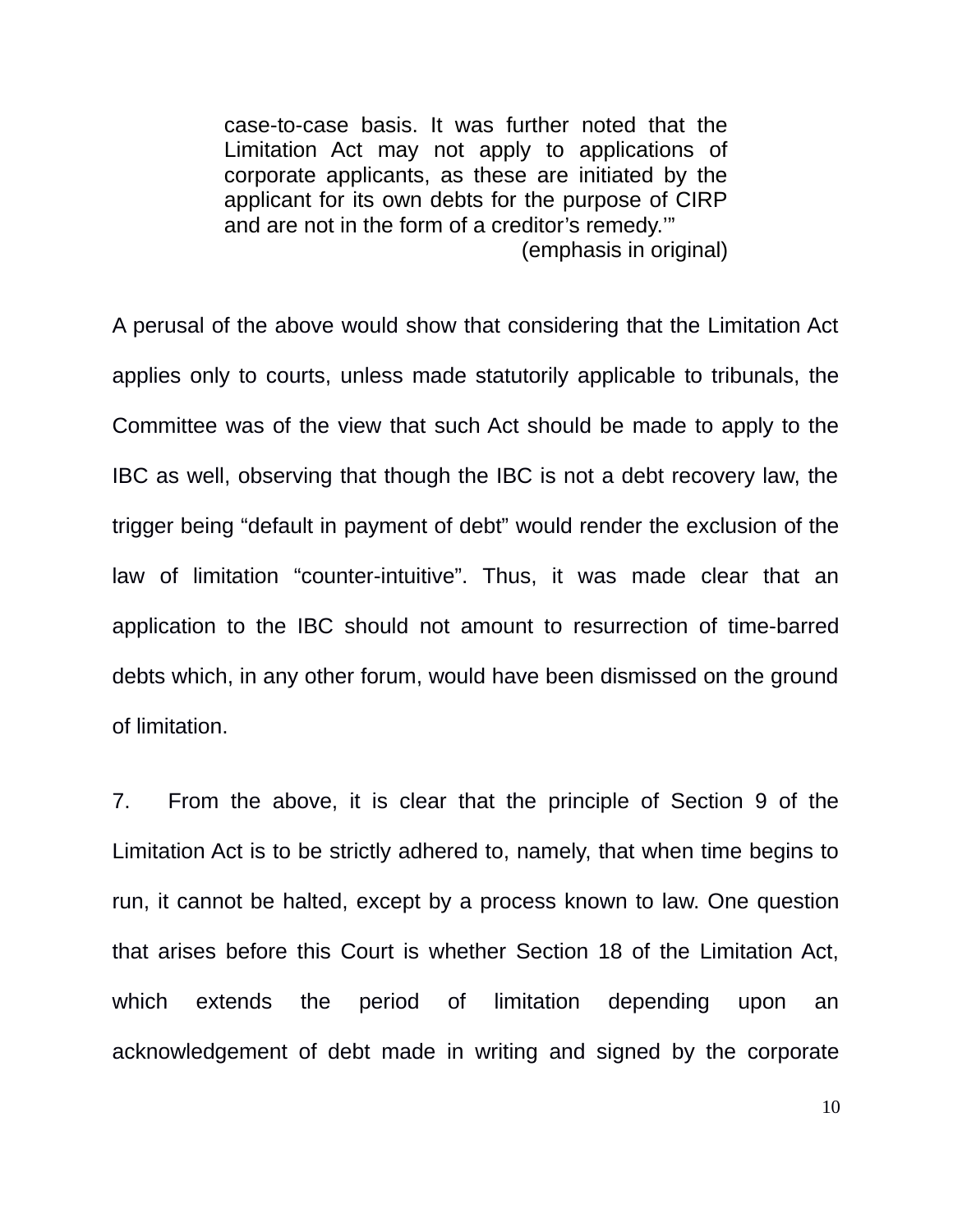debtor, is also applicable under Section 238A, given the expression "as far as may be" governing the applicability of the Limitation Act to the IBC.

8. The aforesaid question is no longer *res integra* as two recent

judgments of this Court have applied the provisions of Section 14 and

Section 18 of the Limitation Act to the IBC. Thus, in **Sesh Nath Singh v.**

**Baidyabati Sheoraphuli Co-operative Bank Ltd.**, Civil Appeal No. 9198

of 2019 (decided on 22.03.2021), after setting out the issues that arose in

that case in paragraph 57, and after referring to Section 238A of IBC, held:

"**66.** Similarly under Section 18 of the Limitation Act, an acknowledgement of present subsisting liability, made in writing in respect of any right claimed by the opposite party and signed by the party against whom the right is claimed, has the effect of commencing of a fresh period of limitation, from the date on which the acknowledgement is signed. However, the acknowledgement must be made before the period of limitation expires.

**67.** As observed above, Section 238A of the IBC makes the provisions of the Limitation Act, as far as may be, applicable to proceedings before the NCLT and the NCLAT. The IBC does not exclude the application of Section 6 or 14 or 18 or any other provision of the Limitation Act to proceedings under the IBC in the NCLT/NCLAT. All the provisions of the Limitation Act are applicable to proceedings in the NCLT/NCLAT, to the extent feasible.

**68.** We see no reason why Section 14 or 18 of the Limitation Act, 1963 should not apply to proceeding under Section 7 or Section 9 of the IBC. Of course, Section 18 of the Limitation Act is not attracted in this case, since the impugned order of the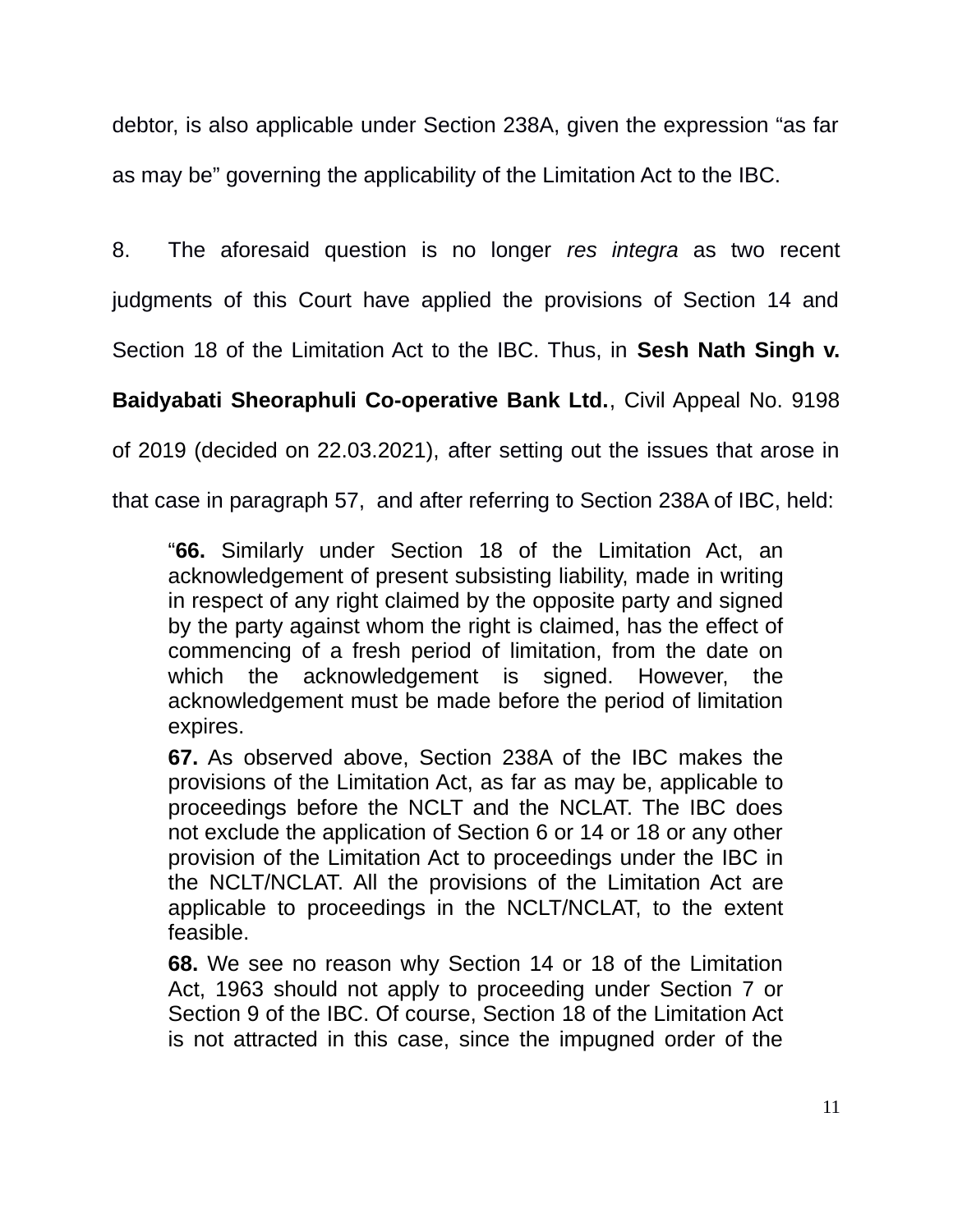NCLAT does not proceed on the basis of any acknowledgement."

# 9. Nearer home, in **Laxmi Pat Surana v. Union Bank of India**, Civil

Appeal No. 2734 of 2020, a judgment delivered on 26.03.2021, this Court,

after referring to various judgments of this Court, including the judgment in

# **Babulal Vardharji Gurjar v. Veer Gurjar Aluminium Industries (P) Ltd.**,

(2020) 15 SCC 1 ["**Babulal**"], then held:

"**35.** The purport of such observation has been dealt with in the case of *Babulal Vardharji Gurjar (II)* [*Babulal Vardharji Gurjar* v*. Veer Gurjar Aluminium Industries (P) Ltd.*, (2020) 15 SCC 1]. Suffice it to observe that this Court had not ruled out the application of Section 18 of the Limitation Act to the proceedings under the Code, if the fact situation of the case so warrants. Considering that the purport of Section 238A of the Code, as enacted, is clarificatory in nature and being a procedural law had been given retrospective effect; which included application of the provisions of the Limitation Act on case-to-case basis. Indeed, the purport of amendment in the Code was not to reopen or revive the time barred debts under the Limitation Act. At the same time, accrual of fresh period of limitation in terms of Section 18 of the Limitation Act is on its own under that Act. It will not be a case of giving new lease to time barred debts under the existing law (Limitation Act) as such.

**36.** Notably, the provisions of Limitation Act have been made applicable to the proceedings under the Code, as far as may be applicable. For, Section 238A predicates that the provisions of Limitation Act shall, as far as may be, apply to the proceedings or appeals before the Adjudicating Authority, the NCLAT, the DRT or the Debt Recovery Appellate Tribunal, as the case may be. After enactment of Section 238A of the Code on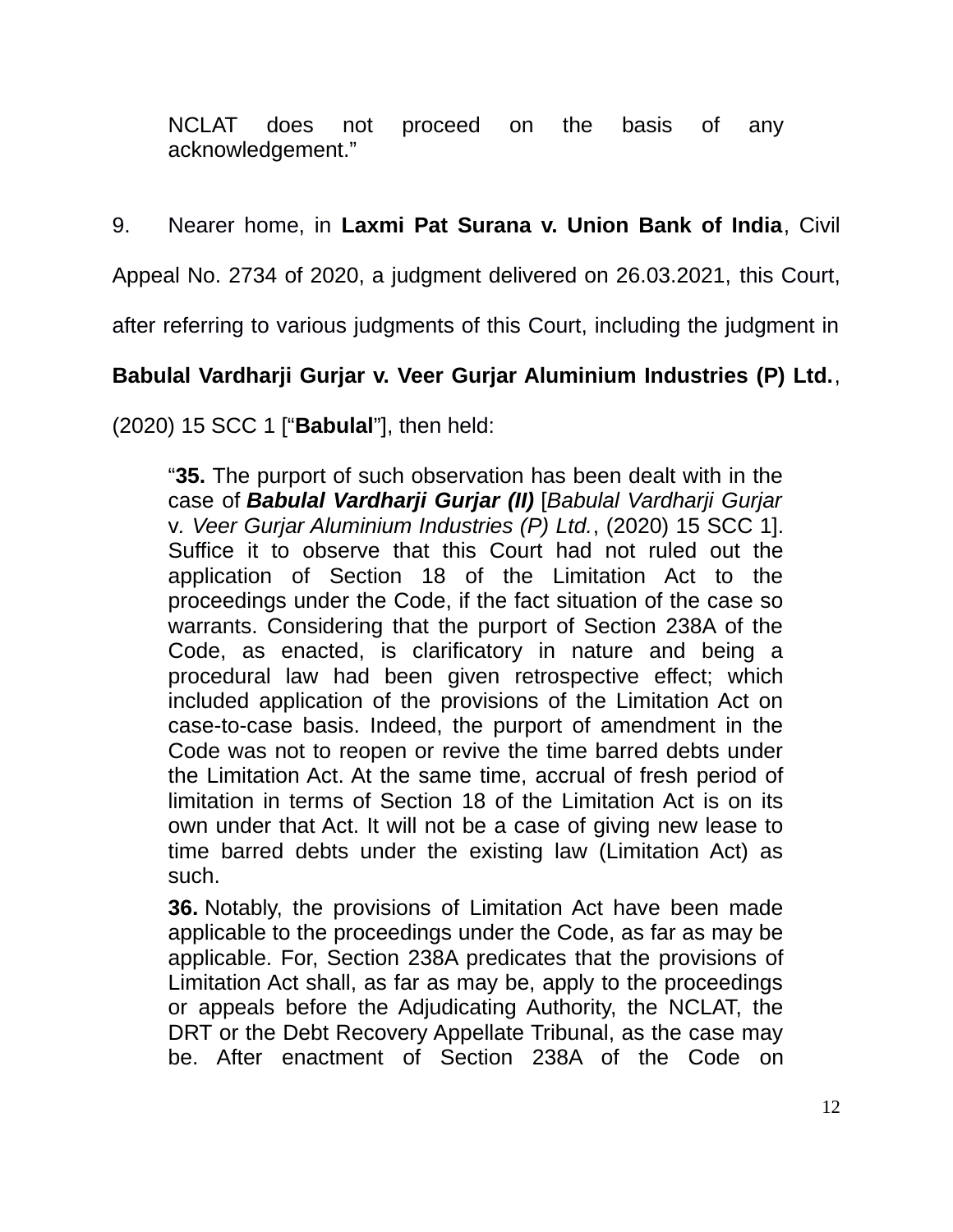06.06.2018, validity whereof has been upheld by this Court, it is not open to contend that the limitation for filing application under Section 7 of the Code would be limited to Article 137 of the Limitation Act and extension of prescribed period in certain cases could be only under Section 5 of the Limitation Act. There is no reason to exclude the effect of Section 18 of the Limitation Act to the proceedings initiated under the Code. Section 18 of the Limitation Act reads thus:

"**18. Effect of acknowledgement in writing**.**–**(1) Where, before the expiration of the prescribed period for a suit or application in respect of any property or right, an acknowledgement of liability in respect of such property or right has been made in writing signed by the party against whom such property or right is claimed, or by any person through whom he derives his title or liability, a fresh period of limitation shall be computed from the time when the acknowledgement was so signed.

(2) Where the writing containing the acknowledgement is undated, oral evidence may be given of the time when it was signed; but subject to the provisions of the Indian Evidence Act, 1872 (1 of 1872), oral evidence of its contents shall not be received.

*Explanation*.–For the purposes of this section,–

- (*a*) an acknowledgement may be sufficient though it omits to specify the exact nature of the property or right, or avers that the time for payment, delivery, performance or enjoyment has not yet come or is accompanied by a refusal to pay, deliver, perform or permit to enjoy, or is coupled with a claim to set off, or is addressed to a person other than a person entitled to the property or right;
- (*b*) the word "signed" means signed either personally or by an agent duly authorised in this behalf; and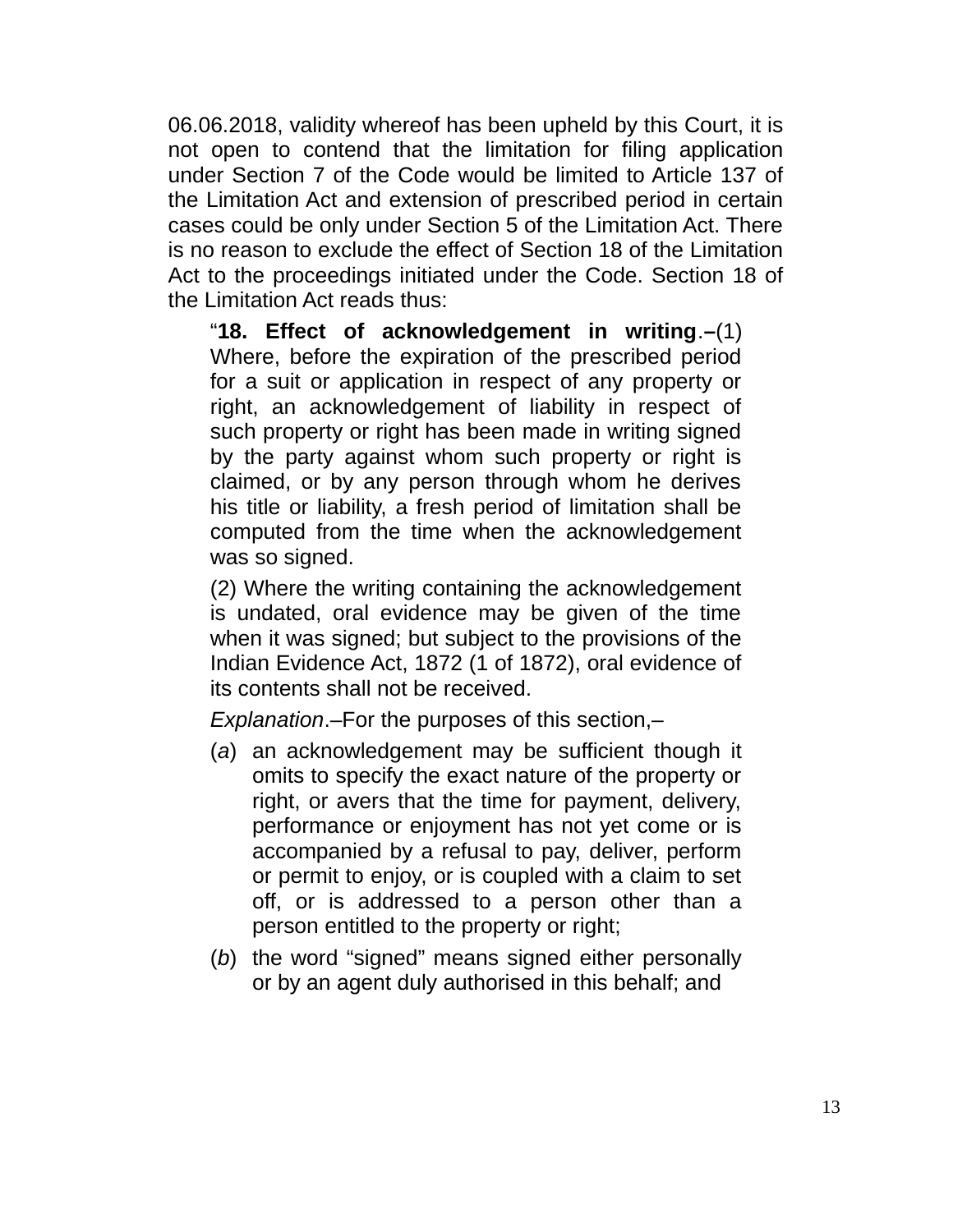(*c*) an application for the execution of a decree or order shall not be deemed to be an application in respect of any property or right."

**37.** Ordinarily, upon declaration of the loan account/debt as NPA that date can be reckoned as the date of default to enable the financial creditor to initiate action under Section 7 of the Code. However, Section 7 comes into play when the corporate debtor commits "default". Section 7, consciously uses the expression "default" - not the date of notifying the loan account of the corporate person as NPA. Further, the expression "default" has been defined in Section 3(12) to mean nonpayment of "debt" when whole or any part or instalment of the amount of debt has become due and payable and is not paid by the debtor or the corporate debtor, as the case may be. In cases where the corporate person had offered guarantee in respect of loan transaction, the right of the financial creditor to initiate action against such entity being a corporate debtor (corporate guarantor), would get triggered the moment the principal borrower commits default due to non-payment of debt. Thus, when the principal borrower and/or the (corporate) guarantor admit and acknowledge their liability after declaration of NPA but before the expiration of three years therefrom including the fresh period of limitation due to (successive) acknowledgements, it is not possible to extricate them from the renewed limitation accruing due to the effect of Section 18 of the Limitation Act. Section 18 of the Limitation Act gets attracted the moment acknowledgement in writing signed by the party against whom such right to initiate resolution process under Section 7 of the Code enures. Section 18 of the Limitation Act would come into play every time when the principal borrower and/or the corporate guarantor (corporate debtor), as the case may be, acknowledge their liability to pay the debt. Such acknowledgement, however, must be before the expiration of the prescribed period of limitation including the fresh period of limitation due to acknowledgement of the debt, from time to time, for institution of the proceedings under Section 7 of the Code. Further, the acknowledgement must be of a liability in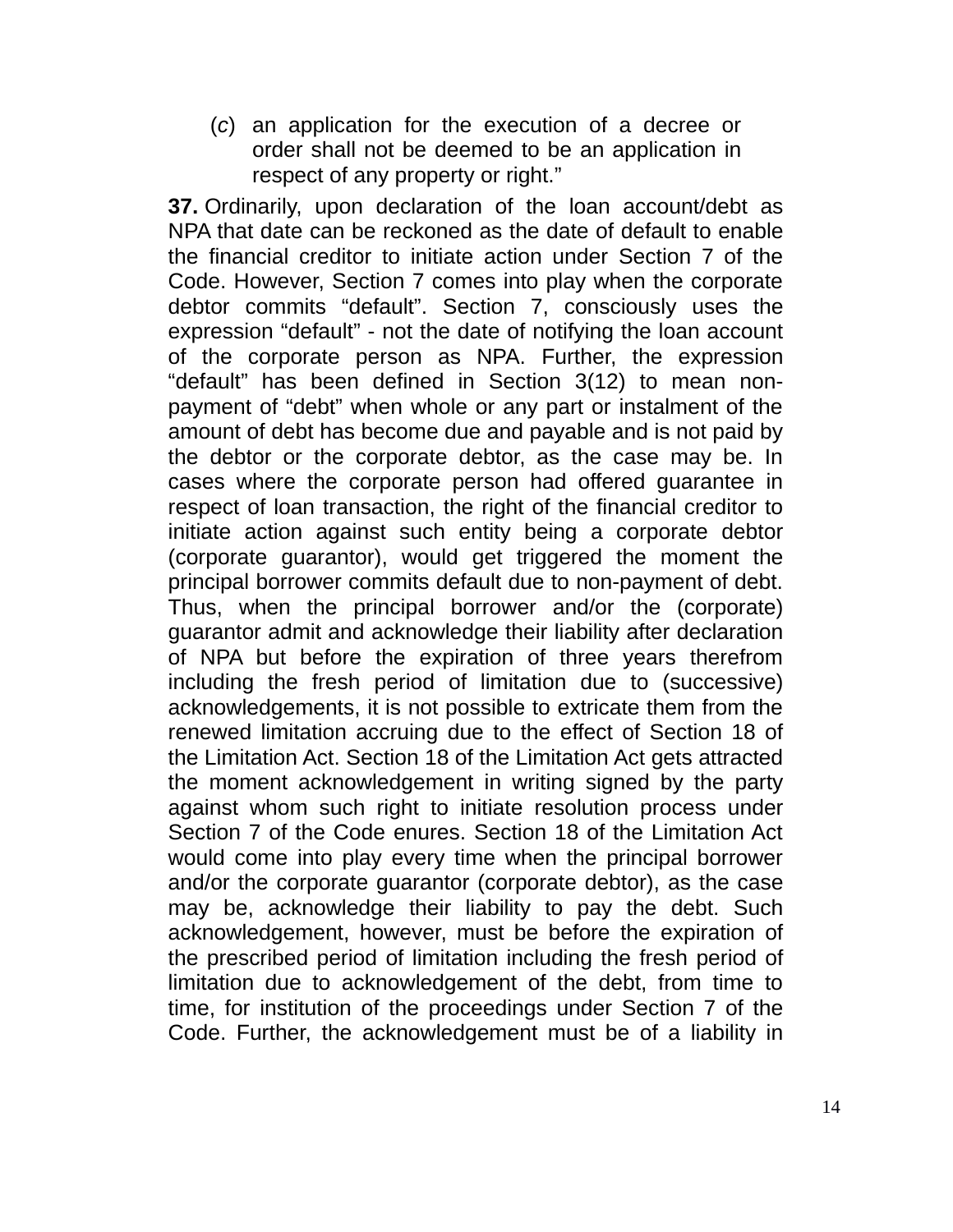respect of which the financial creditor can initiate action under Section 7 of the Code."

10. Given the aforesaid, it is not possible to accede to the arguments made by Shri Sinha that Section 18 of the Limitation Act cannot be made

applicable by reason of the arguments put forth by him. As has been held in

**Ambika Prasad Mishra v. State of U.P.**, (1980) 3 SCC 719, every

argumentative novelty does not undo a settled position of law. Krishna Iyer,

J., speaking for a Bench of five learned Judges, stated thus:

"**5.** … But, after listening to the Marathon erudition from eminent counsel, a 13-Judge Bench of this Court upheld the vires of Article 31-A in unequivocal terms. That decision binds, on the simple score of stare decisis and the constitutional ground of Article 141. Every new discovery or argumentative novelty cannot undo or compel reconsideration of a binding precedent. In this view, other submissions sparkling with creative ingenuity and presented with high pressure advocacy, cannot persuade us to reopen what was laid down for the guidance of the nation as a solemn proposition by the epic *Fundamental Rights case* [(1973) 4 SCC 225 : 1973 Supp SCR 1]. From *Kameshwar Singh* [AIR 1952 SC 252 : 1952 SCR 889 : 1952 SCJ 354] (1952) and *Golak Nath* [*I.C. Golak Nath* v. *State of Punjab*, AIR 1967 SC 1643 : (1967) 2 SCR 762 : (1967) 2 SCJ 486] (1967) through *Kesavananda* [(1973) 4 SCC 225 : 1973 Supp SCR 1] (1973) and *Kanan Devan* [*Kanan Devan Hills Produce Co. Ltd.* v. *State of Kerala*, (1973) 1 SCR 356 : (1972) 2 SCC 218 : AIR 1972 SC 2301] (1972) to *Gwalior Rayons* [*State of Kerala* v. *Gwalior Rayon Silk Mfg. (Wvg). Co. Ltd.*(1973) 2 SCC 713 : (1974) 1 SCR 671] (1976) and after Article 31-A has stood judicial scrutiny although, as stated earlier, we do not base the conclusion on Article 31-A. Even so, it is fundamental that the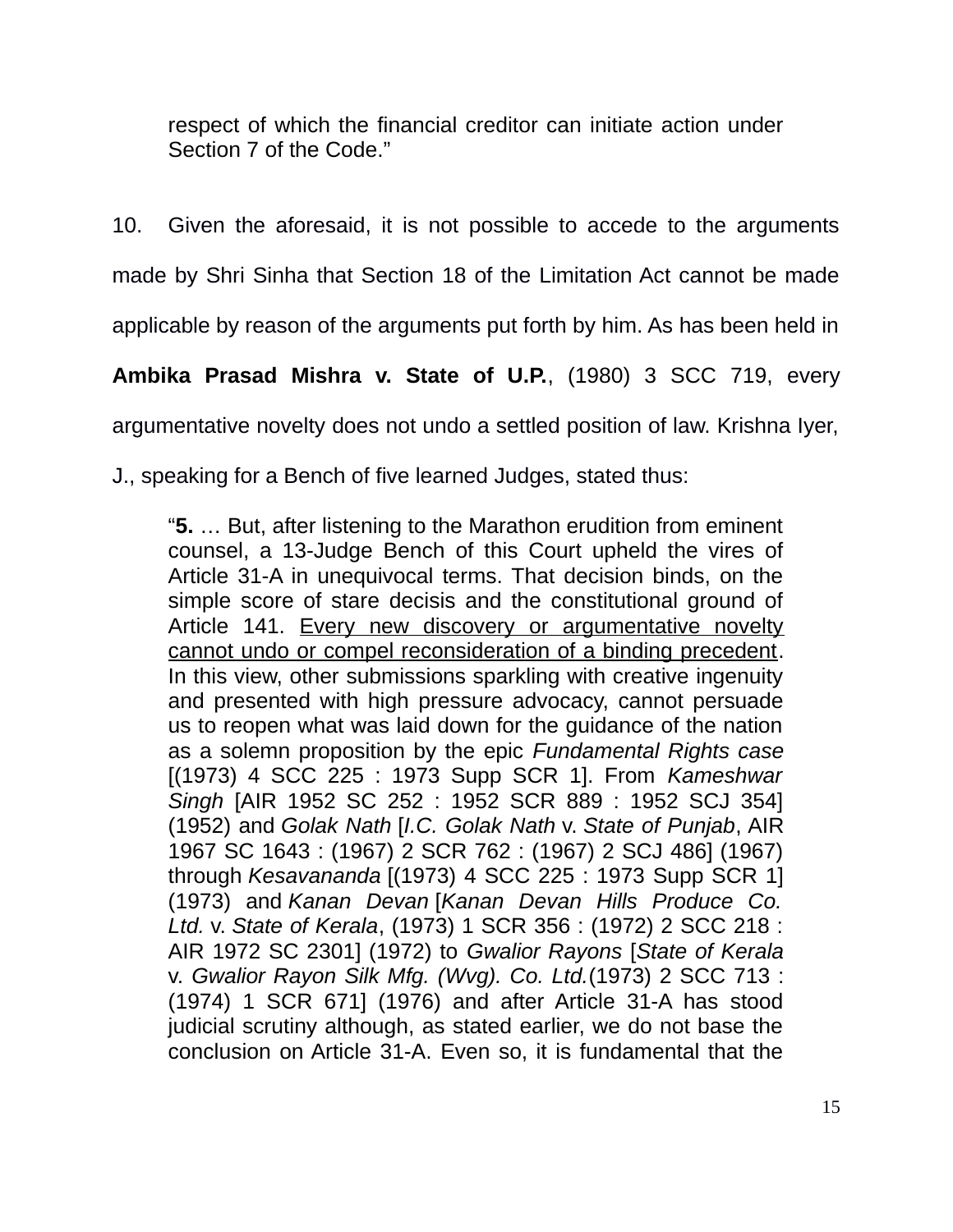nation's Constitution is not kept in constant uncertainty by judicial review every season because it paralyses, by perennial suspense, all legislative and administrative action on vital issues deterred by the brooding threat of forensic blow up. This, if permitted, may well be a kind of judicial destabilisation of State action too dangerous to be indulged in save where national crisis of great moment to the life, liberty and safety of this country and its millions are at stake, or the basic direction of the nation itself is in peril of a shake-up. It is surely wrong to prove Justice Roberts of the United States Supreme Court right when he said: [*Smith* v. *Allwright*, 321 US 649, 669, 670 (1944)]

"The reason for my concern is that the instant decision, overruling that announced about nine years ago, tends to bring adjudications of this tribunal into the same class as a restricted railroad ticket good for this day and train only…. It is regrettable that in an era marked by doubt and confusion, an era whose greatest need is steadfastness of thought and purpose, this Court which has been looked to as exhibiting consistency in adjudication, and a steadiness which would hold the balance even in the face of temporary ebbs and flows of opinion, should now itself become the breeder of fresh doubt and confusion in the public mind as to the stability of our institutions."

(emphasis supplied)

11. Section 18 of the Limitation Act reads as follows:

"**18. Effect of acknowledgement in writing**.—(1) Where, before the expiration of the prescribed period for a suit or application in respect of any property or right, an acknowledgement of liability in respect of such property or right has been made in writing signed by the party against whom such property or right is claimed, or by any person through whom he derives his title or liability, a fresh period of limitation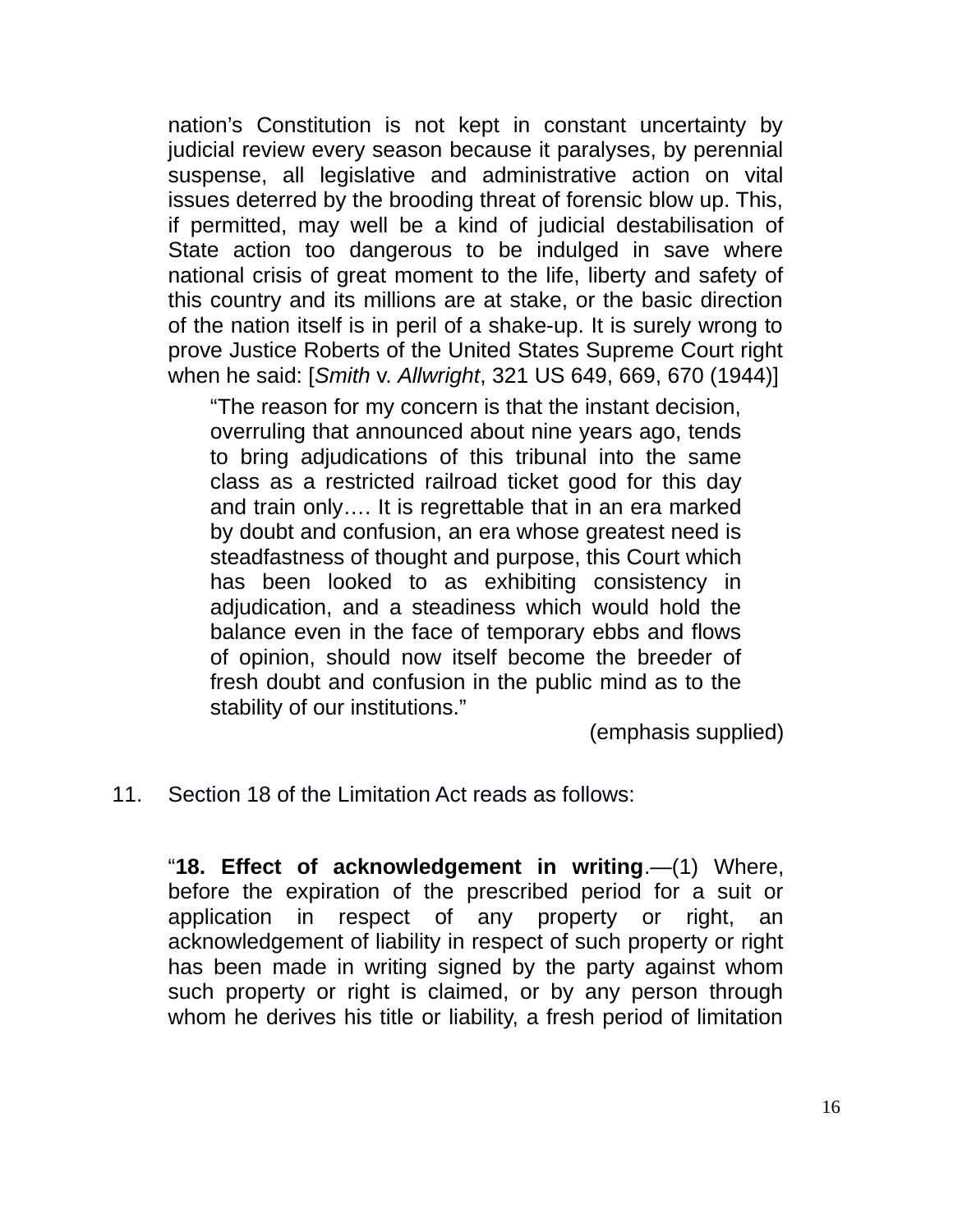shall be computed from the time when the acknowledgement was so signed.

(2) Where the writing containing the acknowledgement is undated, oral evidence may be given of the time when it was signed; but subject to the provisions of the Indian Evidence Act, 1872 (1 of 1872), oral evidence of its contents shall not be received.

*Explanation*.—For the purposes of this section,—

- (*a*) an acknowledgement may be sufficient though it omits to specify the exact nature of the property or right, or avers that the time for payment, delivery, performance or enjoyment has not yet come or is accompanied by refusal to pay, deliver, perform or permit to enjoy, or is coupled with a claim to set off, or is addressed to a person other than a person entitled to the property or right,
- (*b*) the word "signed" means signed either personally or by an agent duly authorised in this behalf, and
- (*c*) an application for the execution of a decree or order shall not be deemed to be an application in respect of any property or right."

12. In an illuminating discussion on the reach of Section 18 of the

Limitation Act, including the reach of the Explanation to the said Section,

this Court, in **Khan Bahadur Shapoor Fredoom Mazda v. Durga Prasad**,

(1962) 1 SCR 140 ["**Shapoor Fredoom Mazda**"], after referring to Section

19 of the Limitation Act, 1908, which corresponds to Section 18 of the 1963

Act, held:

"It is thus clear that acknowledgement as prescribed by Section 19 merely renews debt; it does not create a new right of action. It is a mere acknowledgement of the liability in respect of the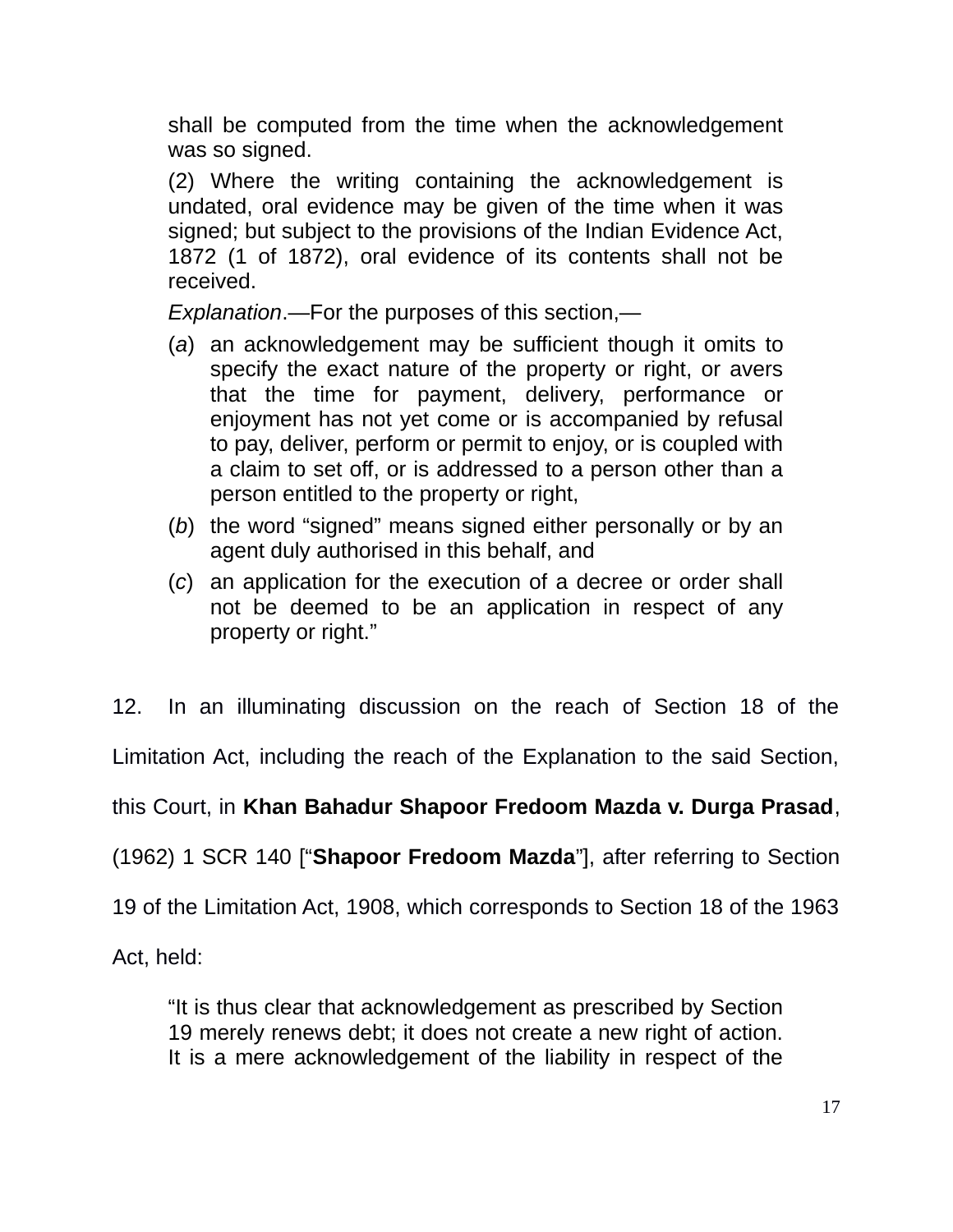right in question; it need not be accompanied by a promise to pay either expressly or even by implication. The statement on which a plea of acknowledgement is based must relate to a present subsisting liability though the exact nature or the specific character of the said liability may not be indicated in words. Words used in the acknowledgement must, however, indicate the existence of jural relationship between the parties such as that of debtor and creditor, and it must appear that the statement is made with the intention to admit such jural relationship. Such intention can be inferred by implication from the nature of the admission, and need not be expressed in words. If the statement is fairly clear then the intention to admit jural relationship may be implied from it. The admission in question need not be express but must be made in circumstances and in words from which the court can reasonably infer that the person making the admission intended to refer to a subsisting liability as at the date of the statement. In construing words used in the statements made in writing on which a plea of acknowledgement rests oral evidence has been expressly excluded but surrounding circumstances can always be considered. Stated generally courts lean in favour of a liberal construction of such statements though it does not mean that where no admission is made one should be inferred, or where a statement was made clearly without intending to admit the existence of jural relationship such intention could be fastened on the maker of the statement by an involved or far-fetched process of reasoning. Broadly stated that is the effect of the relevant provisions contained in Section 19, and there is really no substantial difference between the parties as to the true legal position in this matter."

(at pages 144-145)

13. The next question that this Court must address is as to whether an entry made in a balance sheet of a corporate debtor would amount to an acknowledgement of liability under Section 18 of the Limitation Act.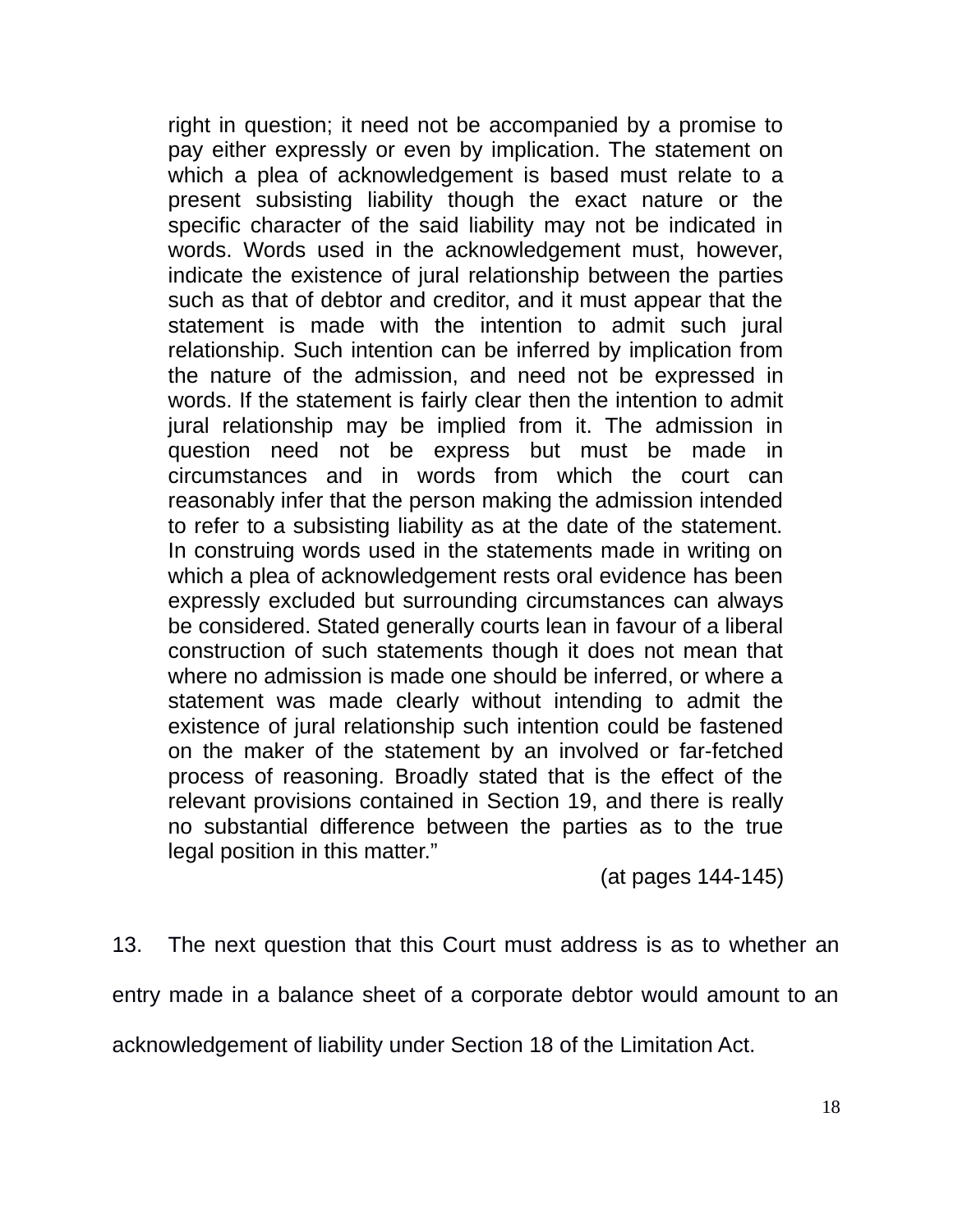14. Several judgments of this Court have indicated that an entry made in the books of accounts, including the balance sheet, can amount to an acknowledgement of liability within the meaning of Section 18 of the Limitation Act. Thus, in **Mahabir Cold Storage v. CIT**, 1991 Supp (1) SCC 402, this Court held:

"**12.** The entries in the books of accounts of the appellant would amount to an acknowledgement of the liability to M/s Prayagchand Hanumanmal within the meaning of Section 18 of the Limitation Act, 1963 and extend the period of limitation for the discharge of the liability as debt. …"

15. Likewise, in a case concerning the dishonour of a cheque under

Section 138 of the Negotiable Instruments Act, 1881, this Court, in **A.V.**

**Murthy v. B.S. Nagabasavanna**, (2002) 2 SCC 642 ["**A.V. Murthy**"], held:

"**5.** … It is also pertinent to note that under sub-section (3) of Section 25 of the Indian Contract Act, 1872, a promise, made in writing and signed by the person to be charged therewith, or by his agent generally or specially authorized in that behalf, to pay wholly or in part a debt of which the creditor might have enforced payment but for the law for the limitation of suits, is a valid contract. Moreover, in the instant case, the appellant has submitted before us that the respondent, in his balance sheet prepared for every year subsequent to the loan advanced by the appellant, had shown the amount as deposits from friends. A copy of the balance sheet as on 31-3-1997 is also produced before us. If the amount borrowed by the respondent is shown in the balance sheet, it may amount to acknowledgement and the creditor might have a fresh period of limitation from the date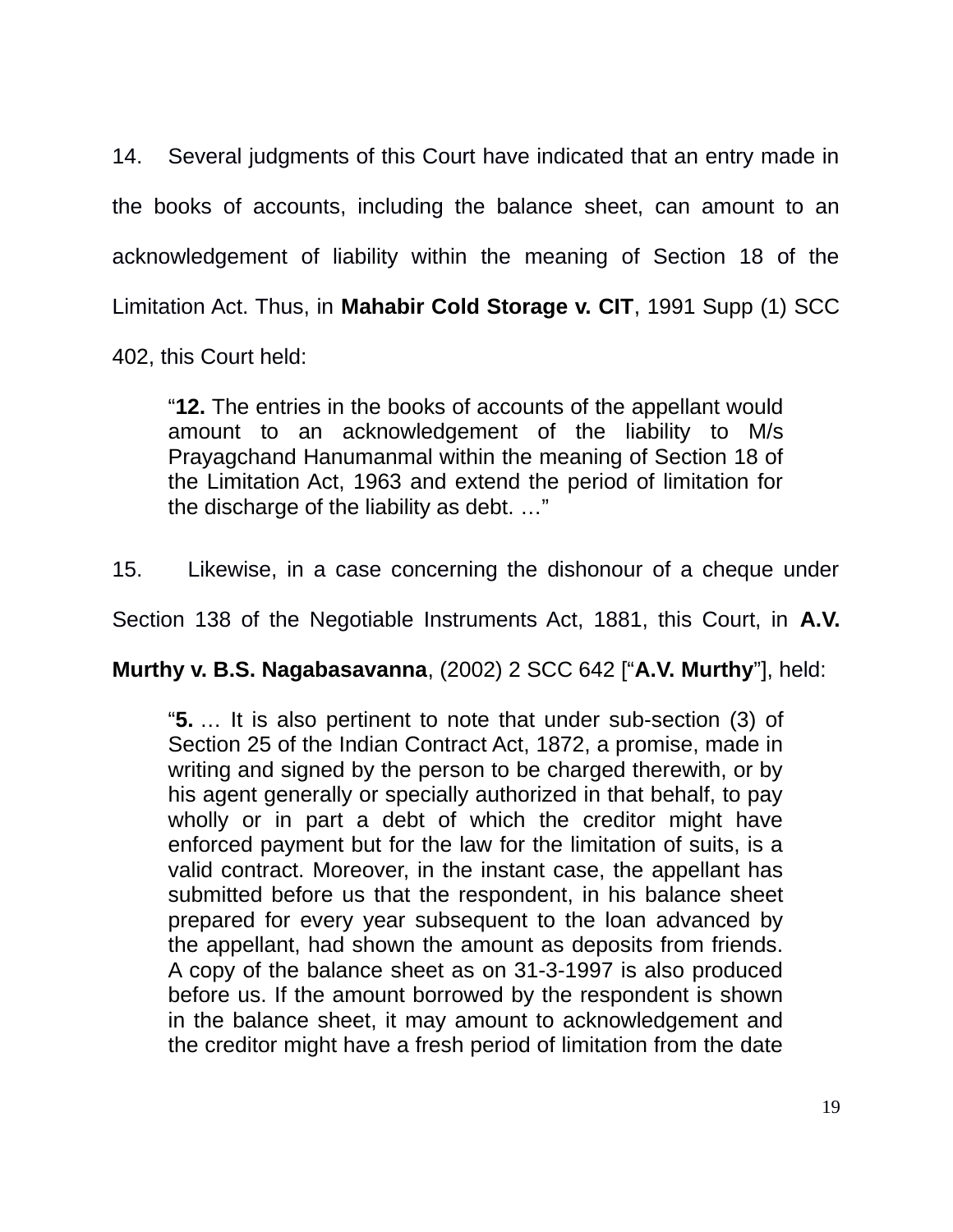on which the acknowledgement was made. However, we do not express any final opinion on all these aspects, as these are matters to be agitated before the Magistrate by way of defence of the respondent."

The judgment in **A.V. Murthy** (supra) was followed in **S. Natarajan vs.**

**Sama Dharman**, Crl. A. No. 1524 of 2014 (decided on 15.07.2014) as

follows:

"**7.** In this connection, we may usefully refer to a judgment of this Court in *A.V. Murthy* v*. B.S. Nagabasavanna* [*A.V. Murthy* v*. B.S. Nagabasavanna*, (2002) 2 SCC 642] where the accused had alleged that the cheque issued by him in favour of the complainant in respect of sum advanced to the accused by the complainant four years ago was dishonoured by the bank for the reasons "account closed". The Magistrate had issued summons to the accused. The Sessions Court quashed the proceedings on the ground that the alleged debt was barred by limitation at the time of issuance of cheque and, therefore, there was no legally enforceable debt or liability against the accused under the Explanation to Section 138 of the NI Act and, therefore, the complaint was not maintainable. While dealing with the challenge to this order, this Court observed that Under Section 118 of the NI Act, there is a presumption that until the contrary is proved, every negotiable instrument was drawn for consideration. This Court further observed that Section 139 of the NI Act specifically notes that it shall be presumed unless the contrary is proved, that the holder of a cheque received the cheque of the nature referred to in Section 138 of the NI Act for discharge, in whole or in part, of any debt or other liability. This Court further observed that under Sub-section (3) of Section 25 of the Contract Act, a promise, made in writing and signed by the person to be charged therewith, or by his agent generally or specially authorized in that behalf, to pay wholly or in part a debt of which the creditor might have enforced payment but for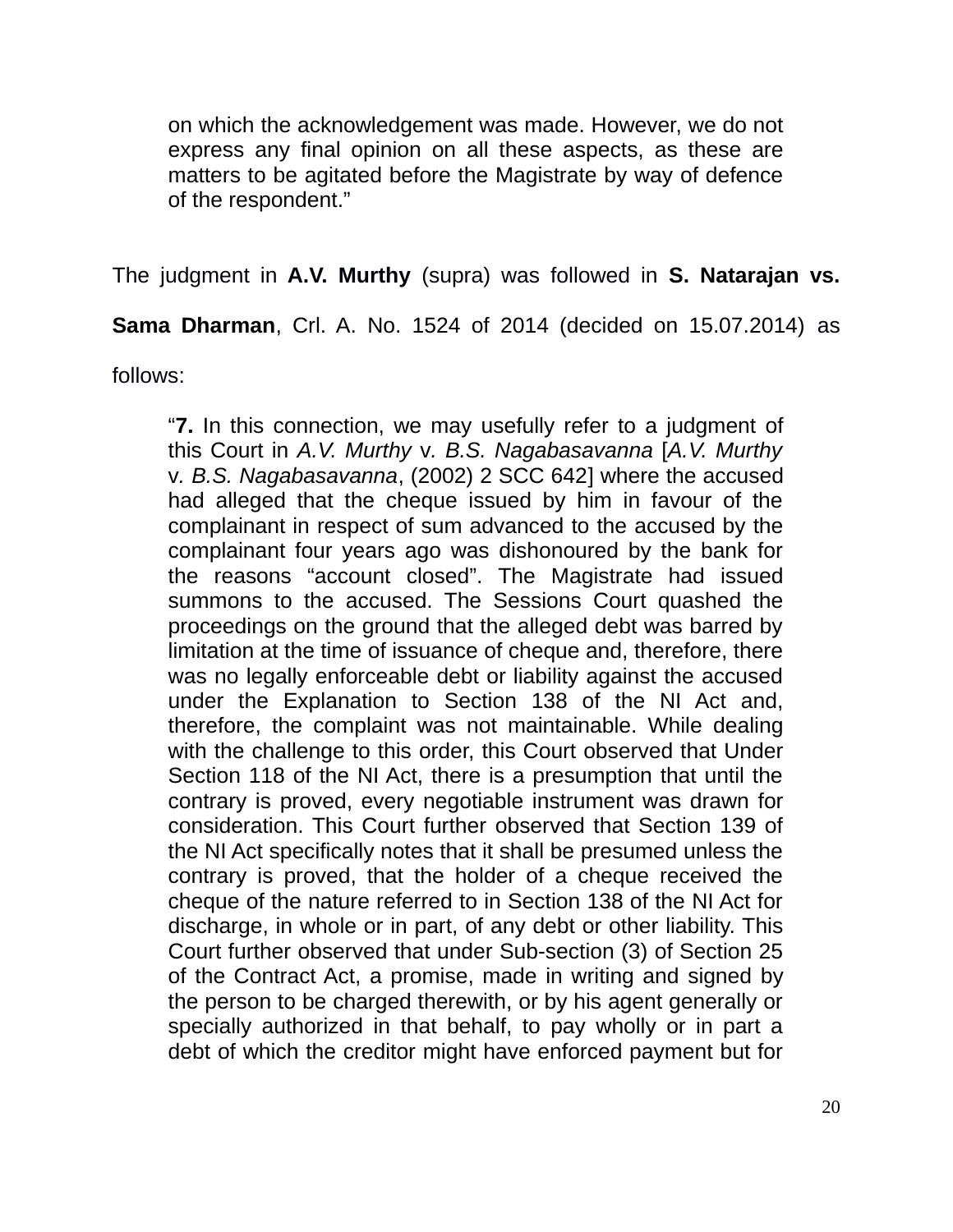the law for the limitation of suits, is a valid contract. Referring to the facts before it, this Court observed that the complainant therein had submitted his balance sheet, prepared for every year subsequent to the loan advanced by the complainant and had shown the amount as deposits from friends. This Court noticed that the relevant balance sheet is also produced in the Court. This Court observed that if the amount borrowed by the accused therein is shown in the balance sheet, it may amount to acknowledgement and the creditor might have a fresh period of limitation from the date on which the acknowledgement was made. …"

16. An exhaustive judgment of the Calcutta High Court in **Bengal Silk**

**Mills Co. v. Ismail Golam Hossain Ariff**, 1961 SCC OnLine Cal 128 : AIR

1962 Cal 115 ["**Bengal Silk Mills**"] held that an acknowledgement of

liability that is made in a balance sheet can amount to an

acknowledgement of debt as follows:

"**9.** In support of the contention that the balance-sheets do not amount to acknowledgements of liability, because they were prepared under compulsion of law Mr. Banerji relies upon the decision in *Kashinath* v. *New Akot Ginning and Pressing Co. Ltd.*, I.L.R. 1950 Nag. 562 at 568 : A.I.R. 1951 Nag. 255. It is true that the balance-sheets were required to be made both by the Indian Companies Act, 1913 as also by the articles of association of the defendant company. There was a compulsion upon the managing agents to prepare the documents but there was no compulsion upon them to make any particular admission. They faithfully discharged their duty and in doing so they made honest admissions of the Company's liabilities. Those admissions, though made in discharge of their duty, are nevertheless conscious and voluntary admissions. A document is not taken out of the purview of section 19 of the Indian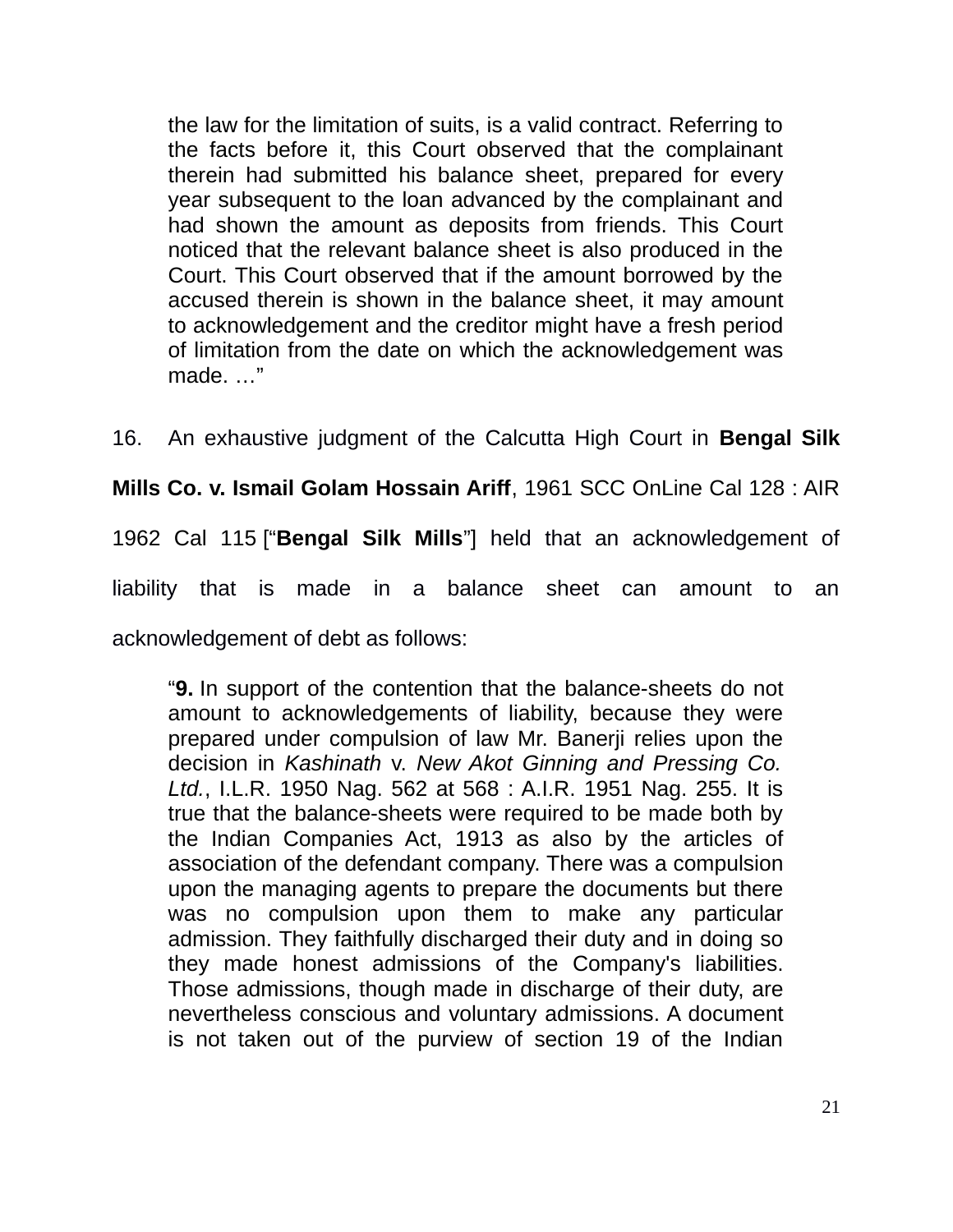Limitation Act merely on the ground that it is made under compulsion of law, see *Venkata* v. *Partha Saradhi*, 1892 I.L.R. 16 Mad. 220 at 222, *Udaya Thevar* v. *Subrahmania Chetti*, (1896) 6 M.L.J. 266, 269, *Good* v. *Jane Job*, 120 E.R. 810 at 812. I am unable to agree with the reasoning of the Nagpur decision that a balance-sheet does not save limitation because it is drawn up under a duty to set out the claims made on the company and not with the intention of acknowledging liability. The balance-sheet contains admissions of liability; the agent of the company who makes and signs it intends to make those admissions. The admissions do not cease to be acknowledgements of liability merely on the ground that they were made in discharge of a statutory duty. I notice that in the Nagpur case the balance-sheet had been signed by a director and had not been passed either by the Board of Directors or by the company at its annual general meeting and it seems that the actual decision may be distinguished on the ground that the balance-sheet was not made or signed by a duly authorized agent of the company.

**10.** Mr. Banerji next contends that none of the balance-sheets contains an admission of liability subsisting on the date of which it is made. According to him the balance-sheet for the year ended 30-11-1936 which was made on 1-6-1937 contains an admission of past liability as on 30-11-1936 but not an admission of liability existing on 1-6-1937. Mr. Banerji contends that such an admission does not satisfy the test of an acknowledgement under section 19 of the Indian Limitation Act. His contention is supported by *Jwala Prasad* v. *Jwala Bank Ltd.*, A.I.R. 1957 All. 143 at 145. In that case the Allahabad High Court held that the balance-sheet did not contain any acknowledgement of an existing liability and therefore could not be treated as an acknowledgement under section 19. Mr. Banerji also relied upon the decisions in *Kandasami Reddi* v. *Suppammal*, I.L.R. 45 Mad. 443, *Venkata* v. *Partha* Saradhi, I.L.R. 18 Mad. 220, *Rustomji on Limitation*, 6th Edition, pages 191–193 and the cases collected therein. Now it is well settled that in order to satisfy the test of an acknowledgement under section 19 the admission of liability must be an admission of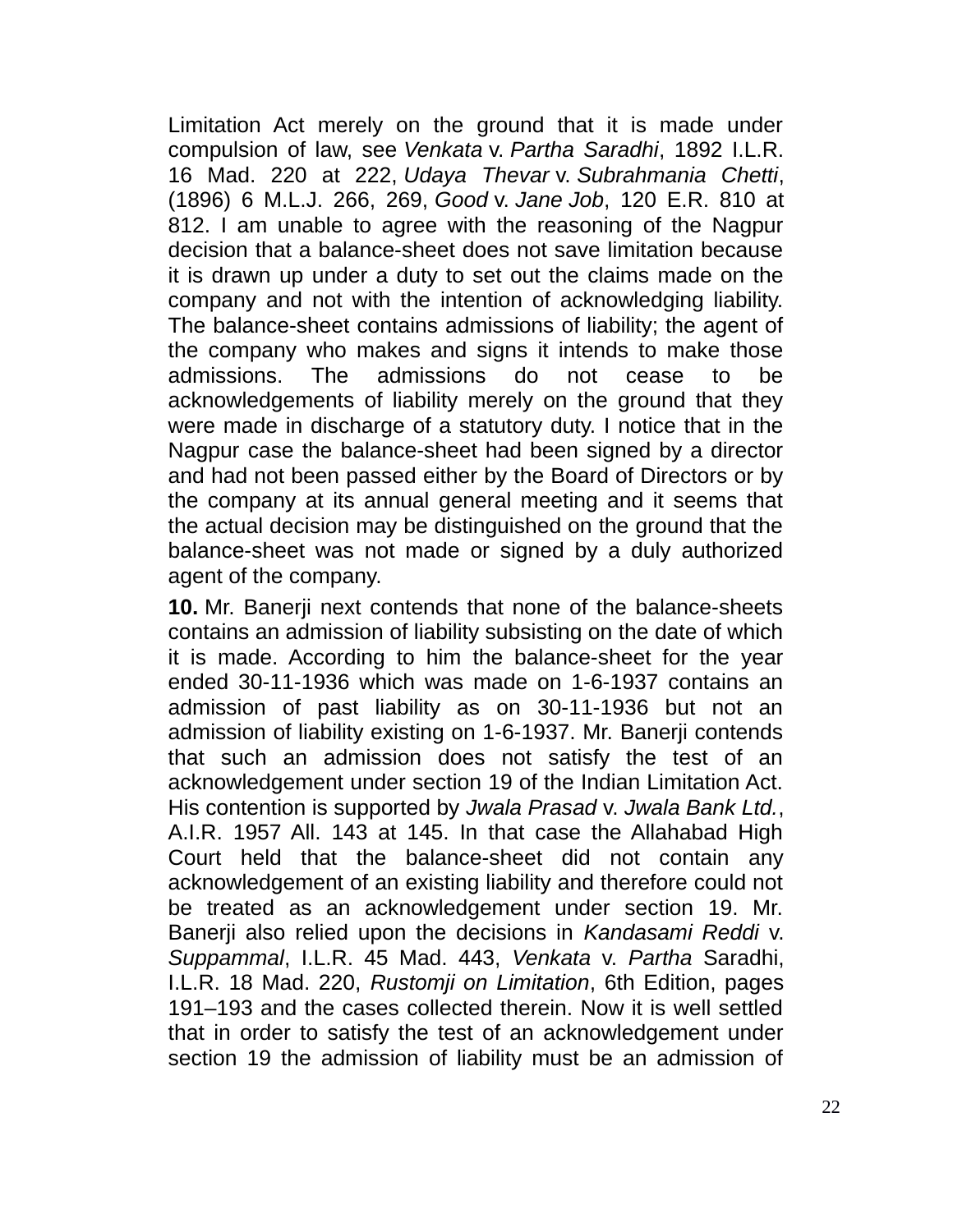subsisting liability. In *Kandasami Reddi* v. *Suppammal*, I.L.R. 45 Mad. 443 at 445, Ayling J. said, "Liability can only signify present liability at the time of acknowledgement and this is clearly laid down in *Venkata* v. *Parthasaradhi*, (1893) 16 Mad. 220." In *Venkata* v. *Parthasaradhi,* I.L.R. 16 Mad. 220 at 223 Muttasami Ayyar, J. said, "It is therefore necessary that upon a reasonable construction of the language used by the debtor in writing the relation of debtor and creditor must appear to be distinctly admitted, that it must be admitted also to be a subsisting jural relation, and then an intention to continue it until it is lawfully determined must also be evident." The section requires a definite admission of liability in respect of the debt, but even an admission that the debt existed at a previous date may, having regard to the language used and the surrounding circumstances, amount to an implied representation that the debt is still subsisting (see *Maniram Seth* v. *Seth Rupchand,* I.L.R. 33 Cal. 1047 P.C.). In my opinion the balance-sheets satisfy the test of an acknowledgement under section 19. Each of them contains an admission that balances have been struck at the end of the previous year and that a definite sum has been found to be the balance then due to the creditor. The natural inference to be drawn from the balance-sheet is that the closing balance due to the creditor at the end of the previous year will be carried forward as the opening balance due to him at the beginning of the next year. In each balance-sheet there is thus an admission of a subsisting liability to continue the relation of debtor and creditor and a definite representation of a present intention to keep the liability alive until it is lawfully determined by payment or otherwise. There is necessarily a time lag between the date of the signing of the balance-sheet and the end of the previous year. The balance-sheet contains no admission of the amount due on the date of the signature, that amount may be and often is different from the amount shown as due at the end of the previous year, but that fact alone does not take the document out of the purview of section 19. Take the case of a banker and its depositor. Suppose the banker sends to the depositor a monthly statement of account made for the month of February 1961 and signed on March 15,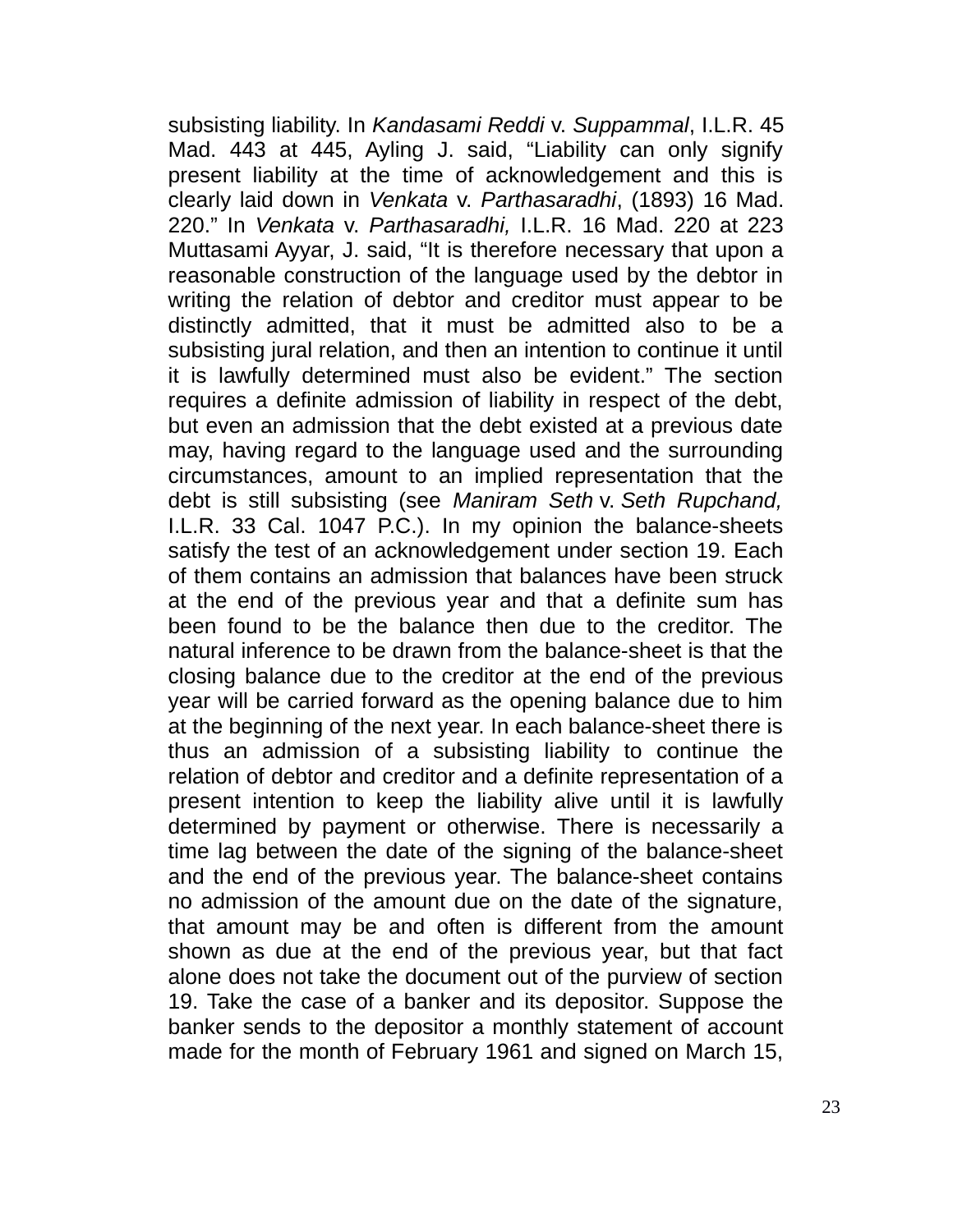1961. The statement gives the balance due on February 28, 1961. The amount due on March 15 may be quite different; the banker might have been made payments for the customer, nevertheless the statement amounts to a sufficient acknowledgement under section 19. I am therefore unable to agree with the decision in *Jwala Prasad* v. *Jwala Bank Ltd.*, A.I.R. 1957 All. 144.

**11.** To come under section 19 an acknowledgement of a debt need not be made to the creditor nor need it amount to a promise to pay the debt. In England it has been held that a balance-sheet of a company stating the amount of its indebtedness to the creditor is a sufficient acknowledgement in respect of a specialty debt under section 5 of the Civil Procedure Act, 1833 (3 and 4 Will — 4c. 42), see *Re: Atlantic and Pacific Fibre Importing and Manufacturing Co. Ltd.*, 1928 Ch. 836 under section 1 of Lord Tentenden's Act, 1828 (9 Geo. 4, c. 14) read with section 13 of the Mercantile Law Amendment Act, 1856 (19 and 20 Vict. c. 97), see *Re: The Coliseum (Burrow) Ltd.*, (1930) 2 Ch. 44 at 47 and under sections 23 and 24 of the Limitation Act, 1939 (c. 21), see *Ledingham* v. *Bermejo Estancia Co. Ltd.*, (1947) 1 A.E.R. 749 and *Jones* v. *Bellgrove Properties Ltd.*, (1949) 2 K.B. 700, on appeal from (1949) 1 A.E.R. 498. Section 5 of the Civil Procedure Act, 1833 did not require that the acknowledgement should be given to the claiming creditor and consequently a balance-sheet containing an admission of indebtedness to the debenture holders was a sufficient acknowledgement of liability in respect of the debentures under that section, though it was sent only to the debenture holders who happened to be the shareholders of the company and not to the other debenture holders, see *Re: Atlantic and Pacific Fibre Importing and Manufacturing Co. Ltd.*, (1928) 1 Ch. 836. Under Tentenden's Act, 1828 as also under the Limitation Act, 1939 (c. 21) the acknowledgement must be made to the creditor or his agent and if the balancesheet is sent to a shareholder who is also a creditor the requirements of those Acts were satisfied, see *Re: The Coliseum (Burrow) Ltd.*, (1930) 2 Ch. 44 at 47, *Jones* v. *Bellgrove Properties Ltd.*, (1949) 1 A.E.R. 498 at 504 affirmed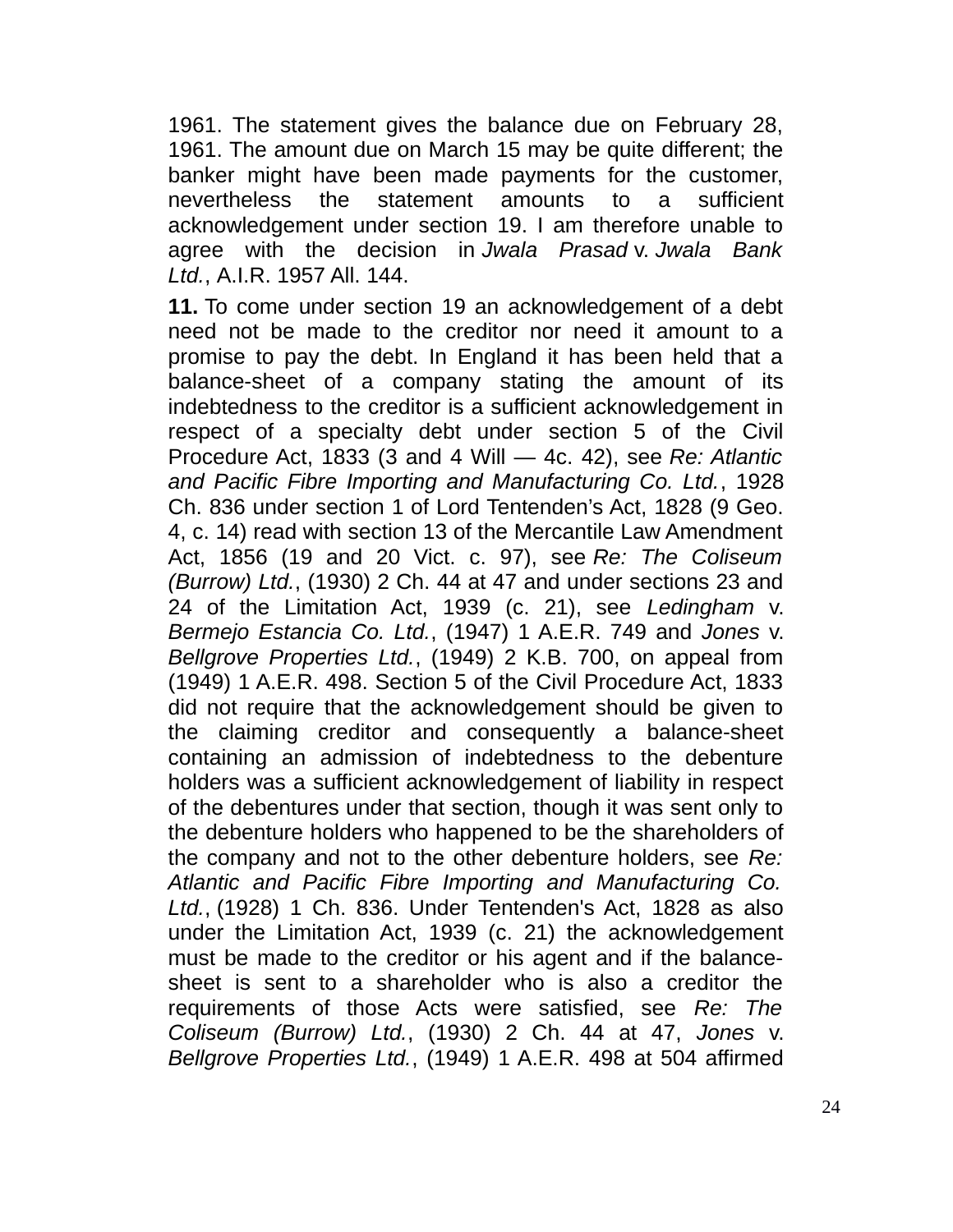(1949) 2 K.B. 700. The decision in the last case has been followed in India and it has been held that an admission of indebtedness in a balance-sheet is a sufficient acknowledgement under section 19 of the Indian Limitation Act, see *Raja of Vizianagram* v. *Official Liquidator, Vizianagram Mining Co. Ltd.*, (1951) 2 M.L.J. 535 at 550-1 : A.I.R. 1952 Mad. 136 at 145, *Lahore Enamelling and Stamping Co. Ltd.* v. *A.K. Bhalla,* A.I.R. 1958 Punjab 341 at 347, *First National Bank Ltd.* v. *The Mandi (State) Industries Ltd.*, (1957) 59 Punjab Law Reports 589 and in an unreported decision of S.R. Das Gupta, J. in matter No. 449 of 1955 *Re: Vita Supplies Corporation Ltd.* decided on December 7, 1956."

Importantly, this judgment holds that though the filing of a balance sheet is by compulsion of law, the acknowledgement of a debt is not necessarily so. In fact, it is not uncommon to have an entry in a balance sheet with notes annexed to or forming part of such balance sheet, or in the auditor's report, which must be read along with the balance sheet, indicating that such entry would not amount to an acknowledgement of debt for reasons given in the said note.

17. **Bengal Silk Mills** (supra) also dealt with the judgment in **Kashinath Sankarappa v. New Akot Cotton Ginning & Pressing Co. Ltd.**, 1949 SCC OnLine MP 123 : AIR 1951 Nag 255 ["**Kashinath**"] by distinguishing the said judgment on the ground that the balance sheet in that case was not made or signed by a duly authorised agent of the company. Quite apart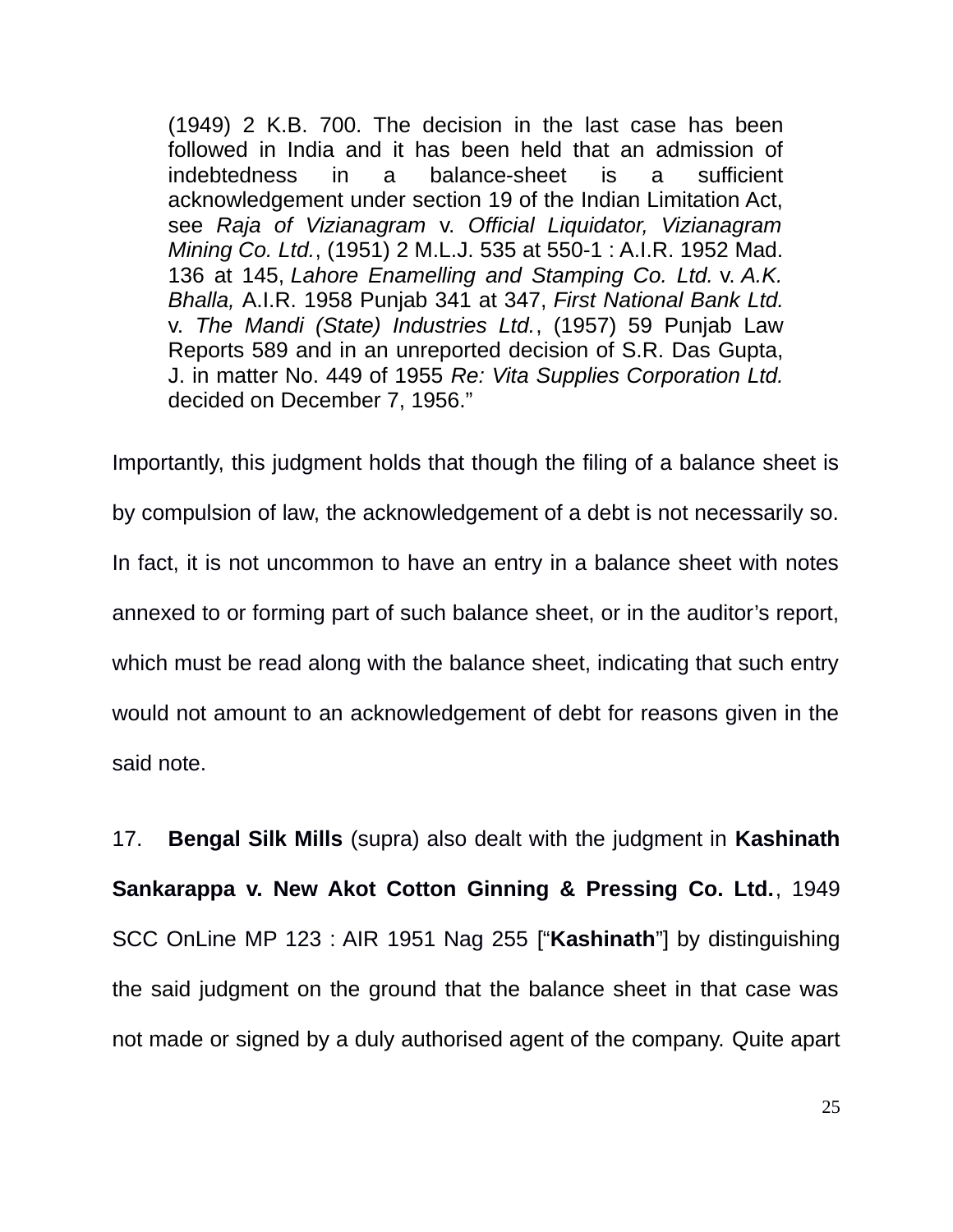from this, if the said judgment is perused, what becomes clear is that the observation made in paragraph 20 is really an *obiter* observation, as the High Court went on to hold in paragraph 26 that the balance sheets that were produced were never proved in accordance with law, apart from being validly rejected by the shareholders, as a result of which, such balance sheets could not, therefore, operate as acknowledgements of liability under Section 19 of the Limitation Act, 1908.

18. In an appeal to the Supreme Court in **Kashinath Sankarappa Wani v. New Akot Cotton Ginning and Pressing Co. Ltd.**, 1958 SCR 1331, this Court referred to Section 3(b) of the Commercial Documents Evidence Act (XXX of 1939) and then held that under the said Act, the balance sheet of the respondent company for the year 1940-1941 should have been admitted in evidence. This Court held that, unfortunately, the provisions of the said Act had not been brought to the attention of the High Court. However, having so held, this Court then went on to hold that on the facts of that case, no presumption that the balance sheet was duly made under Section 3(b) could be raised, as a result of which there could be no acknowledgement of liability on the facts of that case.

19. Two other judgments – of the Andhra Pradesh High Court and the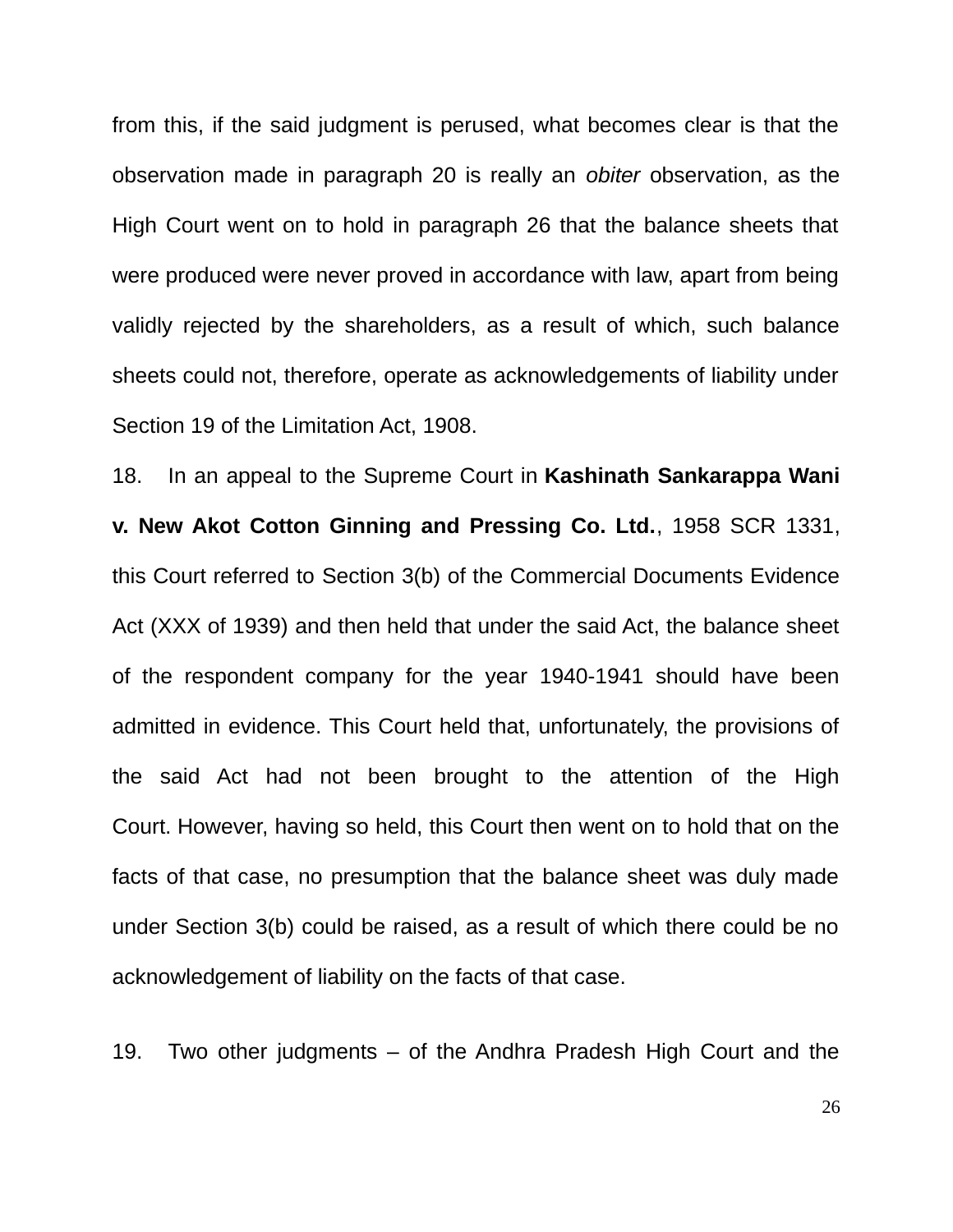Gauhati High Court – were also relied upon by the counsel for the respondents. So far as the Andhra Pradesh High Court is concerned, in

### **Vijayalakshmi v. Hari Hara Ginning and Pressing, Nandigaon**, OS A No.

40 of 1998 (decided on 03.03.1999), Liberhan, C.J. differed from a

Karnataka High Court judgment which stated that showing of an amount in

a balance sheet would amount to an acknowledgement under Section 18 of

the Limitation Act. This was done as follows:

"**5.** The learned Counsel for the appellant relied on a decision of the Karnataka High Court in *State Bank of India* v*. Hegde and Golay Ltd.*, 1985 SCC OnLine Kar 428 : ILR 1987 Kar 2673, wherein it is observed that showing of an amount in a balance sheet amounts to an acknowledgement in terms of the Indian Limitation Act. Consequently, the amount having been admitted and the respondent having not paid the same, the petition required admission as laid down by the said judgment that civil suit as well as legal proceedings can continue simultaneously. Without expressing our opinion on the law laid down in the said judgment, though it cannot be categorically laid down that mere showing a debt due in a balance-sheet would amount to acknowledgement, we may observe that it is a well-established law that for giving an acknowledgement, a person has to be conscious of his act to the knowledge of the other person. Merely showing a debt in a balance-sheet cannot, prima facie, as presently advised, be termed to be an acknowledgement in terms of the Indian Limitation Act. The acknowledgement as envisaged by the Limitation Act categorically had to be with the intention of accepting the debt with the object of extending the limitation for recovery, which is not the case herein. Thus, we do not find the case in hand to be covered by the law laid down by the said judgment though we have our own doubts with respect to correctness of the law laid down in the said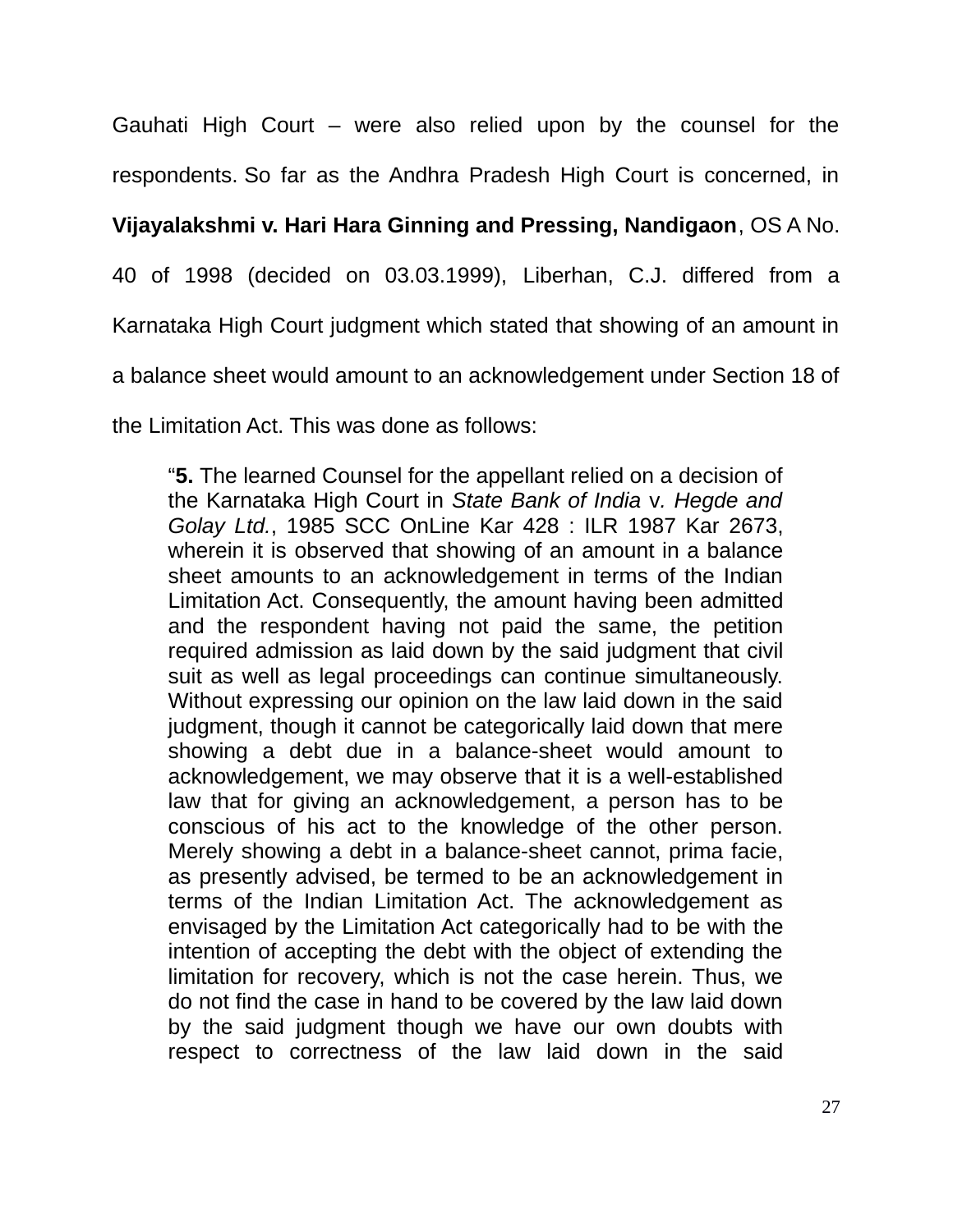judgment."

This judgment does not, in any manner, even purport to lay down the law. That apart, the statement that an acknowledgement, as envisaged by the Limitation Act, has to be with the intention of accepting the debt with the object of extending the limitation for recovery is *de hors* Section 18 of the Limitation Act and directly contrary to **Shapoor Fredoom Mazda** (supra) which is, in fact, referred to in the very next paragraph of the aforesaid judgment. **Shapoor Fredoom Mazda** (supra) had made it plain that all that was necessary was that the acknowledgement establishes a jural relationship of debtor and creditor, which undoubtedly was established on the facts of that case. This judgment, therefore, cannot avail the respondents.

20. Reliance was also placed on a judgment of the Gauhati High Court in **Ajit Chandra Bagchi v. Harishpur Tea Company (P.) Ltd.**, 1990 SCC OnLine Gau 24 : AIR 1991 Gau 92. In particular, paragraphs 9 and 10 were relied upon by learned counsel for the respondents. These paragraphs state:

"**9.** I may now turn to the next submission of learned counsel for the appellants - defendants that the plaintiff failed to prove that the amounts in question were due from the defendants. The contention of the counsel is that the plaintiff simply produced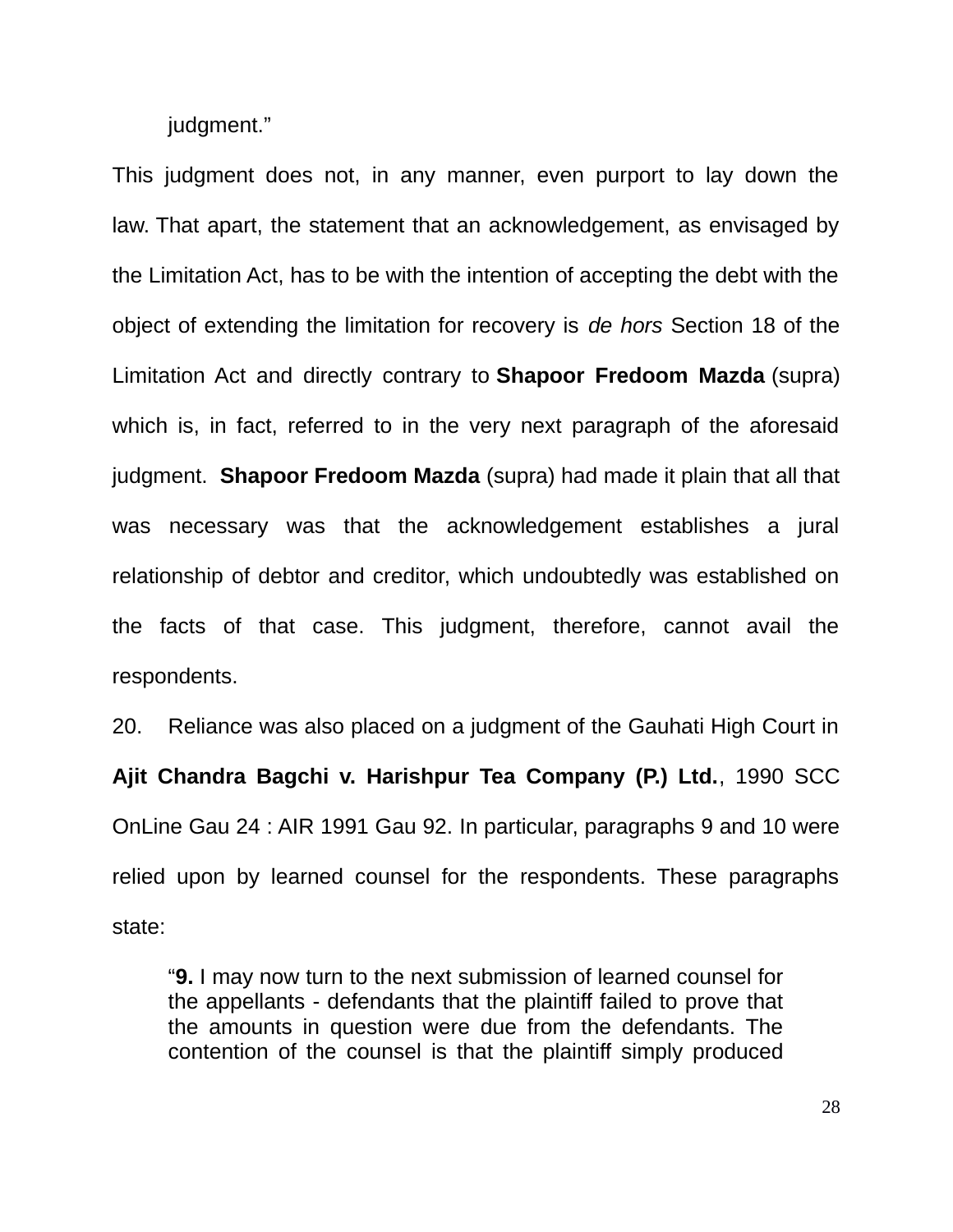before the court certain books of account and balance sheets. No effort was made even to prove the individual entries in the said books of account. The claim was sought to be established by the plaintiff simply on the basis of the balance appearing in the books of account of plaintiff itself as outstanding against the Tea Estates of the defendants. It was submitted that the books of account or the balance sheets showing the amount due from the defendants are not sufficient without other evidence to prove the debt. The learned counsel in this connection relied on section 34 of the Evidence Act, which provides that even entries in the books of account regularly kept in the course of business, which are relevant, are alone not sufficient evidence to charge any person with liability. Learned counsel also relied on the Illustration given to the said section, which is as follows:

"A sues B for Rs. 1000, and shows entries in his account-books showing B to be indebted to him to this amount. The entries are relevant, but are not sufficient without other evidence to prove the debt."

On the basis of the aforesaid provision it was submitted that the entries in the books of account showing the defendants to be indebted to the plaintiff for certain amount might be relevant but are not sufficient to prove the debt. In the instant case, the learned counsel submitted, even the entries have not been proved. What is sought to be proved is the balance appearing in the accounts or in the balance sheet as due from the defendants. Such a course is not permissible except in a case of "accounts stated". Admittedly, the present case is not one of "accounts stated".

**10.** I have carefully considered the submissions. I find that neither the individual entries have been proved by the plaintiff nor there is any material whatsoever other than the books of account or the balance sheet to prove that the transactions in question in fact took place. No decree can therefore, be obtained by the plaintiff merely on the basis of certain entries in the account books or the balance shown to be due at the end of the year in such accounts or in the balance sheets. The admitted position in the instant case is that no evidence has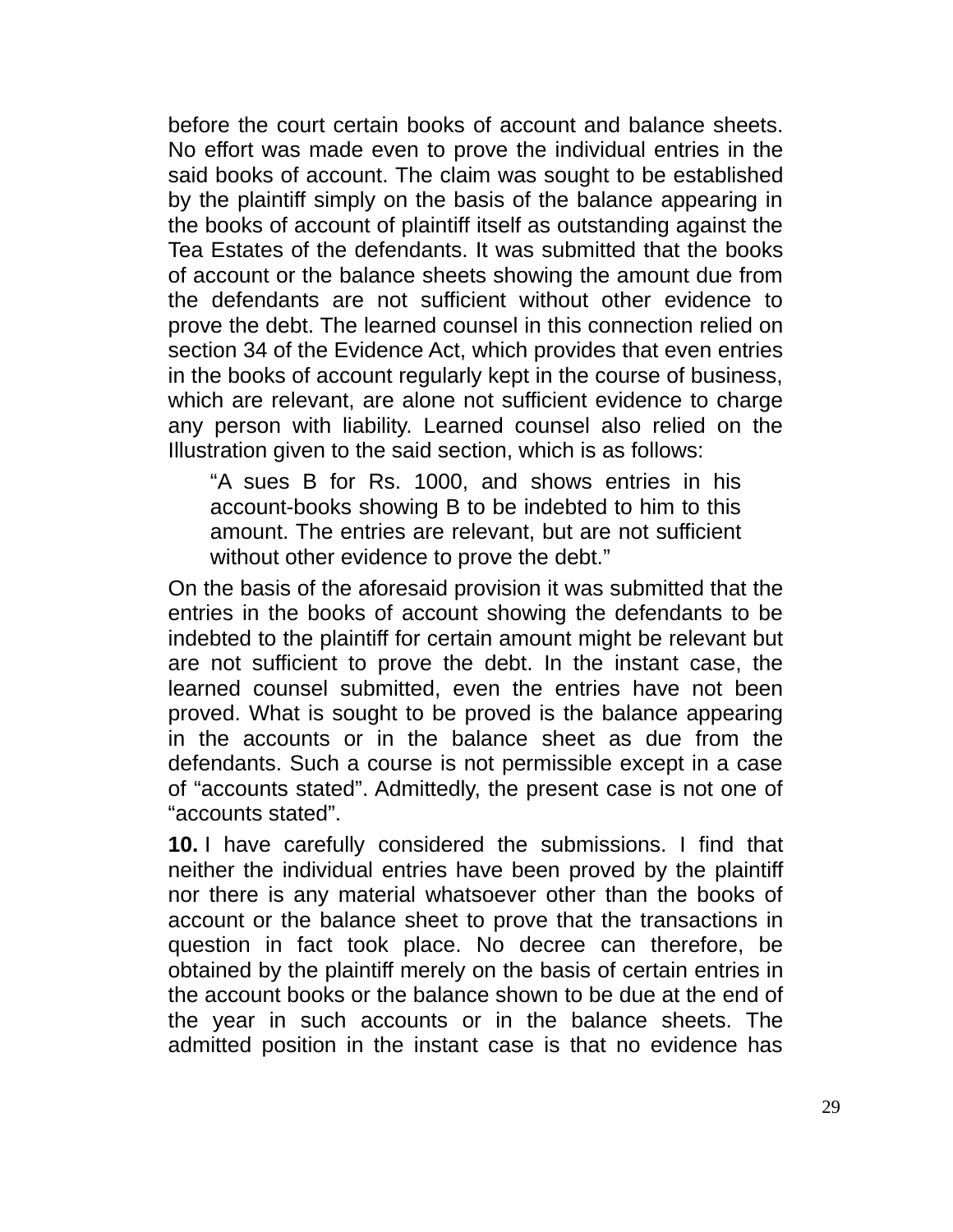been adduced by the plaintiff to prove the transactions which had been categorically denied by the defendants in their written statement. In that view of the matter even on facts it has to be held that the plaintiffs failed to prove that the amount claimed in the suit was due from the defendants. In view of the aforesaid finding, I am of the opinion that the learned trial court was not justified in decreeing the suit. The suit was barred by limitation except in so far as it relates to recovery of a sum of Rs. 30/-. Besides, the plaintiff also failed to prove the debt in accordance with law. Under the circumstances, the suit should have been dismissed."

This judgment also does not take the case of the respondents any further

as, like the Nagpur High Court judgment in **Kashinath** (supra), the entries

in the books of accounts were not proved on the facts of that case.

21. We must now examine the position under the Companies Act, 2013

["**Companies Act**"] qua any compulsion of law for filing of balance sheets

and acknowledgements made therein. Section 2(40) of the Companies Act

defines financial statement as follows:

"**2. Definitions**.—In this Act, unless the context otherwise requires,—

xxx xxx xxx

(40) "financial statement" in relation to a company, includes—

- (*i*) a balance sheet as at the end of the financial year;
- (*ii*) a profit and loss account, or in the case of a company carrying on any activity not for profit, an income and expenditure account for the financial year;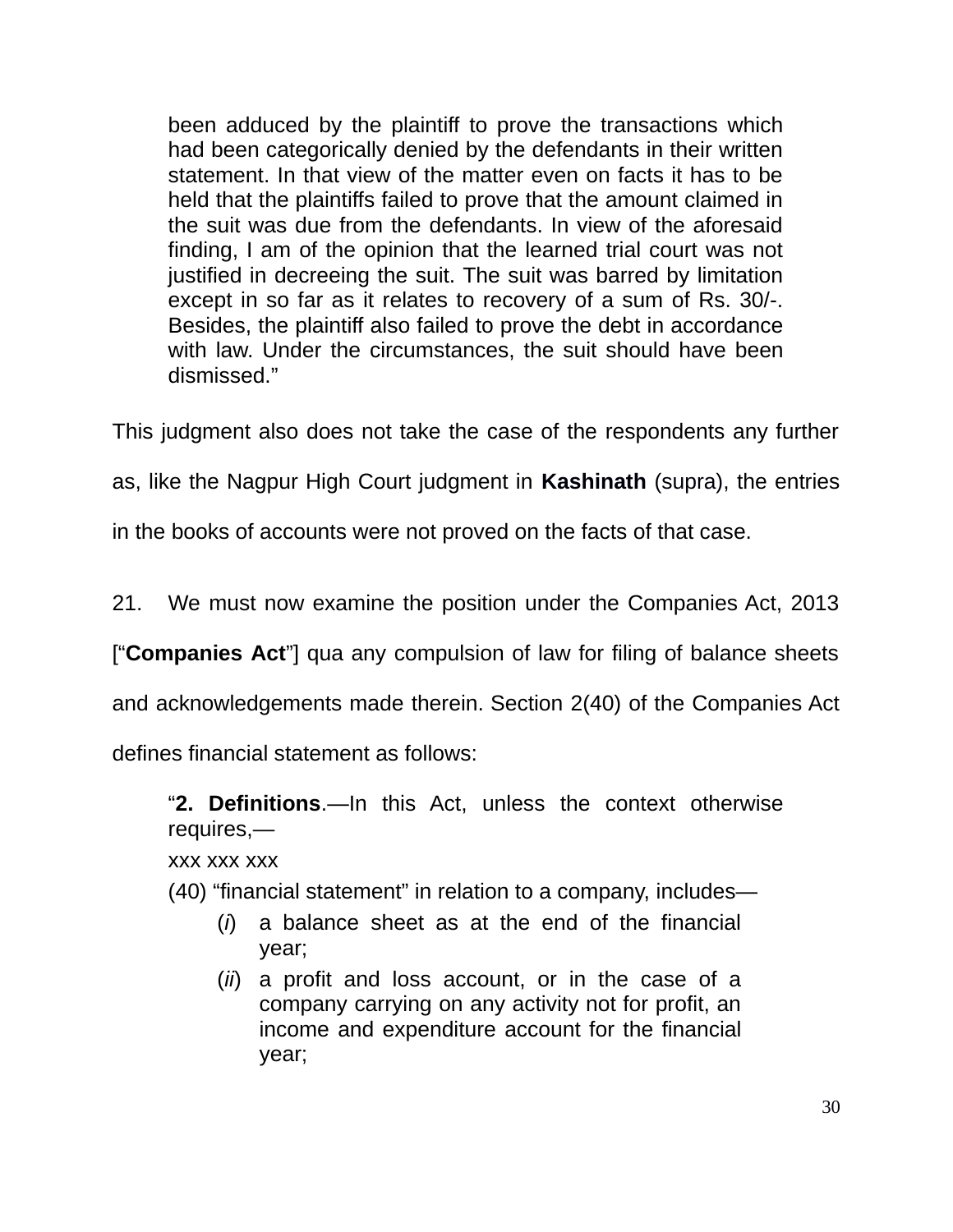- (*iii*) cash flow statement for the financial year;
- (*iv*) a statement of changes in equity, if applicable; and
- (*v*) any explanatory note annexed to, or forming part of, any document referred to in sub-clause (*i*) to sub-clause (*iv*):

Provided that the financial statement, with respect to One Person Company, small company and dormant company, may not include the cash flow statement;

xxx xxx xxx"

Under Section 92, every company is to prepare an annual return containing

certain particulars as follows:

"**92. Annual return**.—(1) Every company shall prepare a return (hereinafter referred to as the annual return) in the prescribed form containing the particulars as they stood on the close of the financial year regarding—

- (*a*) its registered office, principal business activities, particulars of its holding, subsidiary and associate companies;
- (*b*) its shares, debentures and other securities and shareholding pattern;
- (*c*) [\* \* \*];
- (*d*) its members and debenture-holders along with changes therein since the close of the previous financial year;
- (*e*) its promoters, directors, key managerial personnel along with changes therein since the close of the previous financial year;
- (*f*) meetings of members or a class thereof, Board and its various committees along with attendance details;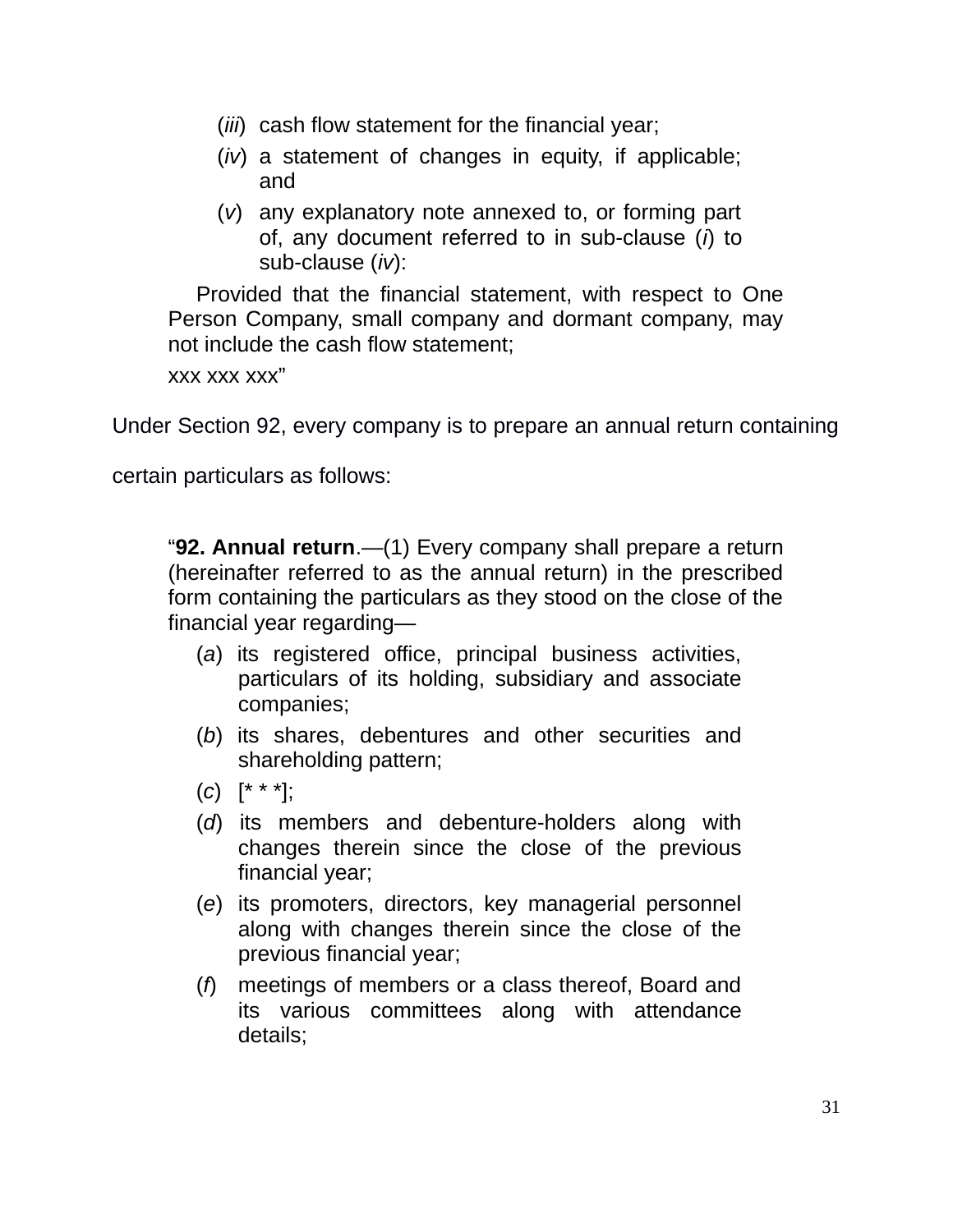- (*g*) remuneration of directors and key managerial personnel;
- (*h*) penalty or punishment imposed on the company, its directors or officers and details of compounding of offences and appeals made against such penalty or punishment;
- (*i*) matters relating to certification of compliances, disclosures as may be prescribed;
- (*j*) details, as may be prescribed, in respect of shares held by or on behalf of the Foreign Institutional Investors; and
- (*k*) such other matters as may be prescribed,

and signed by a director and the company secretary, or where there is no company secretary, by a company secretary in practice:

Provided that in relation to One Person Company and small company, the annual return shall be signed by the company secretary, or where there is no company secretary, by the director of the company:

Provided further that the Central Government may prescribe abridged form of annual return for "One Person Company, small company and such other class or classes of companies as may be prescribed.

(2) The annual return, filed by a listed company or, by a company having such paid up capital or turnover as may be prescribed, shall be certified by a company secretary in practice in the prescribed form, stating that the annual return discloses the facts correctly and adequately and that the company has complied with all the provisions of this Act.

(3) Every company shall place a copy of the annual return on the website of the company, if any, and the web-link of such annual return shall be disclosed in the Board's report.

(4) Every company shall file with the Registrar a copy of the annual return, within sixty days from the date on which the annual general meeting is held or where no annual general meeting is held in any year within sixty days from the date on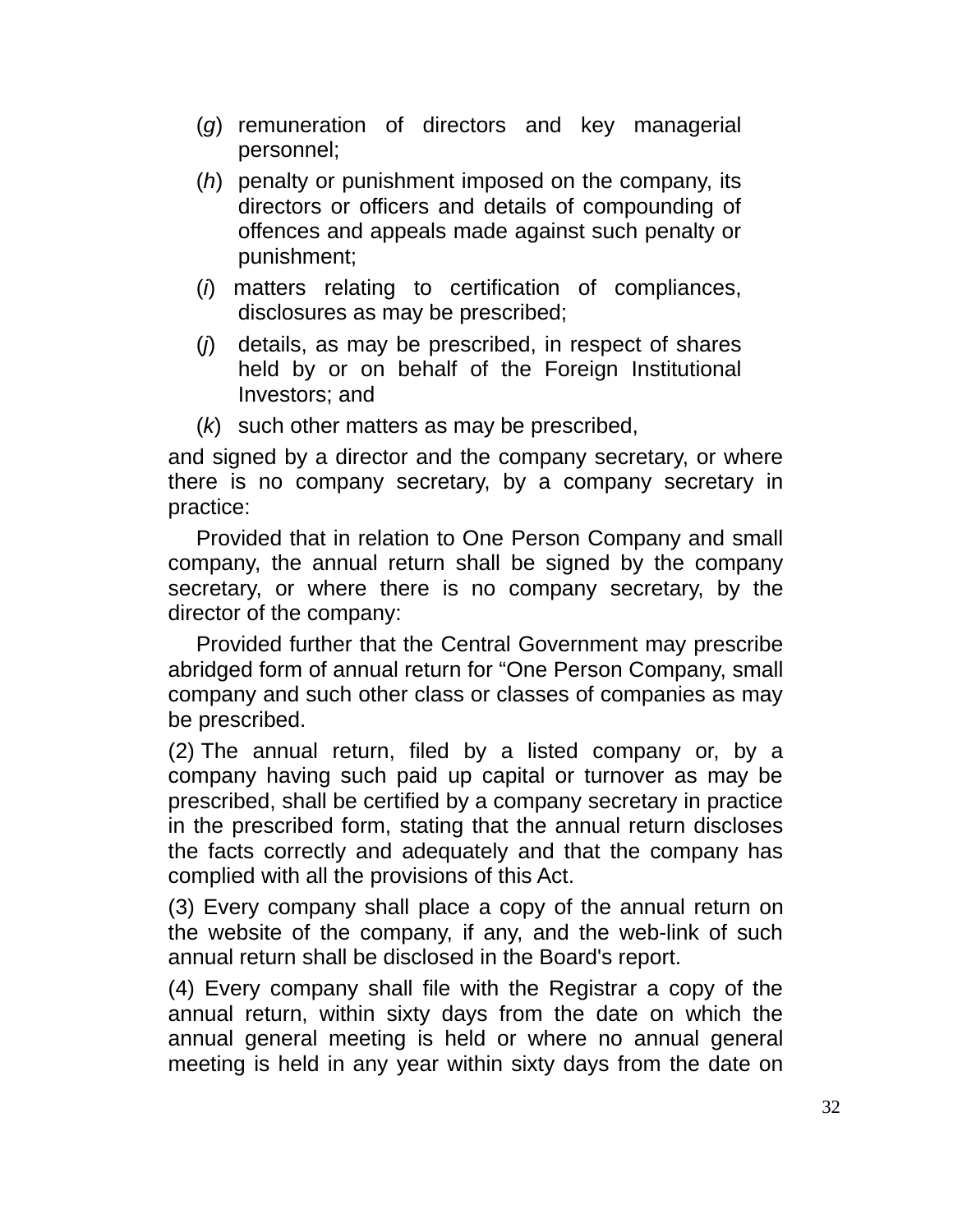which the annual general meeting should have been held together with the statement specifying the reasons for not holding the annual general meeting, with such fees or additional fees as may be prescribed.

(5) If any company fails to file its annual return under subsection (4), before the expiry of the period specified therein, such company and its every officer who is in default shall be liable to a penalty of ten thousand rupees and in case of continuing failure, with a further penalty of one hundred rupees for each day after the first during which such failure continues, subject to a maximum of two lakh rupees in case of a company and fifty thousand rupees in case of an officer who is in default.

(6) If a company secretary in practice certifies the annual return otherwise than in conformity with the requirements of this section or the rules made thereunder, he shall be liable to a penalty of two lakh rupees."

Vide Section 128, every company shall prepare and keep at its registered

office, books of accounts and financial statements for every financial year,

as follows:

"**128. Books of account, etc., to be kept by company**.—(1) Every company shall prepare and keep at its registered office books of account and other relevant books and papers and financial statement for every financial year which give a true and fair view of the state of the affairs of the company, including that of its branch office or offices, if any, and explain the transactions effected both at the registered office and its branches and such books shall be kept on accrual basis and according to the double entry system of accounting:

Provided that all or any of the books of account aforesaid and other relevant papers may be kept at such other place in India as the Board of Directors may decide and where such a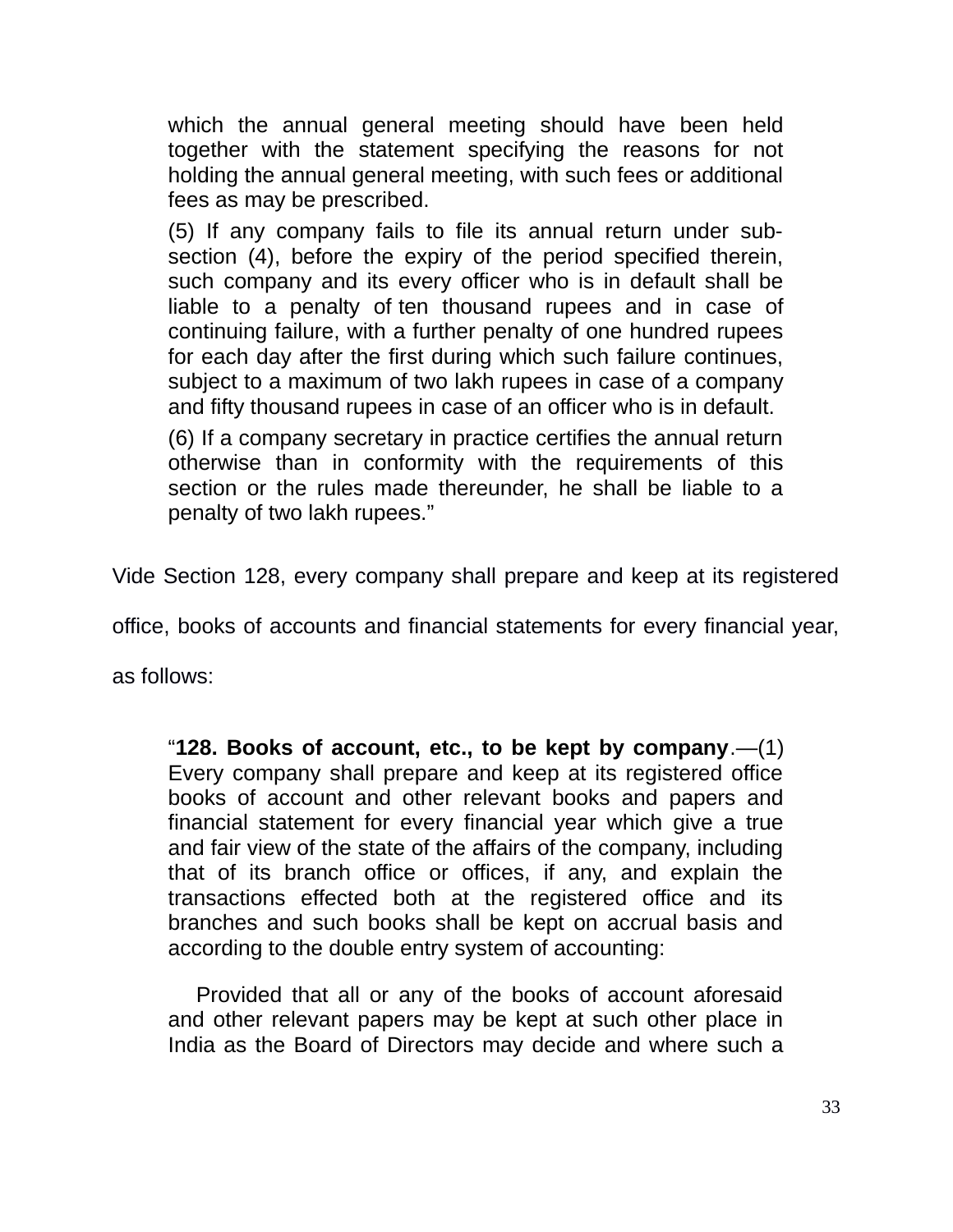decision is taken, the company shall, within seven days thereof, file with the Registrar a notice in writing giving the full address of that other place:

Provided further that the company may keep such books of account or other relevant papers in electronic mode in such manner as may be prescribed.

xxx xxx xxx"

Section 129, which is of importance, refers directly to financial statements

and states as follows:

"**129. Financial statement**.—(1) The financial statements shall give a true and fair view of the state of affairs of the company or companies, comply with the accounting standards notified under Section 133 and shall be in the form or forms as may be provided for different class or classes of companies in Schedule III:

Provided that the items contained in such financial statements shall be in accordance with the accounting standards:

Provided further that nothing contained in this sub-section shall apply to any insurance or banking company or any company engaged in the generation or supply of electricity, or to any other class of company for which a form of financial statement has been specified in or under the Act governing such class of company:

Provided also that the financial statements shall not be treated as not disclosing a true and fair view of the state of affairs of the company, merely by reason of the fact that they do not disclose—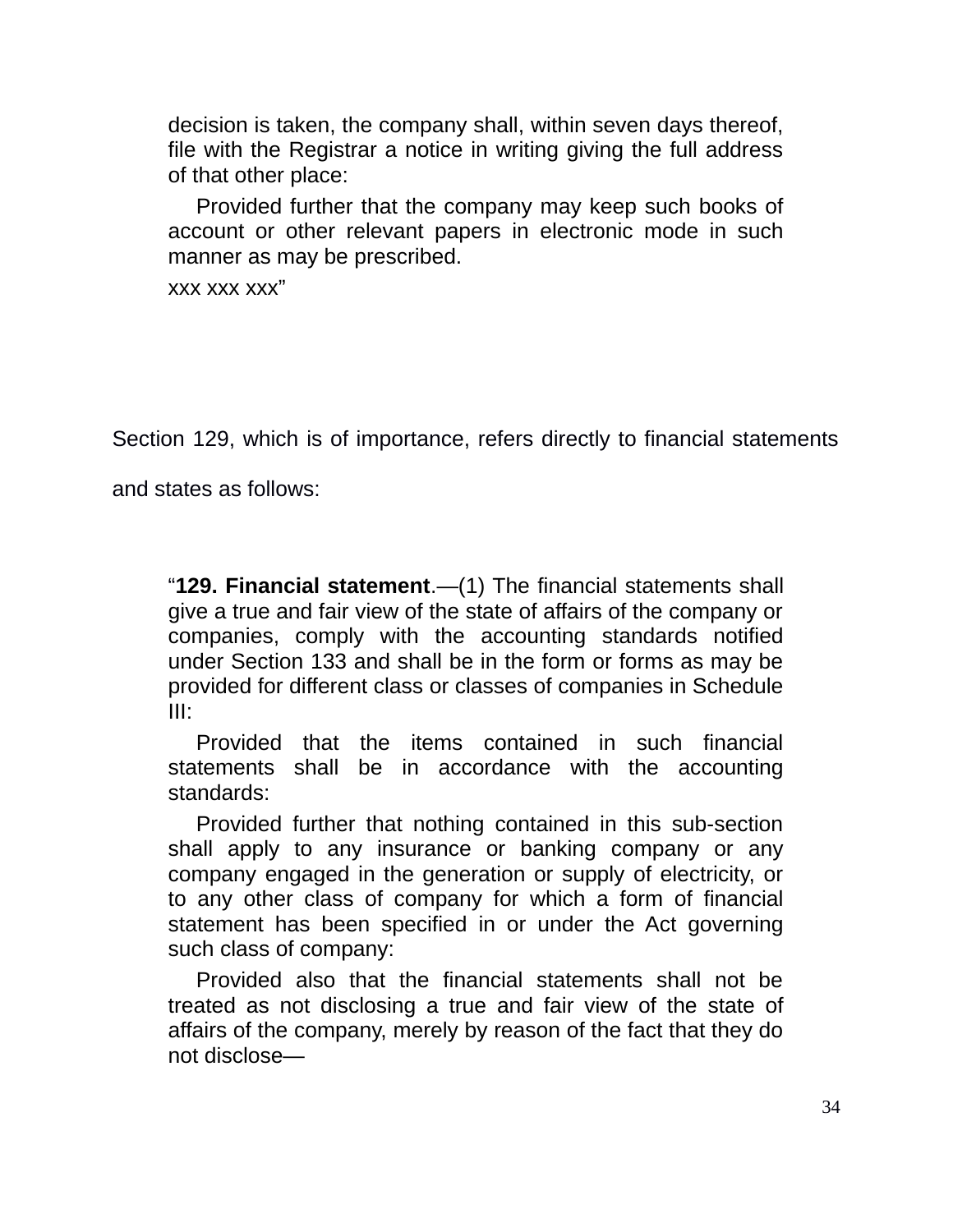- (*a*) in the case of an insurance company, any matters which are not required to be disclosed by the Insurance Act, 1938 (4 of 1938), or the Insurance Regulatory and Development Authority Act, 1999 (41 of 1999);
- (*b*) in the case of a banking company, any matters which are not required to be disclosed by the Banking Regulation Act, 1949 (10 of 1949);
- (*c*) in the case of a company engaged in the generation or supply of electricity, any matters which are not required to be disclosed by the Electricity Act, 2003 (36 of 2003);
- (*d*) in the case of a company governed by any other law for the time being in force, any matters which are not required to be disclosed by that law.

(2) At every annual general meeting of a company, the Board of Directors of the company shall lay before such meeting financial statements for the financial year.

#### xxx xxx xxx

(5) Without prejudice to sub-section (1), where the financial statements of a company do not comply with the accounting standards referred to in sub-section (1), the company shall disclose in its financial statements, the deviation from the accounting standards, the reasons for such deviation and the financial effects, if any, arising out of such deviation.

### xxx xxx xxx

(7) If a company contravenes the provisions of this section, the managing director, the whole-time director in charge of finance, the Chief Financial Officer or any other person charged by the Board with the duty of complying with the requirements of this section and in the absence of any of the officers mentioned above, all the directors shall be punishable with imprisonment for a term which may extend to one year or with fine which shall not be less than fifty thousand rupees but which may extend to five lakh rupees, or with both.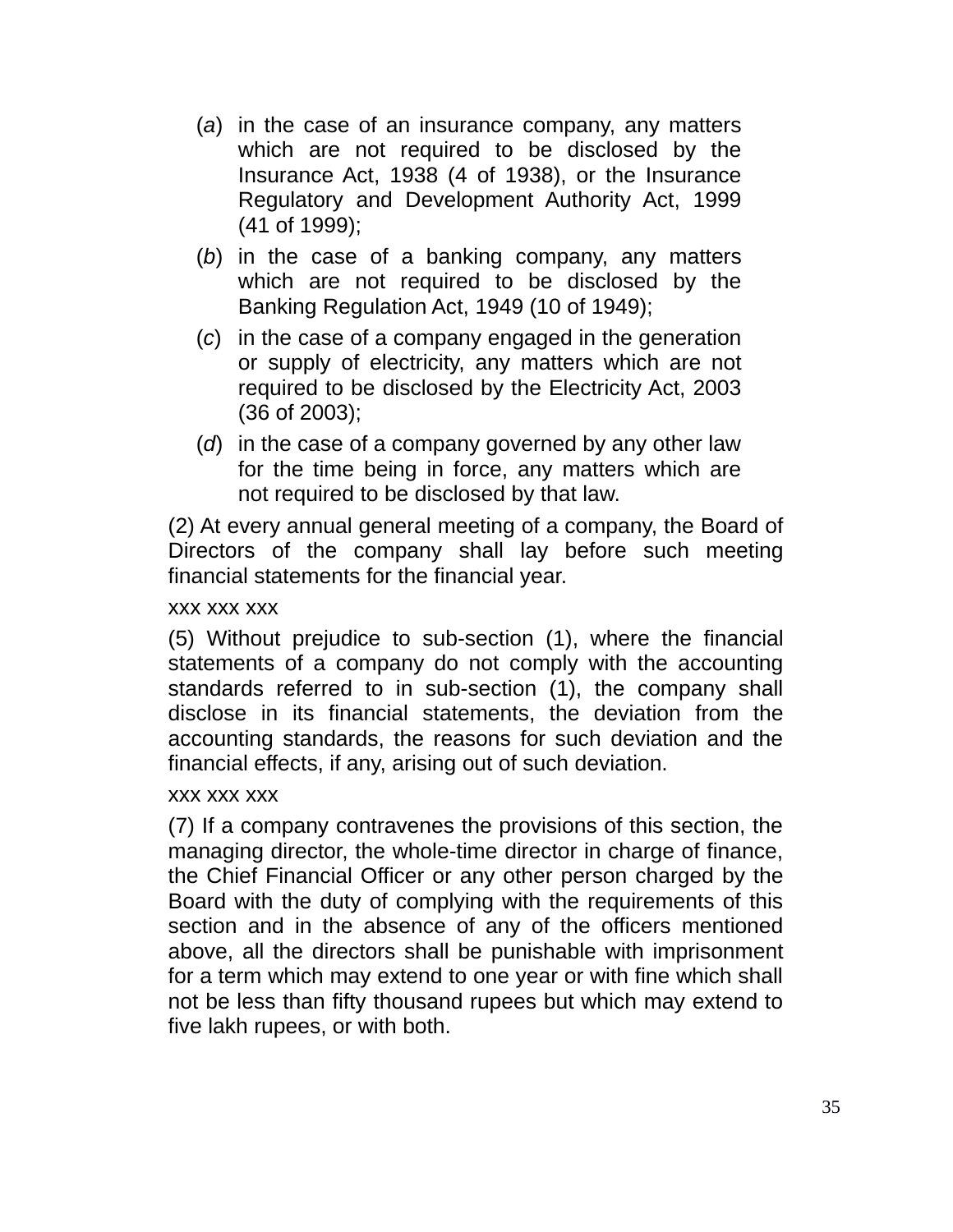*Explanation*.—For the purposes of this section, except where the context otherwise requires, any reference to the financial statement shall include any notes annexed to or forming part of such financial statement, giving information required to be given and allowed to be given in the form of such notes under this Act."

Likewise, under Section 134, financial statements are to be approved by

the Board of Directors before they are signed, and the auditor's report, as

well as a report by the Board of Directors, is to be attached to each

financial statement as follows:

"**134. Financial statement, Board's report, etc**.—(1) The financial statement, including consolidated financial statement, if any, shall be approved by the Board of Directors before they are signed on behalf of the Board by the chairperson of the company where he is authorised by the Board or by two directors out of which one shall be managing director, if any, and the Chief Executive Officer, the Chief Financial Officer and the company secretary of the company, wherever they are appointed, or in the case of One Person Company, only by one director, for submission to the auditor for his report thereon.

(2) The auditors' report shall be attached to every financial statement.

(3) There shall be attached to statements laid before a company in general meeting, a report by its Board of Directors, which shall include—

xxx xxx xxx

- (*f*) explanations or comments by the Board on every qualification, reservation or adverse remark or disclaimer made—
	- (*i*) by the auditor in his report; and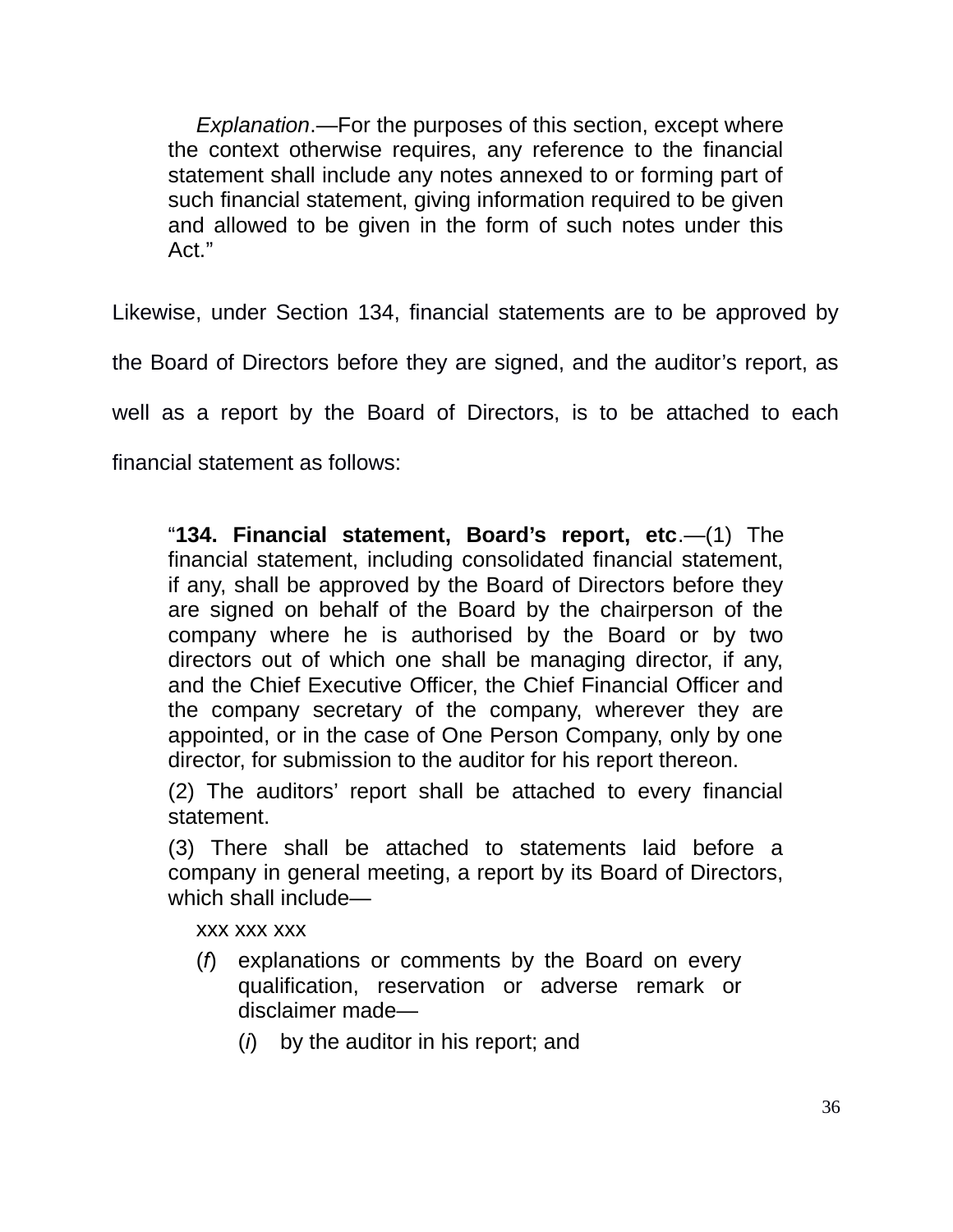- (*ii*) by the company secretary in practice in his secretarial audit report;
- (*g*) particulars of loans, guarantees or investments under Section 186;

### xxx xxx xxx

Provided that where disclosures referred to in this subsection have been included in the financial statements, such disclosures shall be referred to instead of being repeated in the Board's report:

#### xxx xxx xxx

(4) The report of the Board of Directors to be attached to the financial statement under this section shall, in case of a One Person Company, mean a report containing explanations or comments by the Board on every qualification, reservation or adverse remark or disclaimer made by the auditor in his report.

#### xxx xxx xxx

(7) A signed copy of every financial statement, including consolidated financial statement, if any, shall be issued, circulated or published along with a copy each of—

- (*a*) any notes annexed to or forming part of such financial statement;
- (*b*) the auditor's report; and
- (*c*) the Board's report referred to in sub-section (3).

(8) If a company is in default in complying with the provisions of this section, the company shall be liable to a penalty of three lakh rupees and every officer of the company who is in default shall be liable to a penalty of fifty thousand rupees."

Under Section 137, copies of financial statements are then to be filed with

the Registrar of Companies as follows: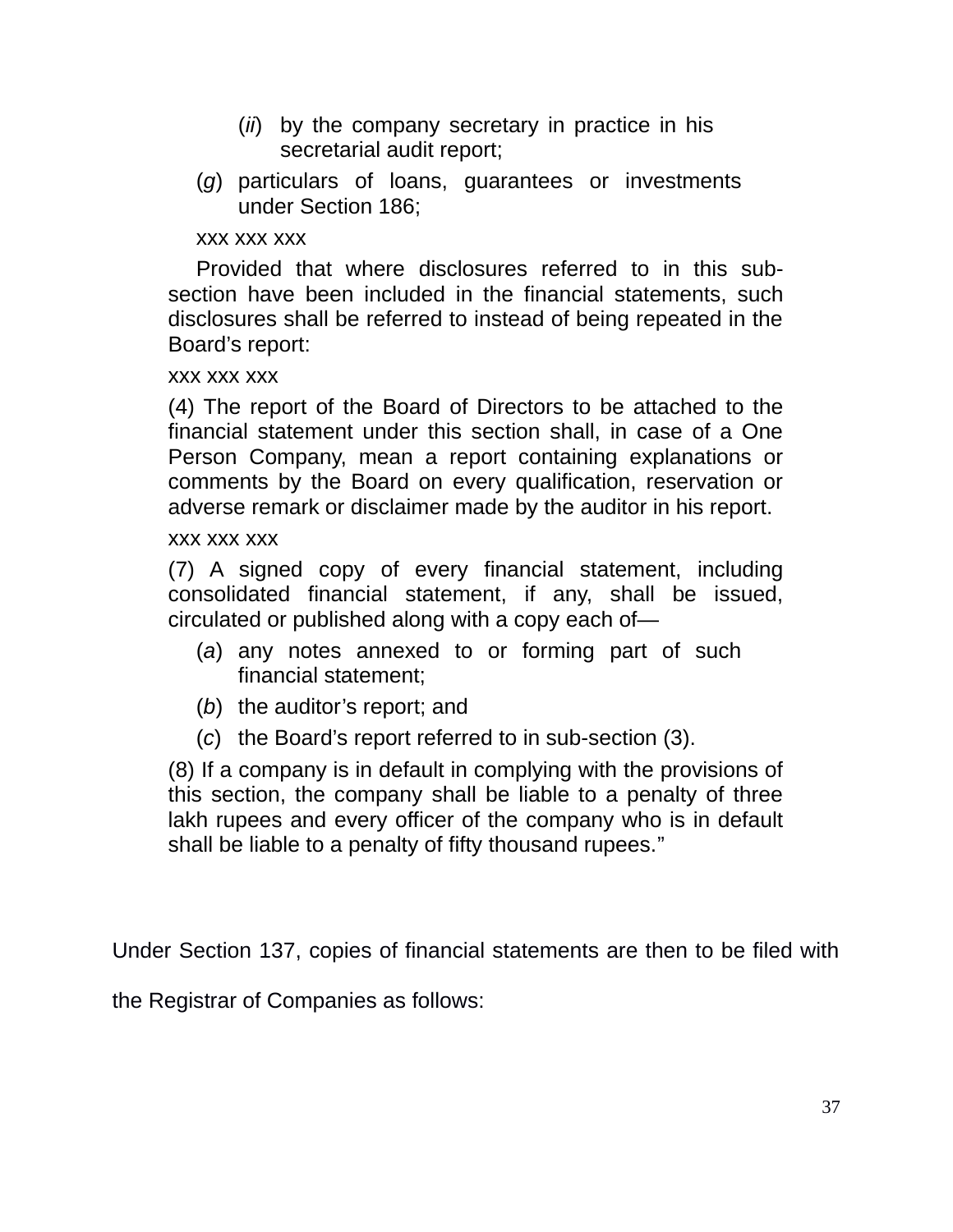"**137. Copy of financial statement to be filed with Registrar**. —(1) A copy of the financial statements, including consolidated financial statement, if any, along with all the documents which are required to be or attached to such financial statements under this Act, duly adopted at the annual general meeting of the company, shall be filed with the Registrar within thirty days of the date of annual general meeting in such manner, with such fees or additional fees as may be prescribed:

Provided that where the financial statements under subsection (1) are not adopted at annual general meeting or adjourned annual general meeting, such unadopted financial statements along with the required documents under subsection (1) shall be filed with the Registrar within thirty days of the date of annual general meeting and the Registrar shall take them in his records as provisional till the financial statements are filed with him after their adoption in the adjourned annual general meeting for that purpose:

Provided further that financial statements adopted in the adjourned annual general meeting shall be filed with the Registrar within thirty days of the date of such adjourned annual general meeting with such fees or such additional fees as may be prescribed:

Provided also that a One Person Company shall file a copy of the financial statements duly adopted by its member, along with all the documents which are required to be attached to such financial statements, within one hundred eighty days from the closure of the financial year:

Provided also that a company shall, along with its financial statements to be filed with the Registrar, attach the accounts of its subsidiary or subsidiaries which have been incorporated outside India and which have not established their place of business in India.

Provided also that in the case of a subsidiary which has been incorporated outside India (herein referred to as "foreign subsidiary"), which is not required to get its financial statement audited under any law of the country of its incorporation and which does not get such financial statement audited, the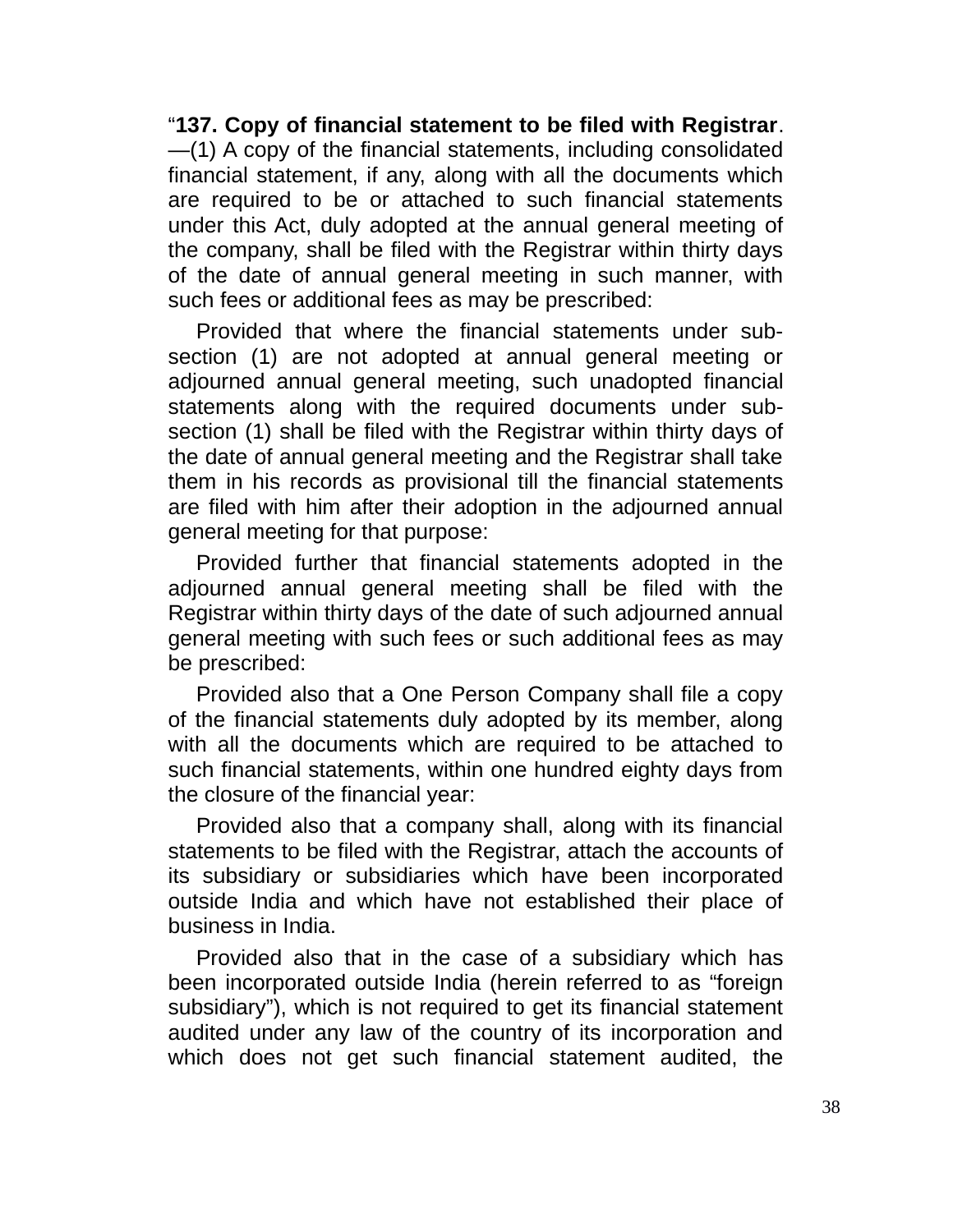requirements of the fourth proviso shall be met if the holding Indian company files such unaudited financial statement along with a declaration to this effect and where such financial statement is in a language other than English, along with a translated copy of the financial statement in English.

(2) Where the annual general meeting of a company for any year has not been held, the financial statements along with the documents required to be attached under sub-section (1), duly signed along with the statement of facts and reasons for not holding the annual general meeting shall be filed with the Registrar within thirty days of the last date before which the annual general meeting should have been held and in such manner, with such fees or additional fees as may be prescribed. (3) If a company fails to file the copy of the financial statements under sub-section (1) or sub-section (2), as the case may be, before the expiry of the period specified therein, the company shall be liable to a penalty of ten thousand rupees and in case of continuing failure, with a further penalty of one hundred rupees for each day during which such failure continues, subject to a maximum of two lakh rupees, and the managing director and the Chief Financial Officer of the company, if any, and, in the absence of the managing director and the Chief Financial Officer, any other director who is charged by the Board with the responsibility of complying with the provisions of this section, and, in the absence of any such director, all the directors of the company, shall be shall be liable to a penalty of ten thousand rupees and in case of continuing failure, with a further penalty of one hundred rupees for each day after the first during which such failure continues, subject to a maximum of fifty thousand rupees."

22. A perusal of the aforesaid Sections would show that there is no doubt that the filing of a balance sheet in accordance with the provisions of the Companies Act is mandatory, any transgression of the same being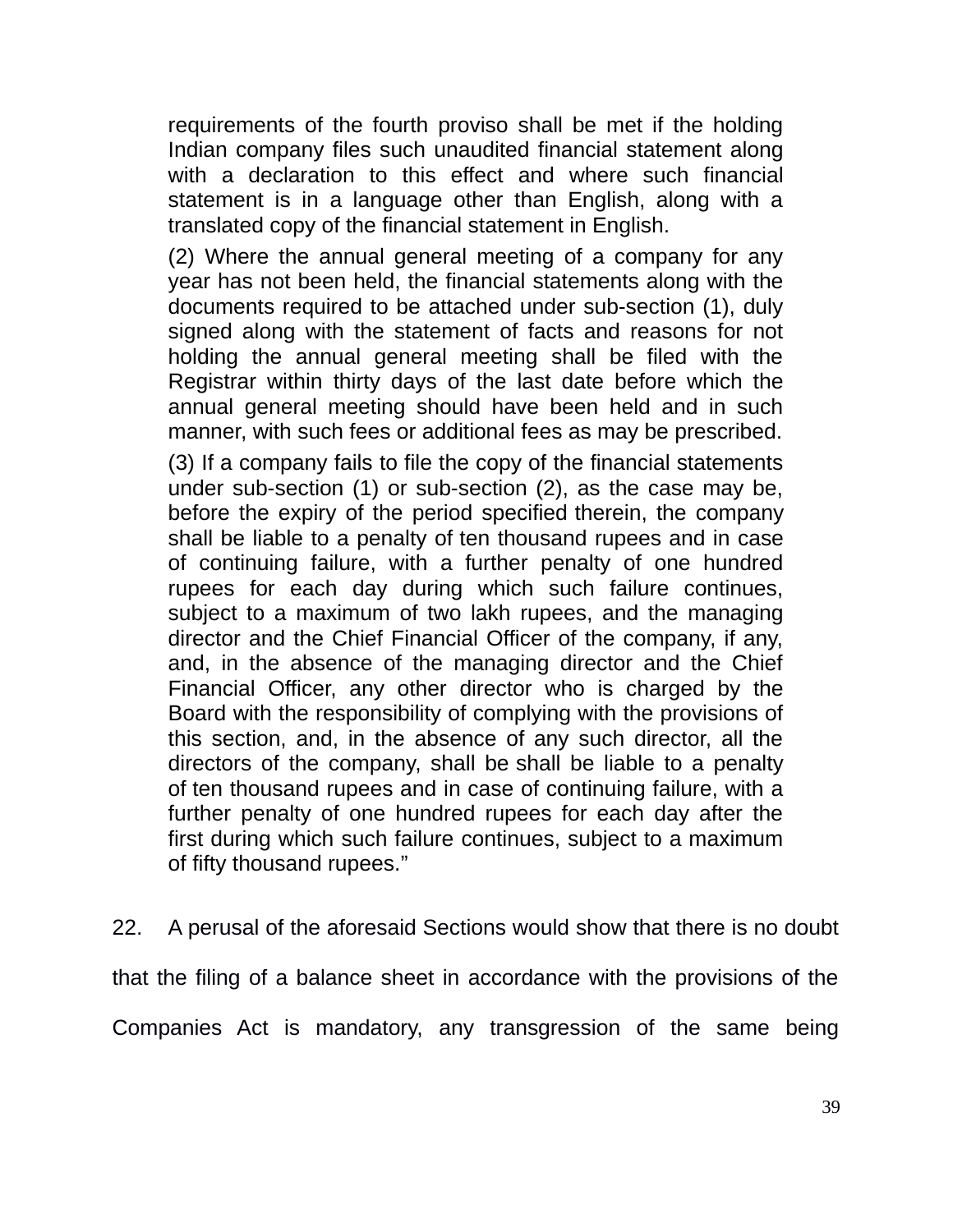punishable by law. However, what is of importance is that notes that are annexed to or forming part of such financial statements are expressly recognised by Section 134(7). Equally, the auditor's report may also enter caveats with regard to acknowledgements made in the books of accounts including the balance sheet. A perusal of the aforesaid would show that the statement of law contained in **Bengal Silk Mills** (supra), that there is a compulsion in law to prepare a balance sheet but no compulsion to make any particular admission, is correct in law as it would depend on the facts of each case as to whether an entry made in a balance sheet qua any particular creditor is unequivocal or has been entered into with caveats, which then has to be examined on a case by case basis to establish whether an acknowledgement of liability has, in fact, been made, thereby extending limitation under Section 18 of the Limitation Act.

23. The judgment in **Bengal Silk Mills** (supra) has been referred to with approval in various other judgments. Thus, in **South Asia Industries (P) Ltd. v. General Krishna Shamsher Jung Bahadur Rana**, 1972 SCC OnLine Del 185 : ILR (1972) 2 Del 712**,** the Delhi High Court held:

"**46.** Shri Rameshwar Dial argued that statements in the balance-sheet of a company cannot amount to acknowledgement of liability because the balance-sheet is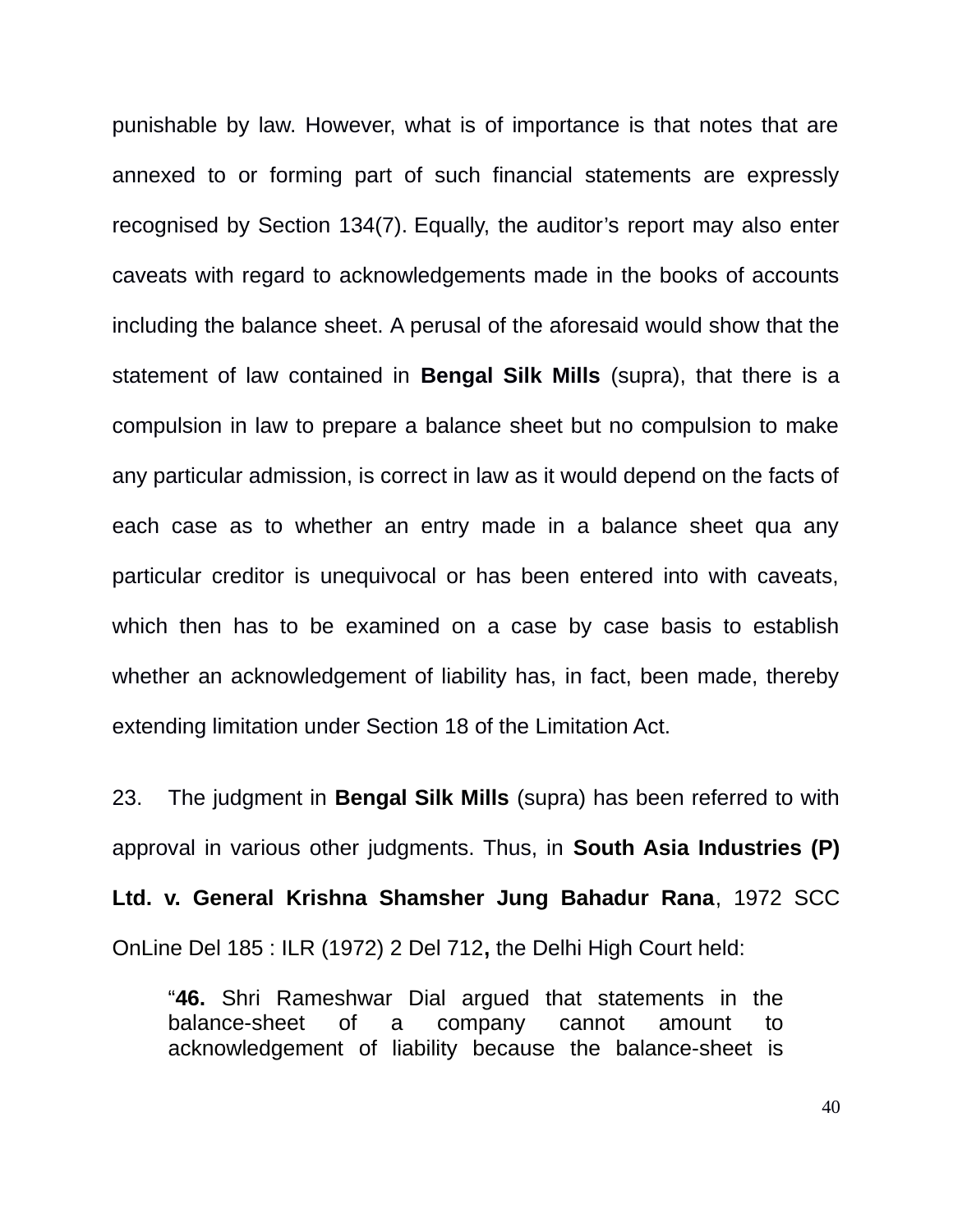made under compulsion of the provisions in the Companies Act. There is no force in this argument. In the first place, section 18 of the Limitation Act, 1963, requires only that the acknowledgement of liability must have been made in writing, but it does not prescribe that the writing should be in any particular kind of document. So, the fact that the writing is contained in a balance-sheet is immaterial. In the second place, it is true that section 131 of the Companies Act, 1913 (section 210 of the Companies Act, 1956) makes it compulsory that an annual balance sheet should be prepared and placed before the Company by the Directors, and section 132 (section 211 of the Companies Act, 1956) requires that the balance-sheet should contain a summary, *inter alia*, of the current liabilities of the company. But, as pointed out by Bachawat J. in *Bengal Silk Mills* v. *Ismail Golam Hossain Ariff*, A.I.R. 1962 Calcutta 115 although there was statutory compulsion to prepare the annual balance-sheet, there was no compulsion to make any particular admission, and a document is not taken out of the purview of section 18 of the Indian Limitation Act, 1963 (section 19 of the Indian Limitation Act, 1908) merely on the ground that it is prepared under compulsion of law or in discharge of statutory duty. Reference may also be made to the decisions in *Raja of Vizianagram* v. *Vizianagram Mining Co. Ltd.*, A.I.R. 1952 Madras 136, *Jones* v. *Bellgrove Properties Ltd.*, (1949) 1 All E.R. 498; and *Lahore Enamelling and Stamping Co.* v. *A.K. Bhalla*, A.I.R. 1958 Punjab 341, in which statements in balancesheets of companies were held to amount to acknowledgements of liability of the companies.

**47.** Shri Rameshwar Dial referred to the decision of the Privy Council in *Consolidated Agencies Ltd.* v. *Bertram Ltd.*, (1964) 3 All. E.R. 282. We shall advert to this decision presently when we deal with another argument of Shri Rameshwar Dial, and it is sufficient to state so far as the argument under consideration is concerned that even in this decision of the Privy Council it has been recognised that balance-sheets could in certain circumstances amount to acknowledgements of liability. It cannot, therefore, be said as a general proposition of law that statements in balance-sheets of a company cannot operate at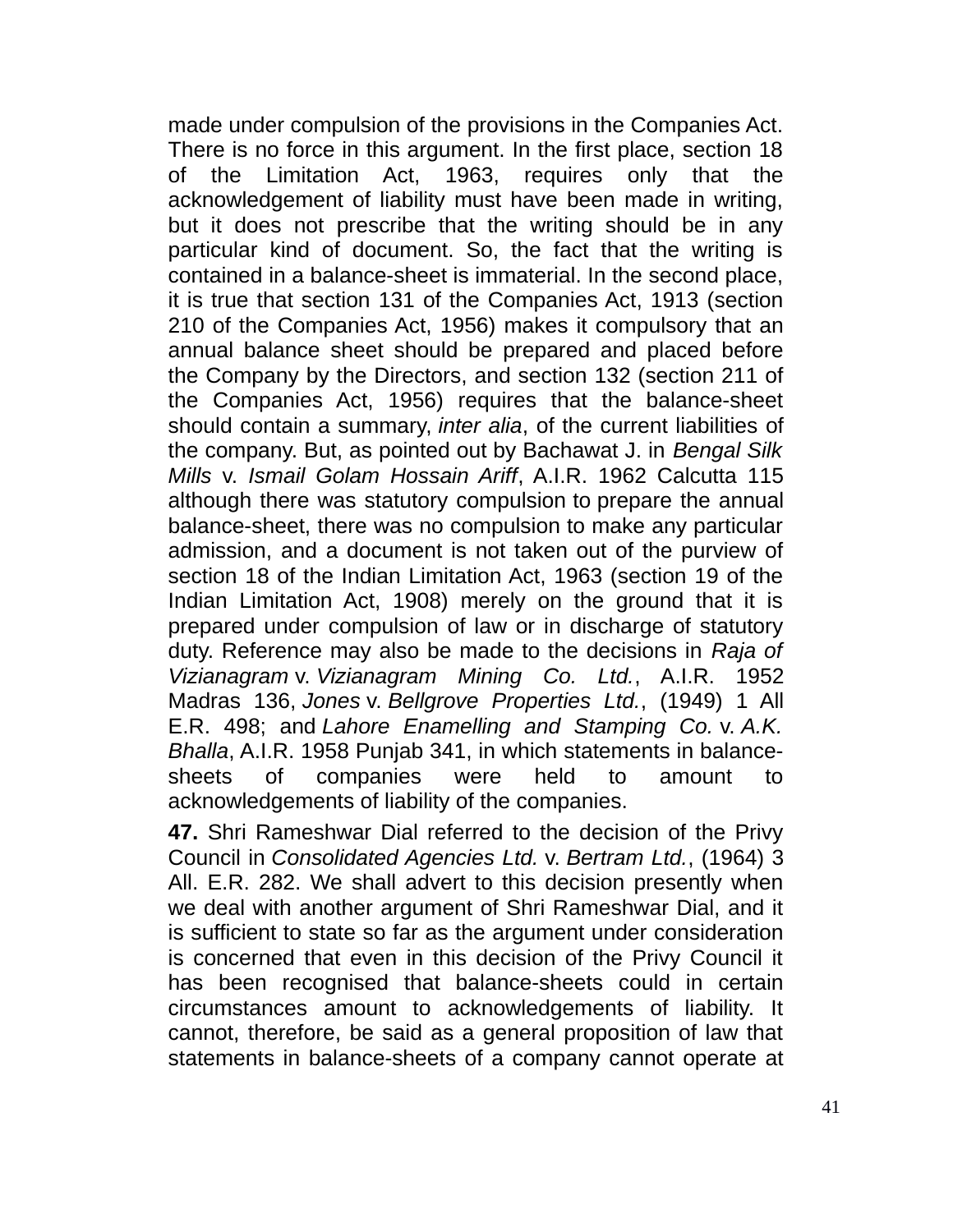all as acknowledgements of liability as contended by Shri Rameshwar Dial.

**48.** The learned counsel next argued that the words used in the entry in the balance-sheet in the present case did not amount to any acknowledgement of liability. We do not think so. The words used in the entry apparently show that in explaining its current liabilities and the provisions made for the same, it was stated that there was a sum of Rs. 7,87,150.42 held in shareholders' suspense account for payment to the share-holders of the Indian National Airways Limited (in voluntary liquidation since dissolved). The words used clearly acknowledge the liability. The learned single Judge also took the same view as regards the words used in the balance-sheet. In *Lahore Enamelling and Stamping Co. Ltd.* v. *A.K. Bhalla*, Tek Chand J. held that "debts due to creditors not mentioned by name but included in the item relating to "Loans (unsecured)" or as due to "Sundry Creditors" mentioned in the balance-sheet amount to an "acknowledgement" of liability for the purposes of section 19 of the Indian Limitation Act, 1908. There was thus no force in the argument of the learned counsel.

xxx xxx xxx

**51.** The next argument was that the balance-sheet was no doubt signed by two Directors, but they did not sign as duly authorised agents of the transferee company as required by explanation (b) to section 18 of the Limitation Act. There is no substance in this argument. The Companies Act, 1956, came into force in 1956. Section 210 of the Act requires the Board of Directors to lay a balance-sheet before the company at the Annual General Meeting. Section 211 prescribes the form and contents of a balance-sheet. The form of balance-sheet is given in Part 1 of Schedule VI to the Act, and according to it the current liabilities and provisions have to be set out in the balance-sheet. Section 215(i)(ii) requires that the balance-sheet should be signed on behalf of the Board of Directors, *inter alia*, by the Secretary of the Company and by not less than two Directors of the company. Section 215(3) provides that a balance-sheet shall be approved by the Board of Directors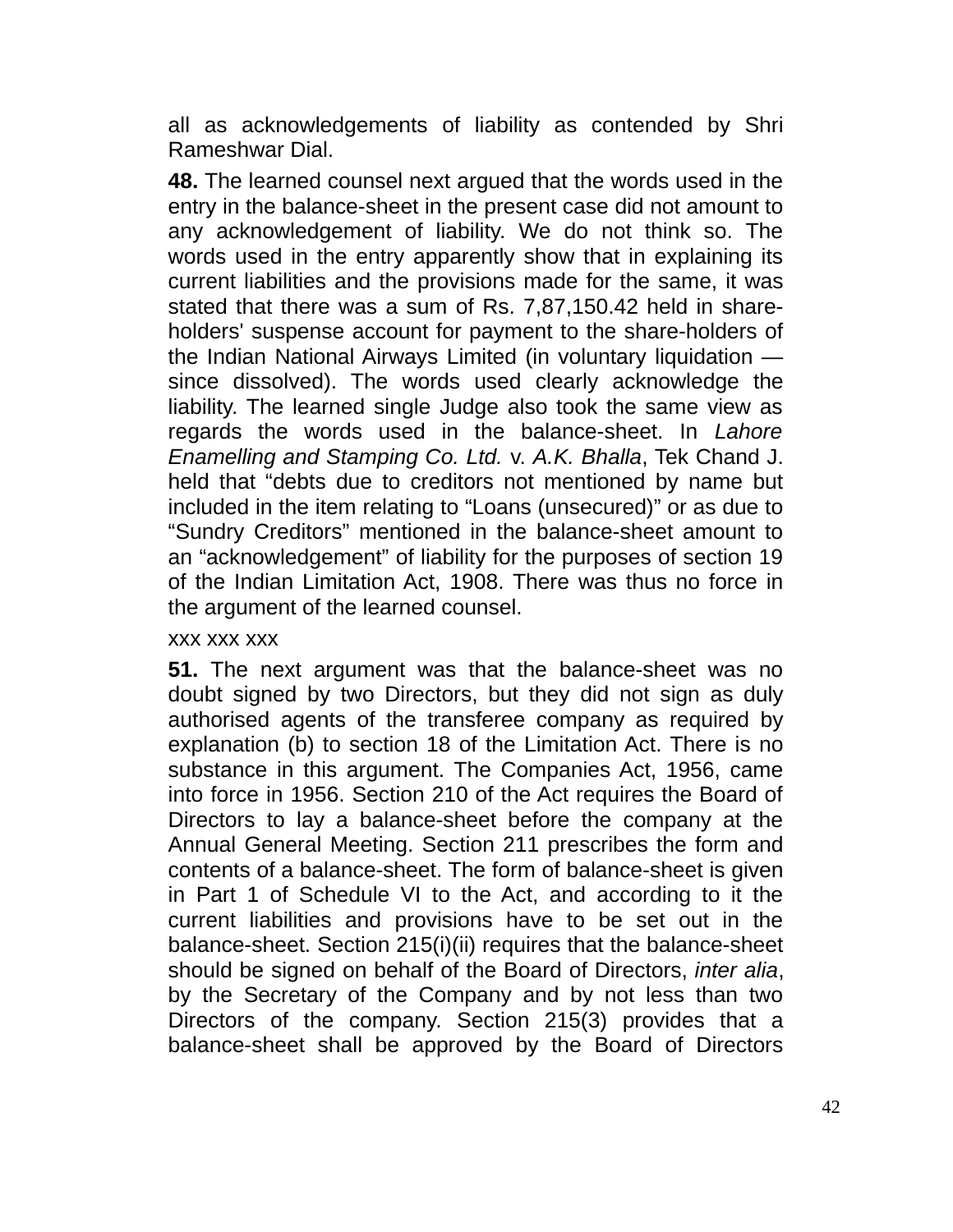before it is signed on behalf of the Board of Directors in accordance with section 215(i)(ii) and before it is submitted to the Auditors for their report thereon. Thus, the statement of current liabilities and provisions in the balance-sheet has to be approved by the Board of Directors before it is signed by the Secretary and two Directors on behalf of the Board. In other words, the balance-sheet is signed by the Secretary and two Directors at the instance and on the approval of the Board of Directors of the company. After the balance-sheet is audited, section 216 requires that the Auditors' report should be attached to the balance-sheet, and section 217 requires the Board of Directors also to make a report. The balance-sheet together with the Auditors report and the Board's report are then required to be placed before the company at the annual general meeting for adoption of the balance-sheet. After the balancesheet has been so laid before the company at the annual general meeting, section 220 requires that three copies of the balance-sheet should be filed with the Registrar. In the present case, the balance-sheet (Schedule D to Annexure J) was signed by the Secretary and two Directors, and Annexure J contains the Auditors' report and the Board's report. It was stated in the judgment of the learned single Judge that the balance-sheet was adopted by the company and the same was not disputed before us. It is thus quite clear that the balancesheet was signed by duly authorised agents of the company."

24. The judgment of Sabyasachi Mukharji, J. (as His Lordship then was),

sitting singly in the Calcutta High Court, has, in **Pandam Tea Co. Ltd., In**

**re**, 1973 SCC OnLine Cal 93 : AIR 1974 Cal 170, held as follows:

"**4.** Now the question is whether the statements, which are contained in the profits and loss accounts and the assets and liabilities side indicating the liability of the petitioning creditor along with the statement of the Directors made to the shareholders as Directors' report should be read together and if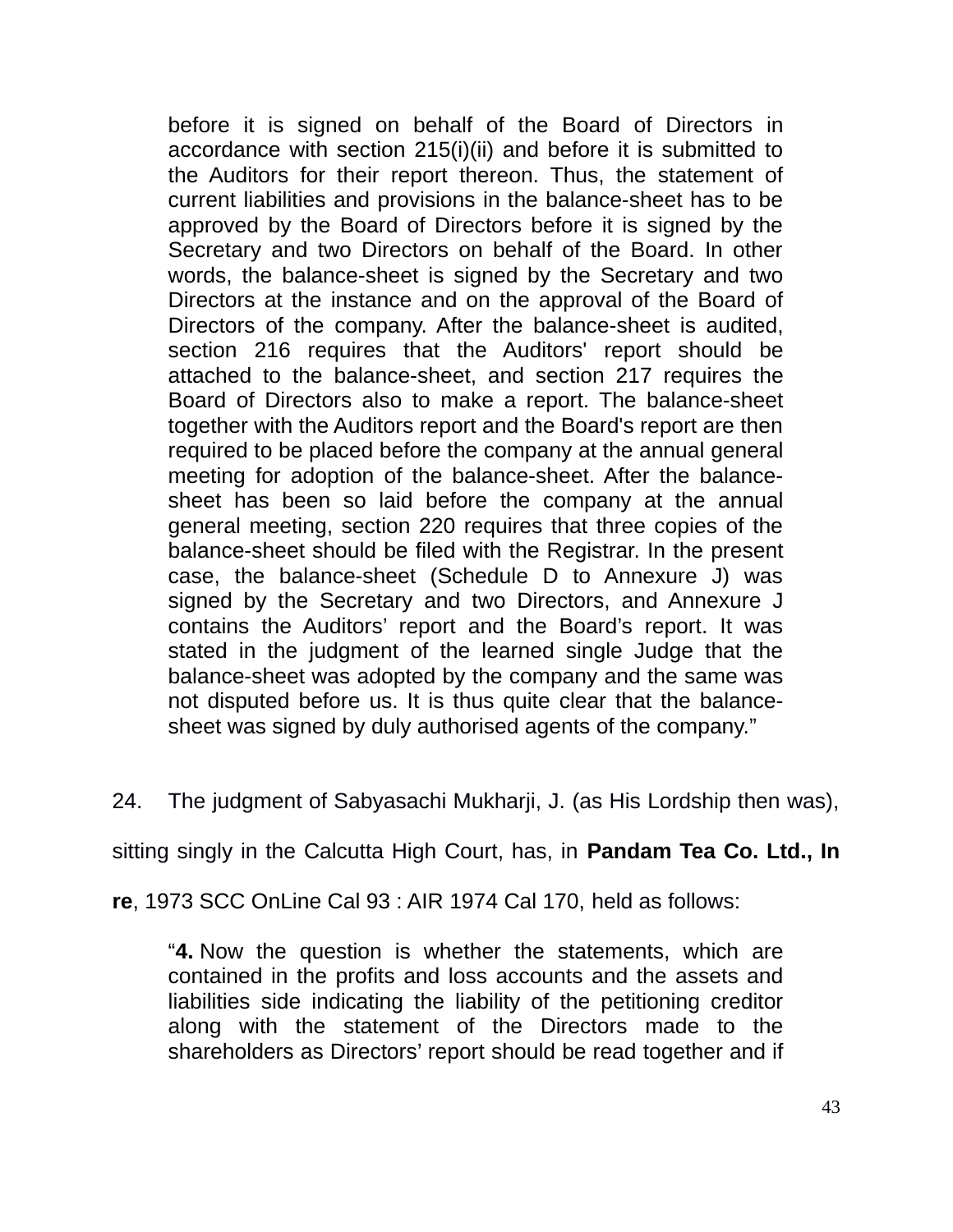so whether reading these two statements together these amount to an acknowledgement as contemplated under Section 18 of the Limitation Act, 1963, or Section 19 of the Limitation Act, 1908. In my opinion, both these statements have to be read together. The balance-sheet is meant to be presented and passed by the shareholders and is generally accompanied by the Directors' report to the shareholders. Therefore in understanding the balance-sheets and in explaining the statements in the balance-sheets, the balance-sheets together with the Directors' report must be taken together to find out the true meaning and purport of the statements. Counsel appearing for petitioning creditor contended that under the statute the balance-sheet was a separate document and as such if there was unequivocal acknowledgement on the balance-sheet the statement of the Directors' report should not be taken into consideration. It is true the balance-sheet is a statutory document and perhaps is a separate document but the balance-sheet not confirmed or passed by the shareholders cannot be accepted as correct. Therefore, in order to validate the balance-sheet, it must be duly passed by the shareholders at the appropriate meeting and in order to do so it must be accompanied by a report, if any, made by the Directors. Therefore, even though the balance-sheet may be a separate document these two documents in the facts and circumstances of the case should be read together and should be construed together. It was held by the Supreme Court in the case of *L.C. Mills* v. *Aluminium Corpn. of India Ltd.*, (1971) 1 SCC 67 : AIR 1971 SC 1482, that it was clear that the statement on which the plea of acknowledgement was founded should relate to a subsisting liability as the section required and it should be made before the expiration of the period prescribed under the Act. It need not, however, amount to a promise to pay for an acknowledgement did not create a new right of action but merely extended the period of limitation. The statement need not indicate the exact nature or the specific character of the liability. The words used in the statement in question must, however, relate to a present subsisting liability and indicate the existence of a jural relationship between the parties such as, for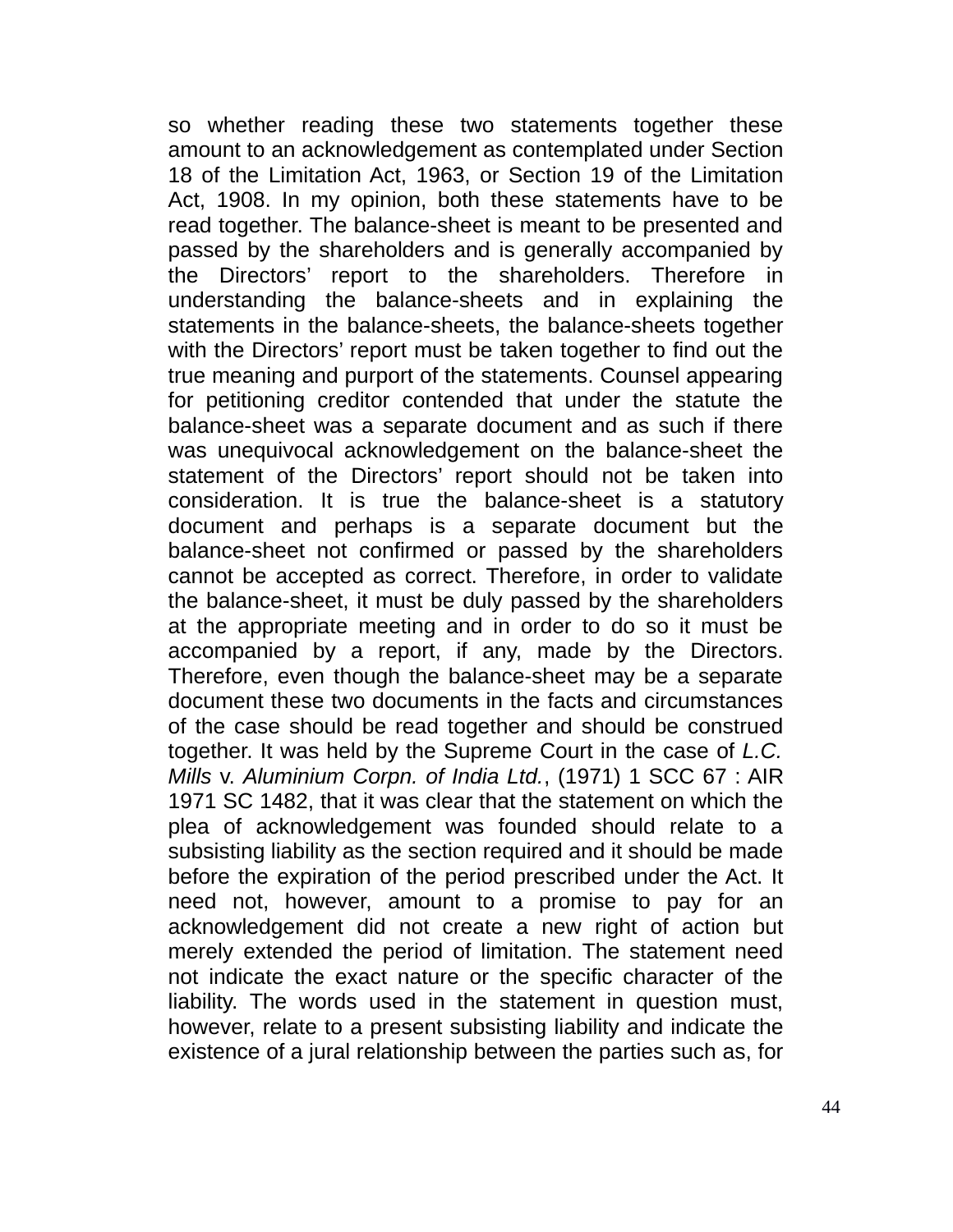instance, that of a debtor and a creditor and the intention to admit such jural relationship. Such an intention need not, however, be in express terms and could be inferred by implication from the nature of the admission and the surrounding circumstances. Generally speaking, a liberal construction of the statement in question should be given. That of course did not mean that where a statement was made without intending to admit the existence of jural relationship, such intention should be fastened on the person making the statement by an involved and far-fetched reasoning. In order to find out the intention of the document by which acknowledgement was to be construed the document as a whole must be read and the intention of the parties must be found out from the total effect of the document read as a whole. …"

### 25. In **Hegde & Golay Limited v. State Bank of India**, 1985 SCC

OnLine Kar 428 : ILR 1987 Kar 2673, the Karnataka High Court held as

follows:

"**43.** *Re. Point (e).* The acknowledgement of liability contained in the balance-sheet of a company furnishes a fresh starting point of limitation. It is not necessary, as the law stands in India, that the acknowledgement should be addressed and communicated to the creditor.

We are in respectful agreement with the view taken by the Learned Company Judge on the point. The position of law that an acknowledgement of debts in the balance-sheets of a Company does furnish fresh starting point of limitation is too well settled to need any elaborate discussion (See: *Jones* v. *Bellgrove Properties Ltd.* [1949 (1) All ER 498], *In Re: Campania de Electricidad* [1980 Ch D 146], *Babulal Rukmanand* v. *Official Liquidator* [AIR 1968 Rajasthan 214] and *Bengal Silk Mills Co.* v. *Ismail Golam Hossain Ariff* [AIR 1962 Calcutta 115]). We see no substance in this contention either."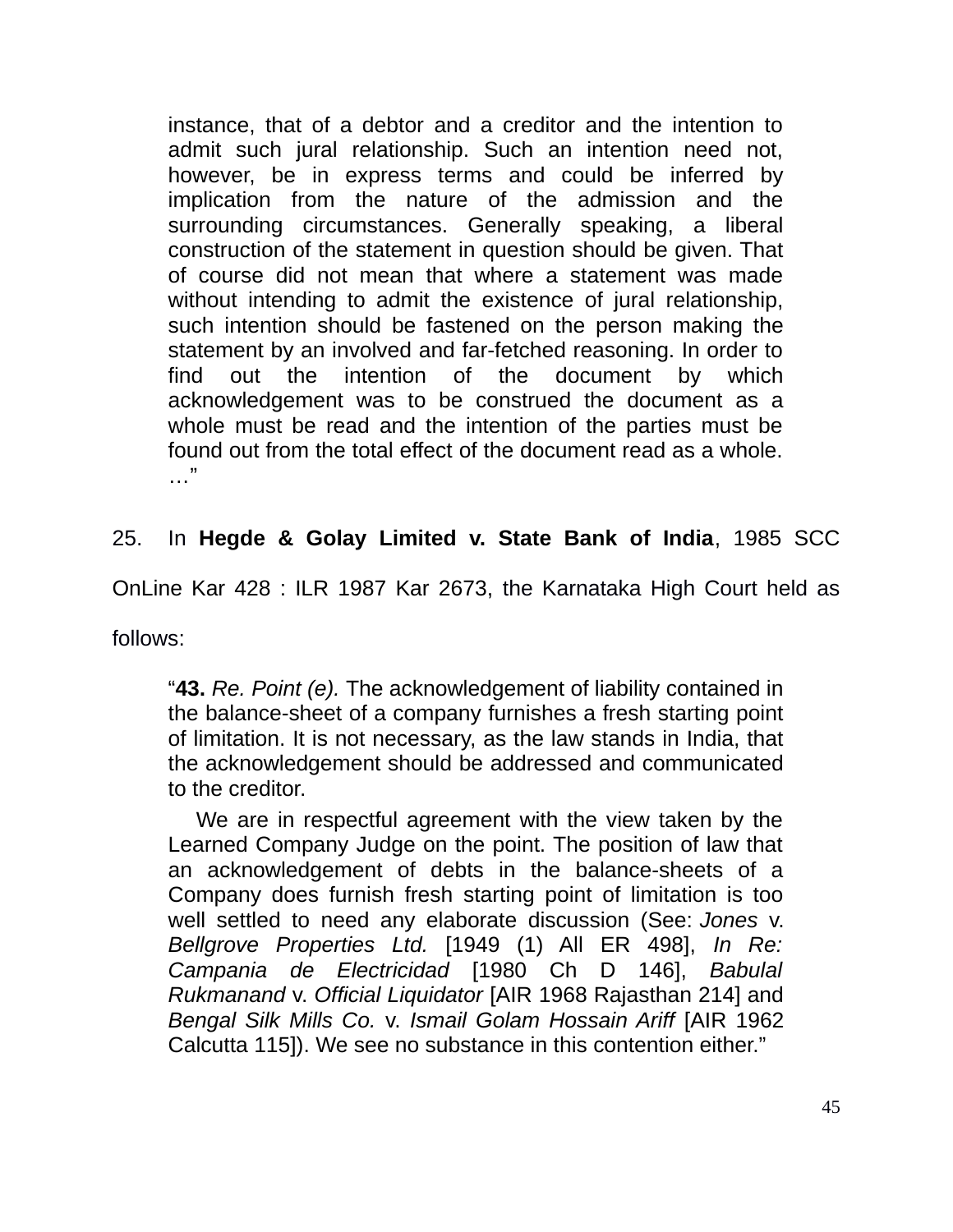# 26. In **Bhajan Singh Samra v. M/s. Wimpy International Ltd.**, 2011

SCC OnLine Del 4888 : (2011) 185 DLT 428, the Delhi High Court held:

"**13.** Having heard the parties, this Court is of the opinion that the petitioning-creditor has to satisfy the Court that the debt on which the petition is based was due and payable on the date of the petition. Certainly a time barred debt cannot be the basis of a winding up petition. However, admission of a debt either in a balance sheet or in the form of a letter duly signed by the respondent, would amount to an acknowledgement, extending the period of limitation. Section 18(1) of the Limitation Act, 1963 incorporates the said principle. Section 18(1) of the Limitation Act, 1963 reads as under:

### "**18. Effect of acknowledgement in writing.**

(1) Where, before the expiration of the prescribed period for a suit or application in respect of any property or right, an acknowledgement of liability in respect of such property or right has been made in writing signed by the party against whom such property or right is claimed, or by any person through whom he derives his title or liability, a fresh period of limitation shall be computed from the time when the acknowledgement was so signed.

xxx xxx xxx"

**14.** The Allahabad High Court in the case of *Fortis Financial Services Ltd.* v. *KHSL Industries Ltd.*, (1999) 95 Company Cases 622 (All) held that an acknowledgement by an Assistant Vice-President of the debtor company was sufficient for computing a fresh period of limitation from the date of such acknowledgement.

**15.** The Calcutta High Court in the case of *Bengal Silk Mills Co.* v. *Ismail Golam Hossain Ariff*, AIR 1962 Cal. 115 held that in an appeal arising from a money decree against a company,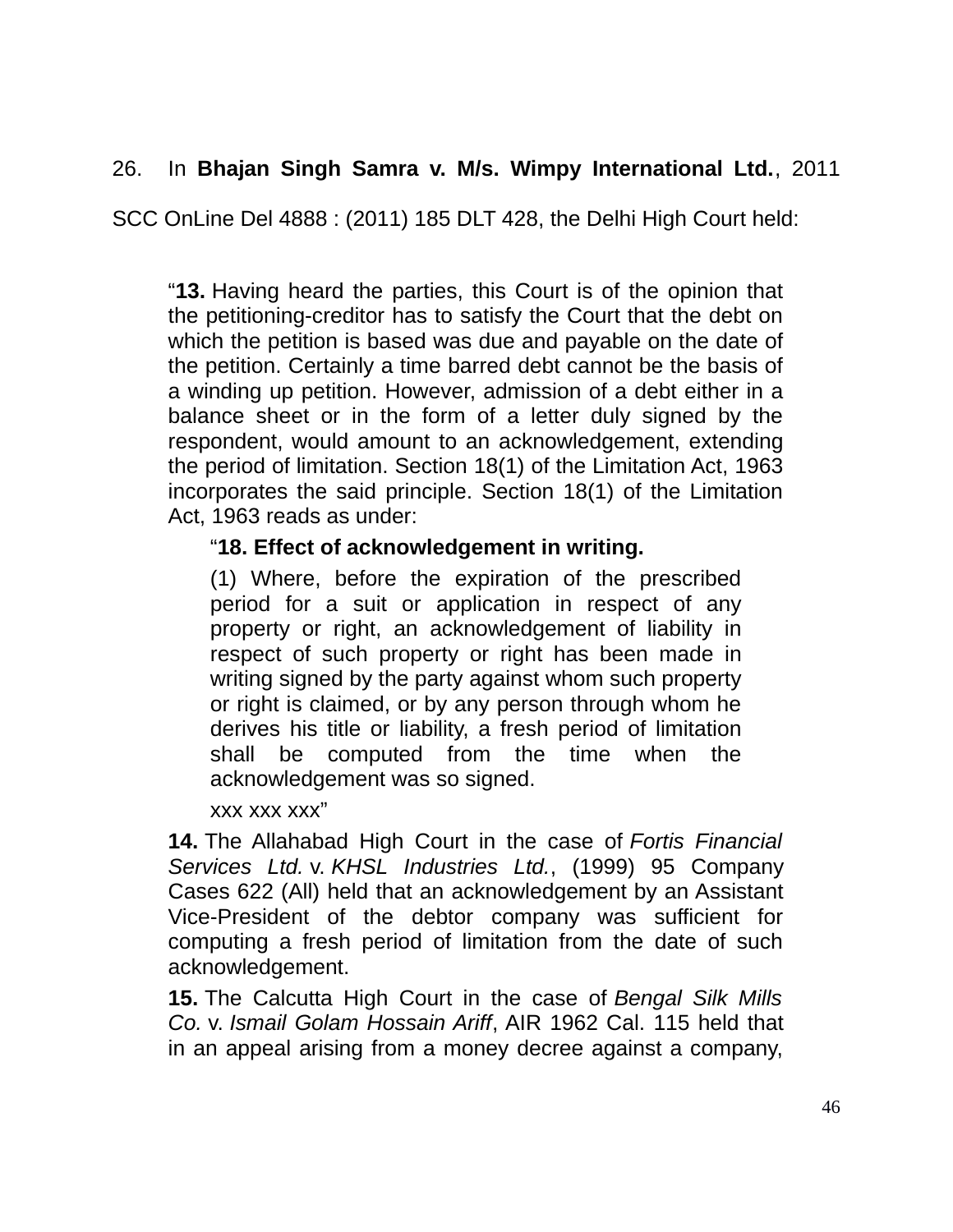even statement of a liability in the balance-sheet of the company amounted to admission/acknowledgement of a debt giving rise to a fresh period of limitation, notwithstanding the fact that the balance-sheet was prepared under 'compulsions of statute and of the articles of association of the company'.

**16.** In *Vijaya Kumar Machinery & Electrical Stores* v. *Alaparthi Lakshmikanthamma*, (1969) 74 ITR 224 (AP), the Andhra Pradesh High Court after following *Bengal Silk Mills Co.* (supra), *Raja of Vizianagram* v. *Official Liquidator, Vizianagram Mining Company Limited*, AIR 1952 Mad. 1361, *Lahore Enamelling and Stamping Co. Ltd.* v. *A.K. Bhalla*, AIR 1958 Punj. 341 and *Jones* v. *Bellgrove Properties Ltd.*, (1949) 2 All.ER 198 held, "*What emerges from a consideration of the above decision is that the date of signing the balance-sheet by the second defendant started a fresh period of limitation*".

**17.** Consequently, in the present case, the acknowledgement of the petitioner's loan of Rs. 50,000/- by Chartered Accountant of respondent-company vide letters dated 23<sup>rd</sup> February, 2002 and  $21<sup>st</sup>$  November, 2002, as well as in the respondent-company's balance sheets for the years ended  $31<sup>st</sup>$  March, 2004,  $31<sup>st</sup>$  March, 2005 and  $31<sup>st</sup>$  March, 2006 not only extends the period of limitation but also constitutes fresh cause of action for filing a winding up petition. Accordingly, the present winding up petition is within limitation."

# 27. In **CIT-III v. Shri Vardhman Overseas Ltd.**, 2011 SCC OnLine Del

5599 : (2012) 343 ITR 408, the Delhi High Court held:

"**17.** In the case before us, as rightly pointed out by the Tribunal, the assessee has not transferred the said amount from the creditors' account to its profit and loss account. The liability was shown in the balance sheet as on  $31<sup>st</sup>$  March, 2002. The assessee being a limited company, this amounted to acknowledging the debts in favour of the creditors. Section 18 of the Limitation Act, 1963 provides for effect of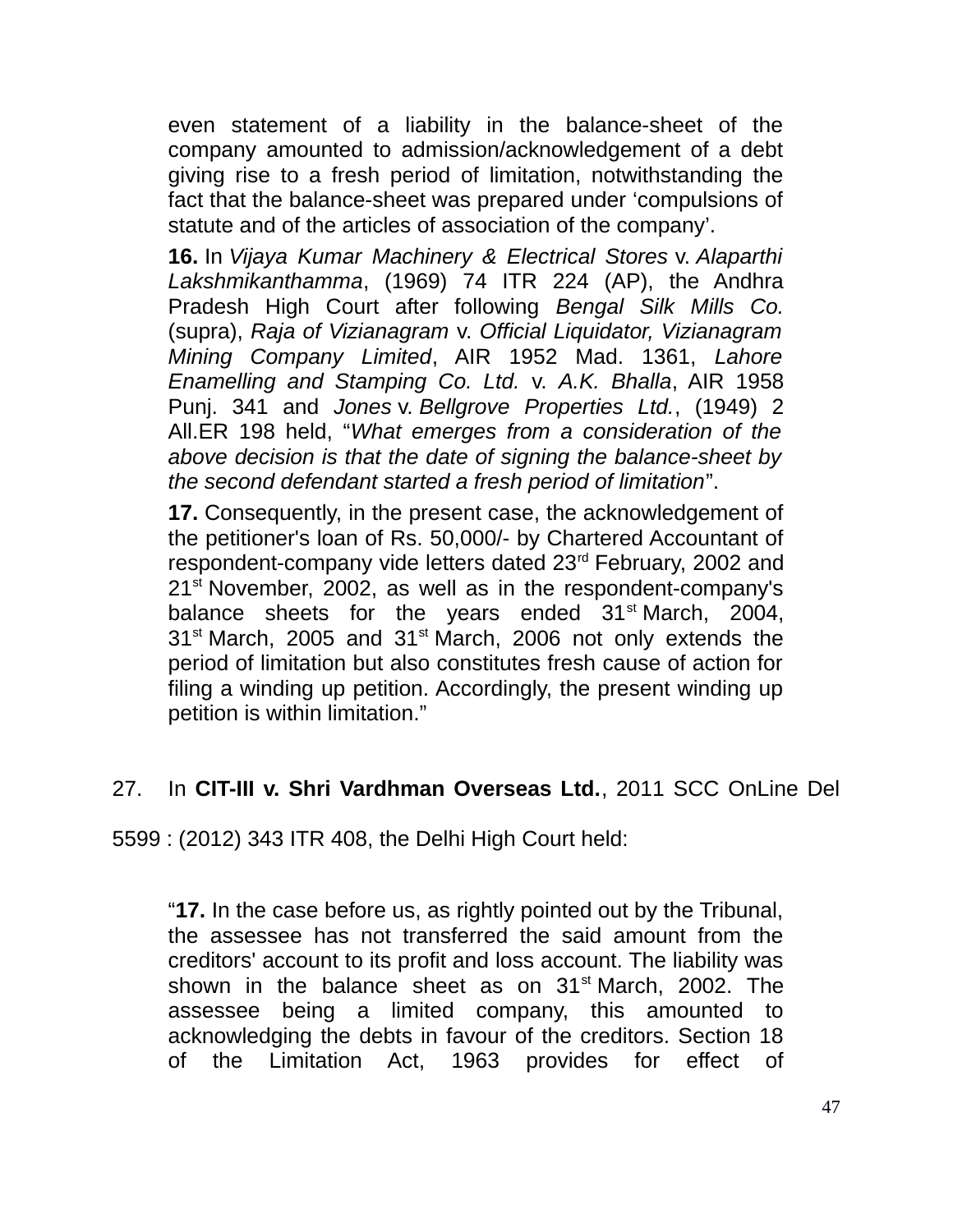acknowledgement in writing. It says where before the expiration of the prescribed period for a suit in respect of any property or right, an acknowledgement of liability in respect of such property or right has been made in writing signed by the party against whom such property or right is claimed, a fresh period of limitation shall commence from the time when the acknowledgement was so signed. In an early case, in England, in *Jones* v. *Bellgrove Properties*, (1949) 2KB 700, it was held that a statement in a balance sheet of a company presented to a creditor-share holder of the company and duly signed by the directors constitutes an acknowledgement of the debt. In *Mahabir Cold Storage* v. *CIT* (1991) 188 ITR 91 : 1991 Supp (1) SCC 402, the Supreme Court held:

"The entries in the books of accounts of the appellant would amount to an acknowledgement of the liability to Messrs. Prayagchand Hanumanmal within the meaning of Section 18 of the Limitation Act, 1963, and extend the period of limitation for the discharge of the liability as debt."

In several judgments of this Court, this legal position has been accepted. In *Daya Chand Uttam Prakash Jain* v. *Santosh Devi Sharma* 67 (1997) DLT 13, S.N. Kapoor J. applied the principle in a case where the primary question was whether a suit under Order 37 CPC could be filed on the basis of an acknowledgement. In *Larsen & Toubro Ltd.* v. *Commercial Electric Works* 67 (1997) DLT 387 a Single Judge of this Court observed that it is well settled that a balance sheet of a company, where the defendants had shown a particular amount as due to the plaintiff, would constitute an acknowledgement within the meaning of Section 18 of the Limitation Act. In *Rishi Pal Gupta* v. *S.J. Knitting & Finishing Mills Pvt. Ltd.* 73 (1998) DLT 593, the same view was taken. The last two decisions were cited by Geeta Mittal, J. in *S.C. Gupta* v. *Allied Beverages Company Pvt. Ltd.* (decided on 30/4/2007) and it was held that the acknowledgement made by a company in its balance sheet has the effect of extending the period of limitation for the purposes of Section 18 of the Limitation Act. In *Ambika Mills*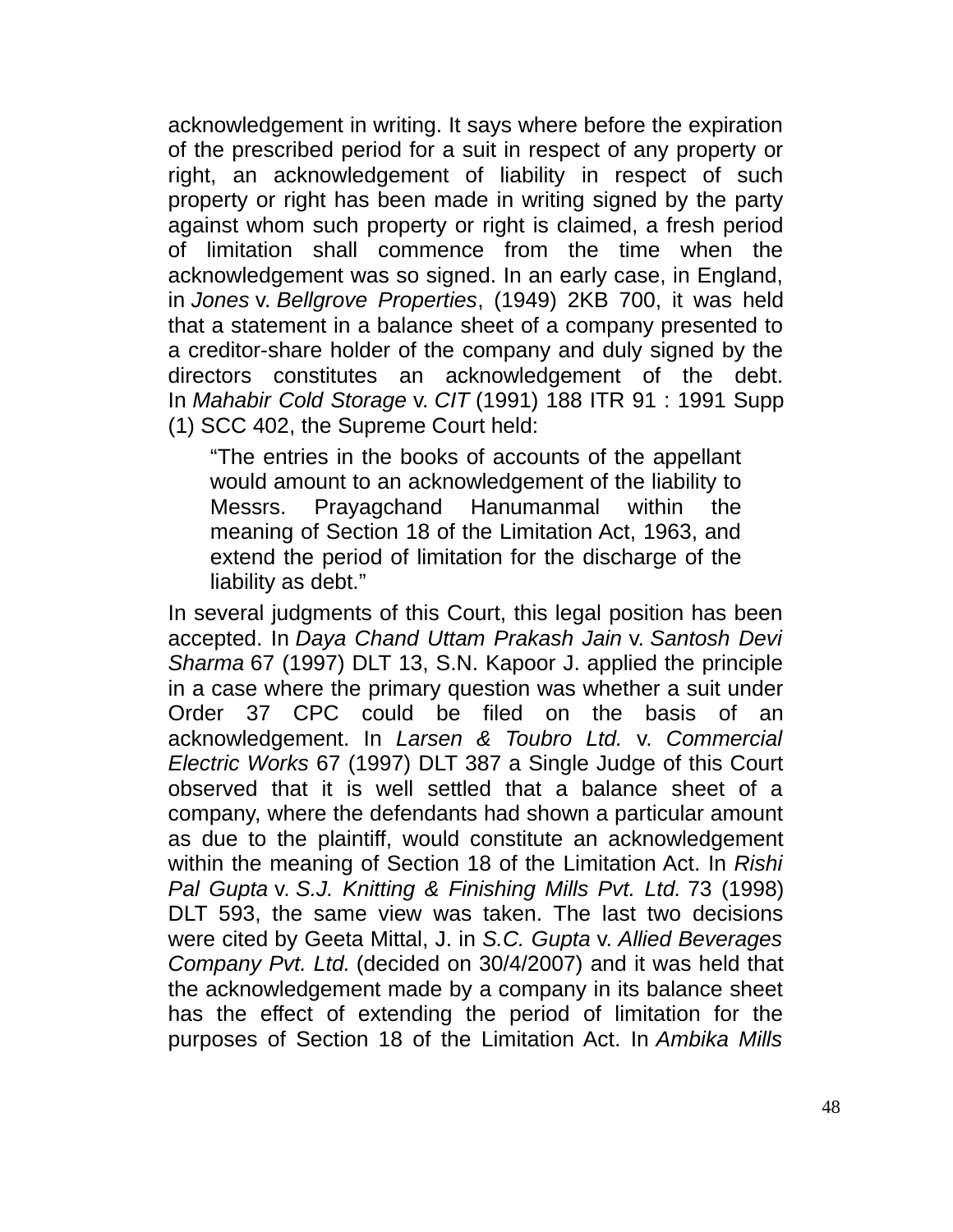*Ltd. Ahmedabad* v. *CIT* Gujarat (1964) 54 ITR 167, it was further held that a debt shown in a balance sheet of a company amounts to an acknowledgement for the purpose of Section 19 of the Limitation Act and in order to be so, the balance sheet in which such acknowledgement is made need not be addressed to the creditors. In light of these authorities, it must be held that in the present case, the disclosure by the assessee company in its balance sheet as on  $31<sup>st</sup>$  March, 2002 of the accounts of the sundry creditors' amounts to an acknowledgement of the debts in their favour for the purposes of Section 18 of the Limitation Act. The assessee's liability to the creditors, thus, subsisted and did not cease nor was it remitted by the creditors. The liability was enforceable in a court of law."

# 28. In **Shahi Exports Pvt. Ltd. v. CMD Buildtech Pvt. Ltd.**, 2013 SCC

OnLine Del 2535 : (2013) 202 DLT 735, the Delhi High Court held:

"**7.** It is hardly necessary to cite authorities in support of the well-established position that an entry made in the company's balance sheet amounts to an acknowledgement of the debt and has the effect of extending the period of limitation under section 18 of the Limitation Act, 1963. However, I may refer to only one decision of the learned single judge of this Court (Manmohan, J.) in *Bhajan Singh Samra* v. *Wimpy International Ltd.* 185 (2011) DLT 428 for the simple reason that it collects all the relevant authorities on the issue, including some of the judgments cited before me on behalf of the petitioners. This judgment entirely supports the petitioners on this point."

#### 29. In **N.S. Atwal v. Jindal Steel and Power Ltd.**, 2013 SCC OnLine Del

3902, the Delhi High Court held: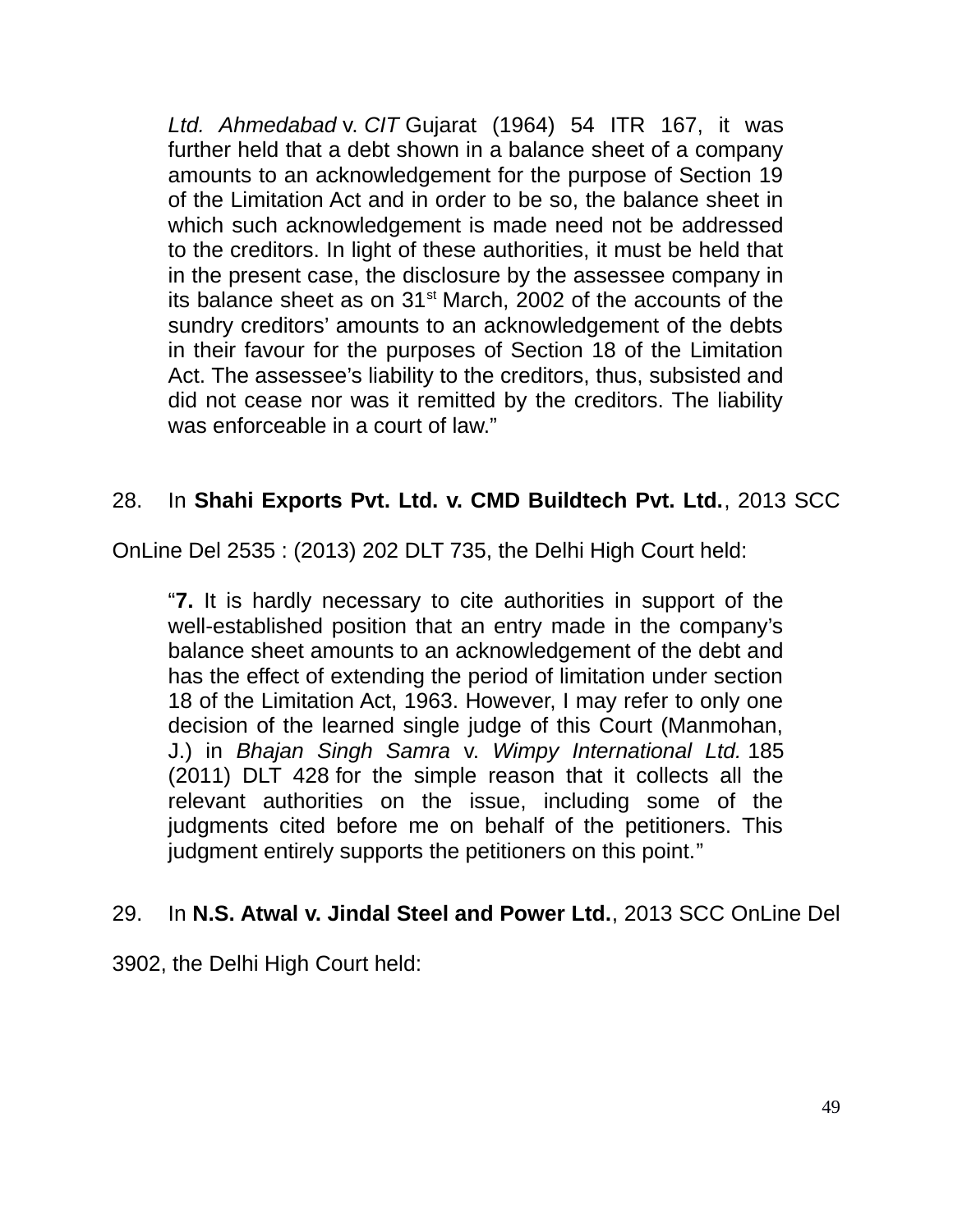"**11.** This Court in *ESPN Software India (P) Ltd.* v. *Modi Entertainment Network Ltd.*, [2012] 173 Comp Cas 465 (Delhi), noted that:

"*17.* Admission in balance-sheet is per-se an admission of liability…

xxx xxx xxx

*19.* This entry clearly states that an amount of Rs. 8,00,04,000/- is due and payable by the respondent in accordance with the terms of the contract. This document has been signed by the directors of the company and its Company Secretary on 31.10.2002."

Similarly, in *Bhajan Singh Samra* v. *Wimpy International Ltd.*, [2012] 173 Comp Cas 455 (Delhi), the Court noted:

"*13.* Having heard the parties, this Court is of the opinion that the petitioning-creditor has to satisfy the Court that the debt on which the petition is based was due and payable on the date of the petition. Certainly a time barred debt cannot be the basis of a winding up petition. However, admission of a debt either in a balance sheet or in the form of a letter duly signed by the respondent, would amount to an acknowledgement …"

Similar findings have also been recorded by the Calcutta High Court in *Bengal Silk Mills Co.* v. *Ismail Golam Hossain Ariff*, AIR 1962 Cal 115, paragraph 12, and *Raja of Vizianagram* v. *The Official Liquidator, Vizianagram Mining Company Limited, Vizagapatam*, AIR 1952 Mad 136. Indeed, the entry admits such liability towards JSPL for the amount claimed, and no explanation that may be provided, or circumstance surrounding the entry, can alter the fact of that liability. Thus, while this admission establishes liability, the fact is traced to the exchange of letters mentioned above, thus bringing the case within Order XXXVII CPC."

30. In **M/s. Al-Ameen Limited v. K.P. Sethumadhavan**, 2017 SCC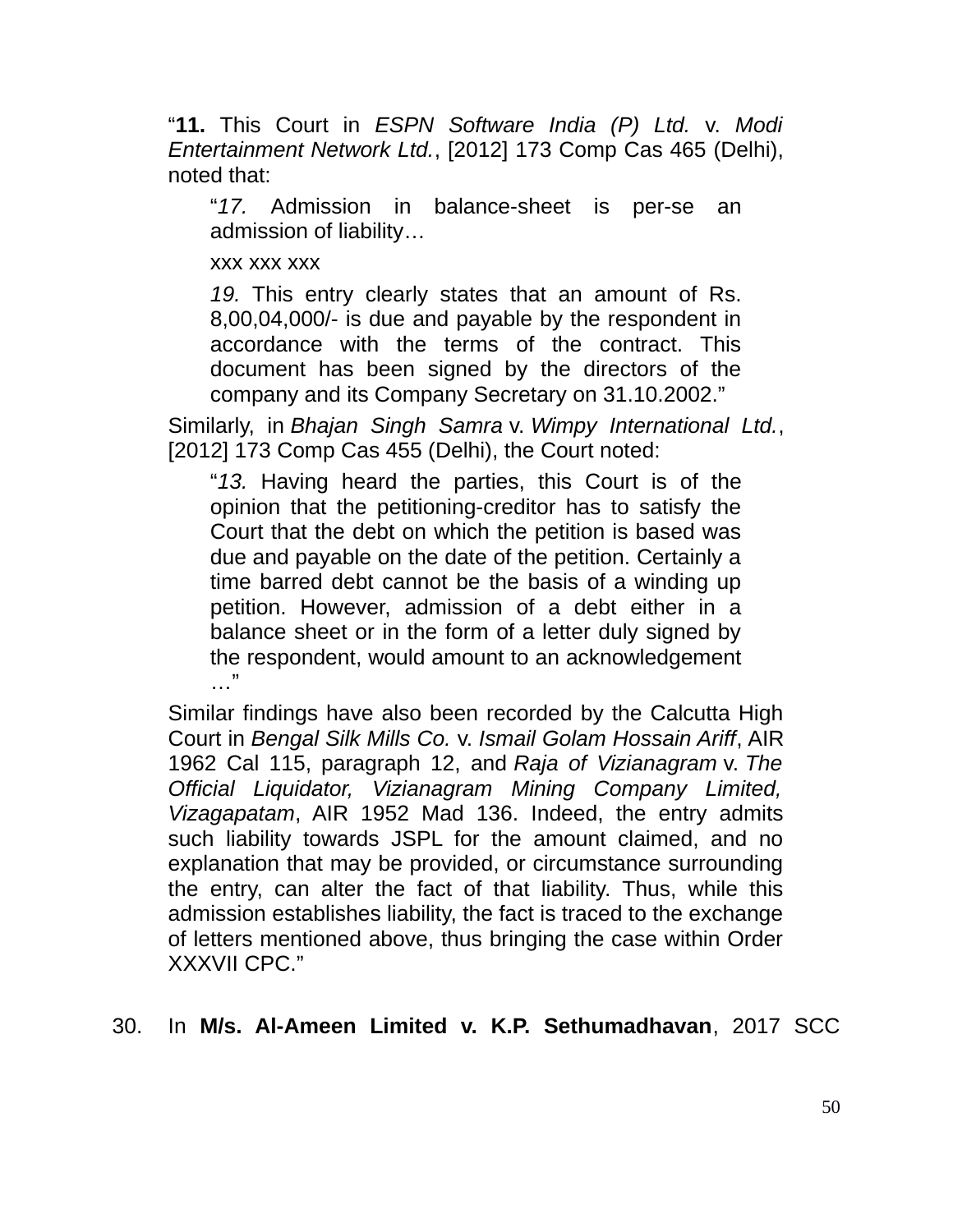"**7.** The inclusion of a debt in a balance sheet duly prepared and authenticated would amount to admission of a liability and therefore satisfies the requirement of law for a valid acknowledgement under Section 18 of the Act. We may recapitulate the words of Mr. Justice P. Subramonian Poti in *Krishnan Assari* v. *Akilakerala Viswakarma Maha Sabha* [1980 KLT 515 (DB)] and the following is the extract:

"*10.* How far the balance sheets could be acted upon in deciding the claim of the appellant is the next question. The appellant relies on the balance sheets as acknowledgement of liability contemplated in S. 18 of the Limitation Act, 1963. Under S. 18 an acknowledgement of liability signed by the party against whom the right is claimed gives rise to a fresh period of limitation. Under Explanation (b) to the Section the word 'signed' means signed either personally or by an agent duly authorised. A company being a corporate body acts through its representatives, the Managing Director and the Board of Directors. Under S. 210 of the Companies Act it is the statutory duty of the Board of Directors to lay before the Company at every annual general body meeting a balance sheet and a profit and loss account for the preceding financial year. S. 211 directs that the form and contents of the balance sheet should be as set out in Part I of Schedule VI. The said form stipulates for the details of the loans and advances and also of sundry creditors. The balance sheet should be approved by the Board of Directors, and thereafter authenticated by the Manager or the Secretary if any and not less than two directors one of whom should be the Managing Director. (See S. 215). The Act also provides for supply of copies of the balance sheet to the members before the company in general meeting.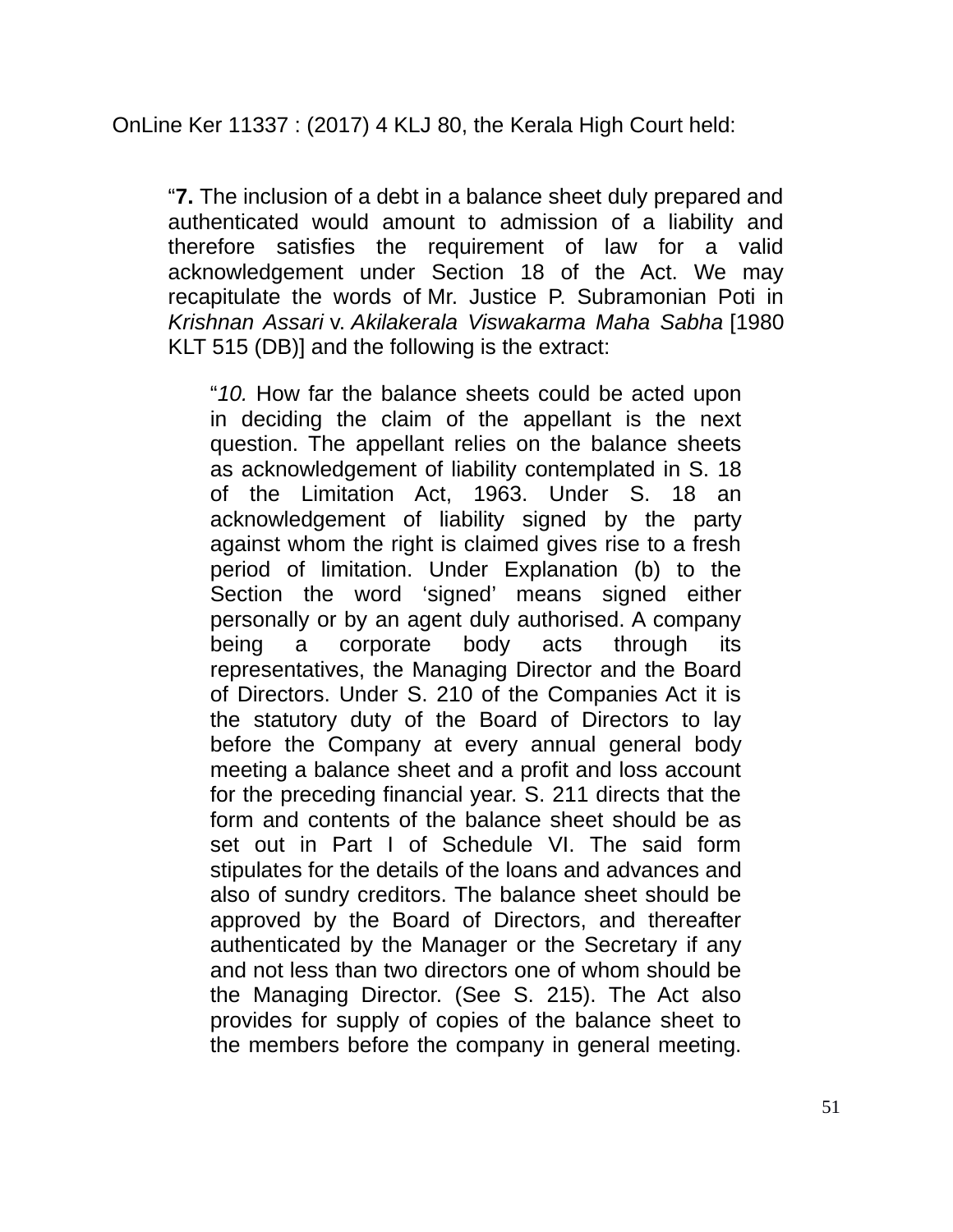Going by the above provisions, a balance sheet is the statement of assets and liabilities of the company as at the end of the financial year, approved by the Board of Directors and authenticated in the manner provided by law. The persons who authenticate the document do so in their capacity as agents of the company. The inclusion of a debt in a balance sheet duly prepared and authenticated would amount to admission of a liability and therefore satisfies the requirements of law for a valid acknowledgement under S. 18 of the Limitation Act, even though the directors by authenticating the balance sheet merely discharge a statutory duty and may not have intended to make an acknowledgement."

### 31. In **Zest Systems Pvt. Ltd. v. Center for Vocational and**

**Entrepreneurship Studies**, 2018 SCC OnLine Del 12116, the Delhi High

Court held:

"**5.** In *Shahi Exports Pvt. Ltd.* v. *CMD Buildtech Pvt. Ltd.* (supra) this court held as follows:—

"*7.* It is hardly necessary to cite authorities in support of the well-established position that an entry made in the company's balance sheet amounts to an acknowledgement of the debt and has the effect of extending the period of limitation under section 18 of the Limitation Act, 1963. However, I may refer to only one decision of the learned single judge of this Court (Manmohan, J.) in *Bhajan Singh Samra* v. *Wimpy International Ltd.*, 185 (2011) DLT 428 for the simple reason that it collects all the relevant authorities on the issue, including some of the judgments cited before me on behalf of the petitioners. This judgment entirely supports the petitioners on this point."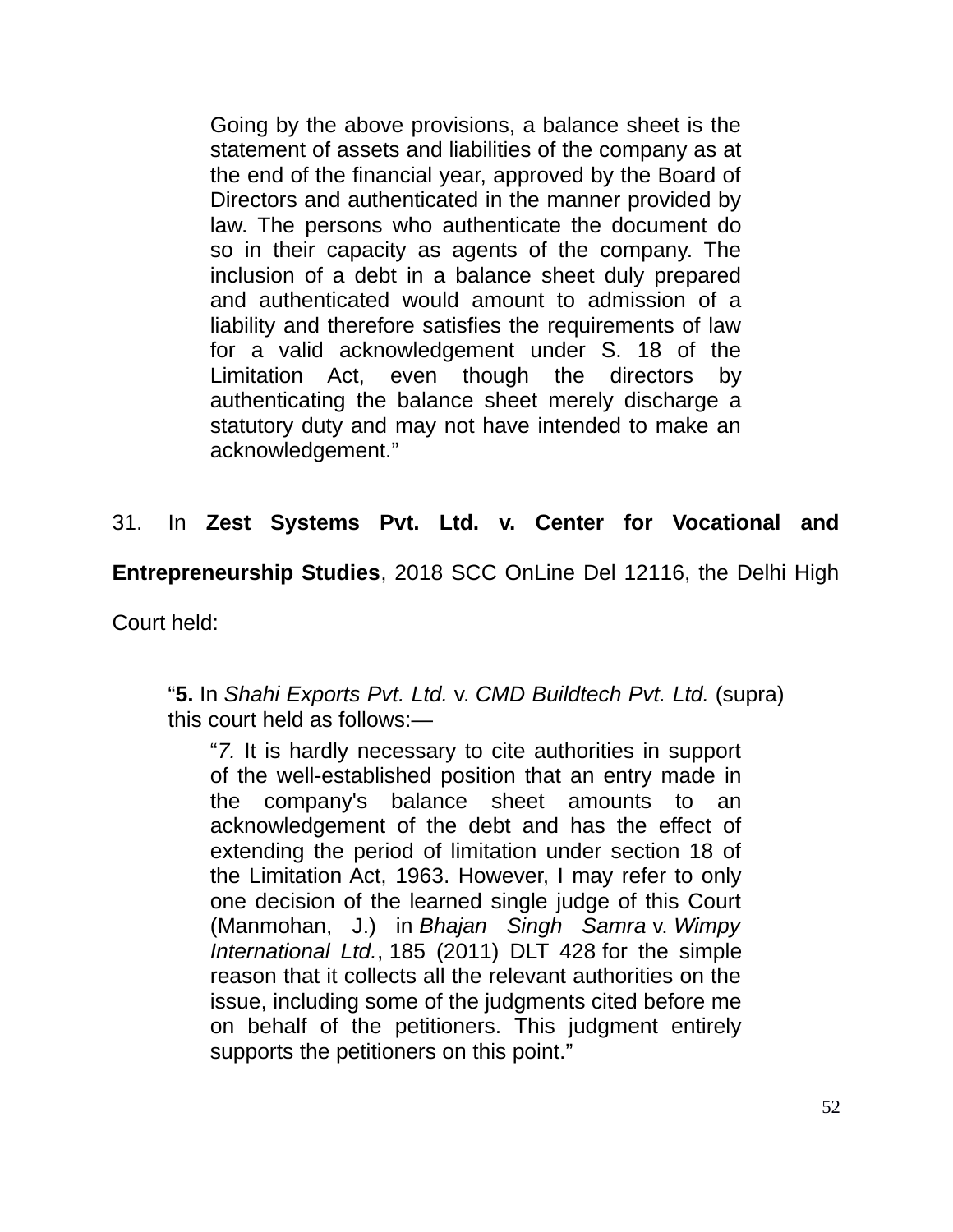**6.** In view of the legal position spelt out in judgments noted above, the acknowledgement of the debt in the balance sheet extends the period of limitation. The acknowledgement is as on 31.3.2015. This suit is filed in 2017. The suit is clearly within limitation. The present application is allowed."

# 32. In **Agni Aviation Consultants v. State of Telangana**, 2020 SCC

OnLine TS 1462 : (2020) 5 ALD 561, the High Court of Telangana held:

"**107.** In several cases, various High Courts have held that an acknowledgement of liability in the balance sheet by a Company registered under the Companies Act, 1956 extends the period of limitation though it is not addressed to the creditor specifically. *(Zest Systems Pvt. Ltd.* v. *Center for Vocational and Entrepreneurship Studies,* 2018 SCC OnLine Del 12116, *Bhajan Singh Samra* v. *Wimpy International Ltd.,* 2012 SCC OnLine Del 2939, *Vijay Kumar Machinery and Electrical Stores* v. *Alaparthi Lakshmi Kanthamma,* (1969) 74 ITR 224 (AP), and *Bengal Silk Mills Company, Raja of Vizianagram* v. *Official Liquidator, Vizianagram Mining Company Limited,* AIR 1952 Mad 1361).

**108.** Therefore it is not necessary that the acknowledgement of liability must be contained in a document addressed to the creditor i.e. the petitioners in the instant case."

33. It is, therefore, clear that the majority decision of the Full Bench in **V.**

**Padmakumar** (supra) is contrary to the aforesaid catena of judgments.

The minority judgment of Justice (Retd.) A.I.S. Cheema, Member (Judicial),

after considering most of these judgments, has reached the correct

conclusion. We, therefore, set aside the majority judgment of the Full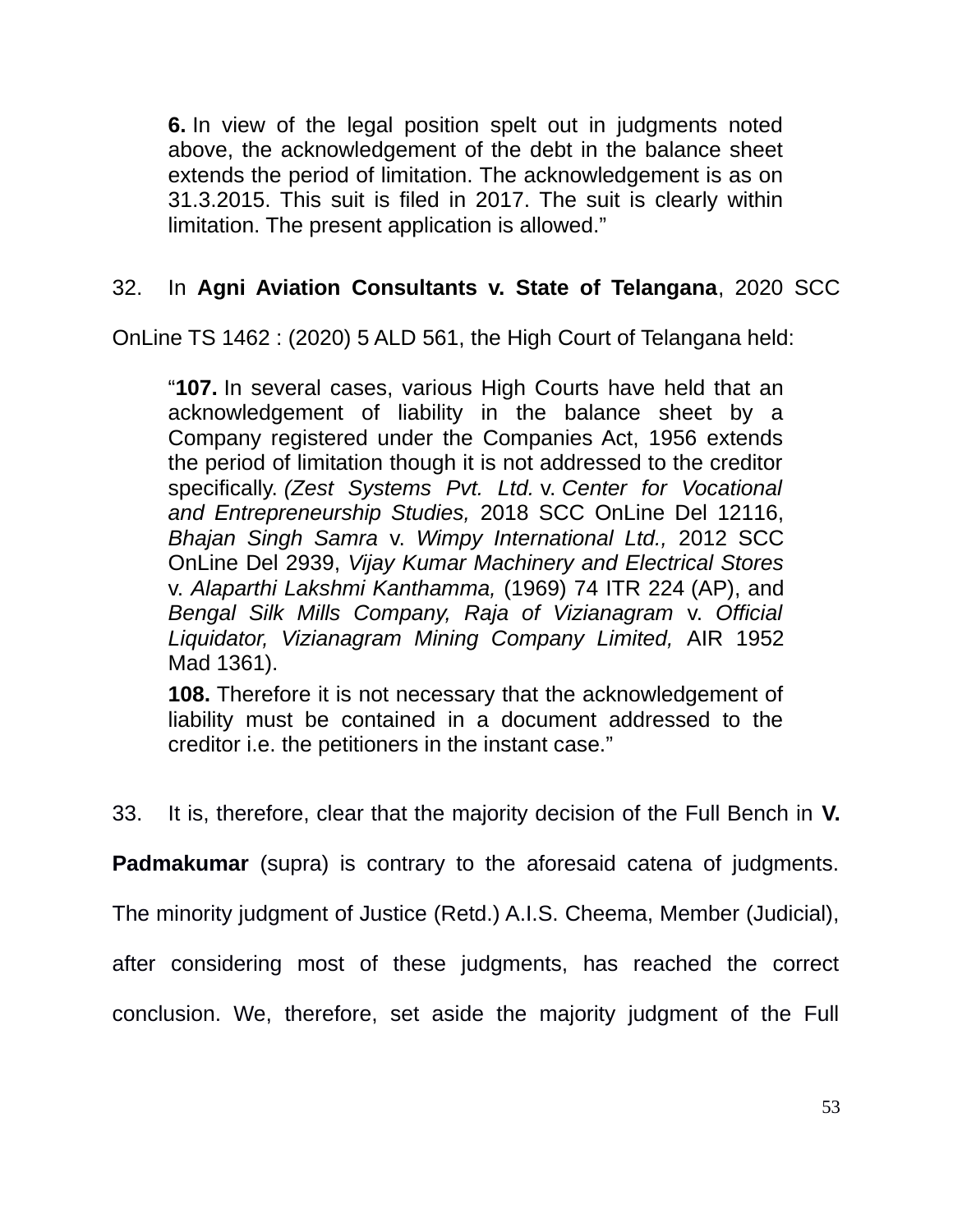Bench of the NCLAT dated 12.03.2020.

34. The NCLAT, in the impugned judgment dated 22.12.2020, has, without reconsidering the majority decision of the Full Bench in **V. Padmakumar** (supra), rubber-stamped the same. We, therefore, set aside the aforesaid impugned judgment also.

35. On the facts of this case, the NCLT, by its judgment dated 19.02.2020, recorded that the default in this case had been admitted by the corporate debtor, and that the signed balance sheet of the corporate debtor for the year 2016-2017 was not disputed by the corporate debtor. As a result, the NCLT held that the Section 7 application was not barred by limitation, and therefore, admitted the same. We have already set aside the majority judgment of the Full Bench of the NCLAT dated 12.03.2020, and the impugned judgment of the NCLAT dated 22.12.2020 in paragraphs 33 and 34. This appeal is, therefore, allowed, and the matter is remanded to the NCLAT to be decided in accordance with the law laid down in our judgment.

#### **Civil Appeal No.3 of 2021**

1. This appeal raises a direct challenge to the majority judgment of the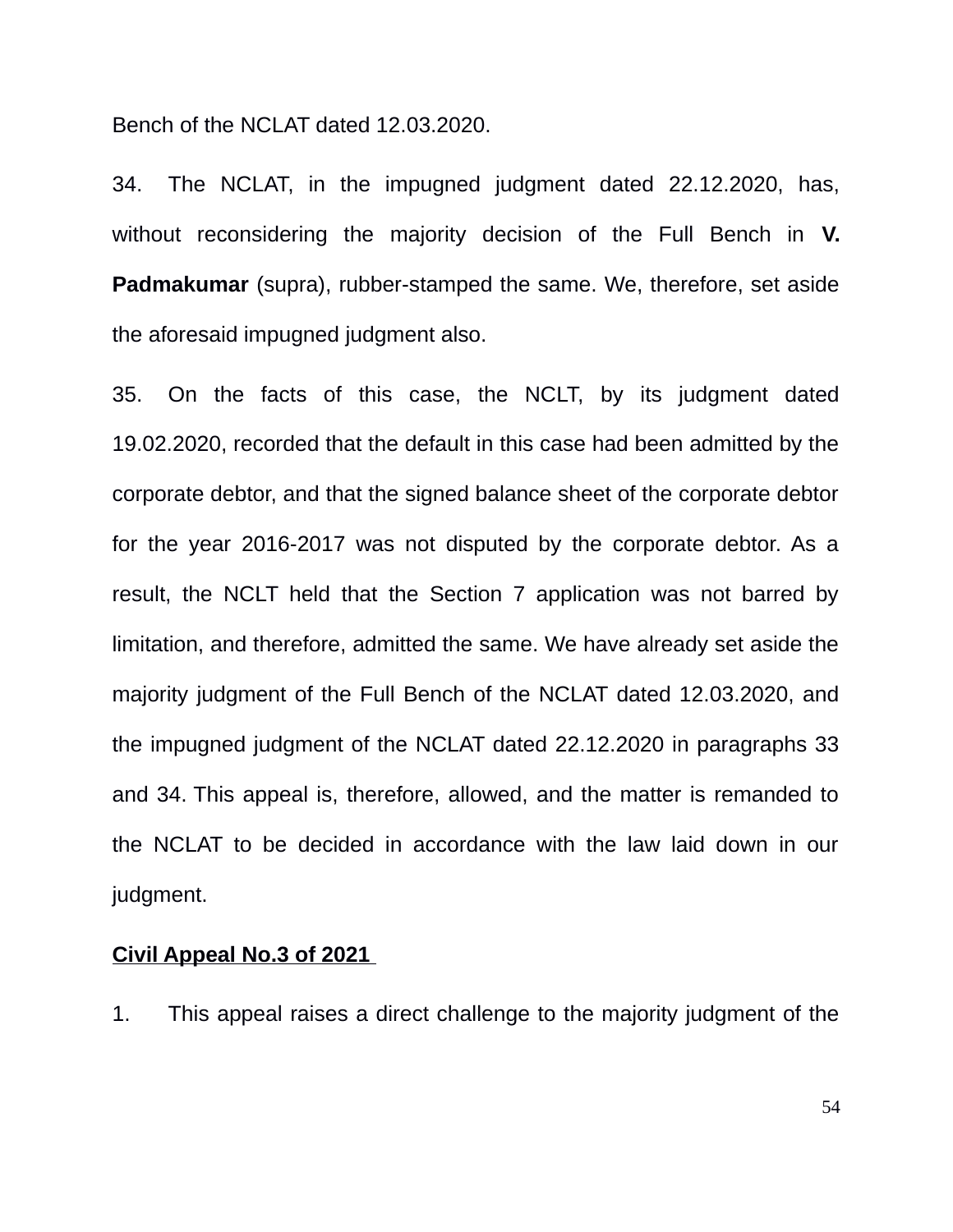Full Bench of the NCLAT dated 12.03.2020. Suffice it to say that Shri Shyam Divan, learned Senior Advocate appearing on behalf of the appellant-financial creditor, relied upon this Court's judgment in **Vashdeo R. Bhojwani v. Abhyudaya Coop. Bank Ltd.**, (2019) 9 SCC 158, to argue that limitation starts running from the date a recovery certificate has been obtained pursuant to proceedings before the Debts Recovery Tribunal under the Recovery of Debts Act. On facts, he argued that such a certificate was issued on 31.08.2009 after which, there were several letters written by the corporate debtor, M/s Uttara Fashion Knitwear Ltd., acknowledging liability to pay loans that had been availed by it. He pointed out that whereas the NCLT had, by an order dated 21.11.2019, admitted the appellant's application under Section 7 of the IBC; the NCLAT had, *vide* the impugned judgment, set aside the NCLT order on the ground that an entry in a balance sheet cannot amount to an acknowledgement of liability for the purpose of Section 18 of the Limitation Act. As a matter of fact, he argued, in the alternative, that even if dues were stated to be recoverable on and from the loan-recall notice dated 31.10.2002, there were balance sheets right from 2002 up till 2010, followed by various letters from the corporate debtor, which would show a consistent course of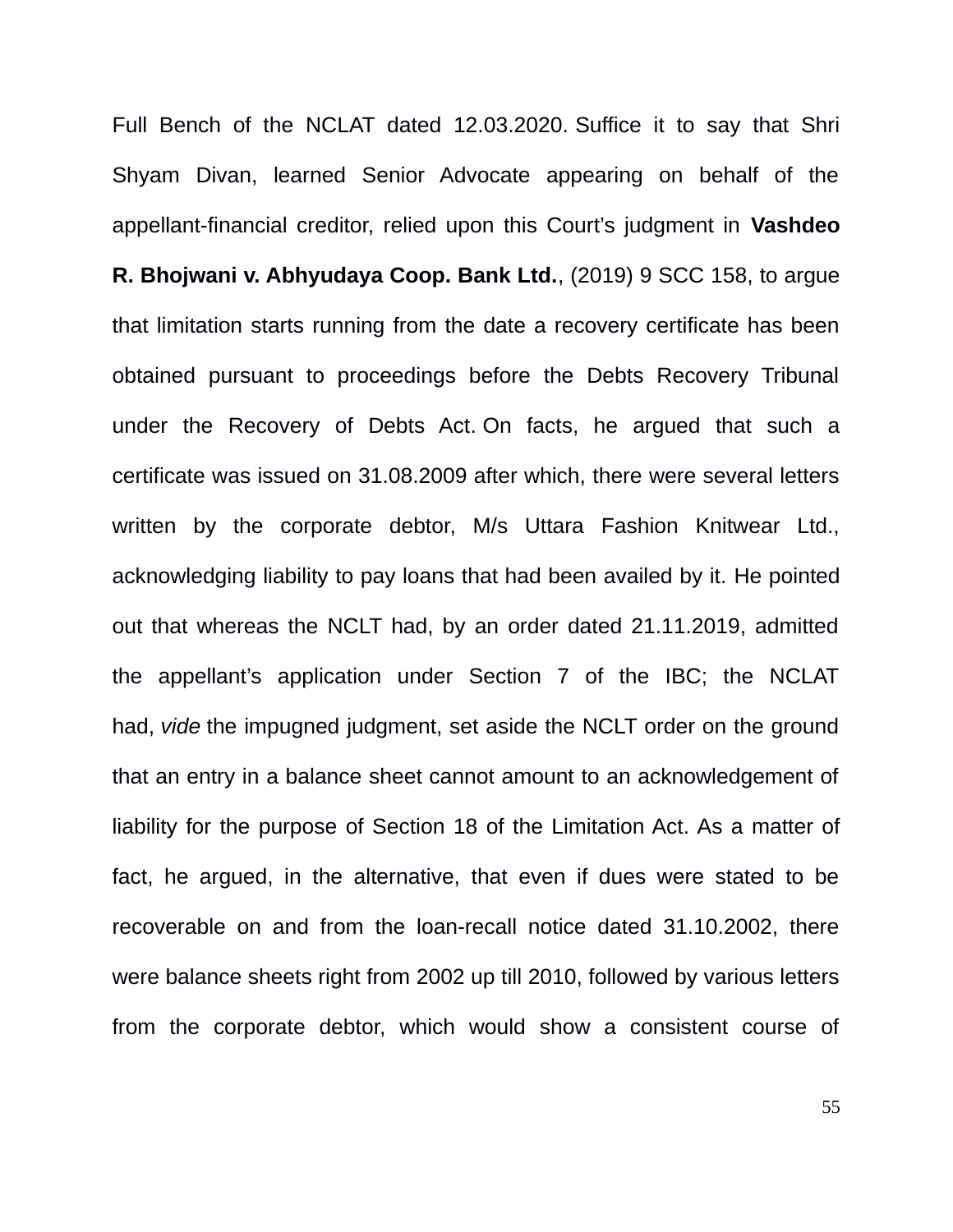acknowledgement of liability, thereby extending limitation until the Section 7 application was filed by the appellant on 24.06.2019. He, therefore, argued that the present appeal be remanded to the NCLAT for decision on the point of limitation.

2. Shri Jayesh Dolia, learned advocate appearing on behalf of the respondents, argued that since service was not effected on the respondents, nobody was present before the NCLT when it passed an *ex parte* order admitting the Section 7 application. In any event, he argued, that on the facts of this case, time began to run at least in 2002, and an application filed in 2019 obviously cannot be said to be within limitation, as the three-year period under Article 137 of the Limitation Act has long expired.

3. We have already set aside the Full Bench judgment dated 12.03.2020 in Civil Appeal No.323 of 2021. Given the argument of Shri Dolia that service was not properly effected upon the respondents, it would be in the fitness of things to send the matter back to the NCLT for a *de novo* hearing. Parties are allowed to amend their pleadings, if necessary. The Civil Appeal is allowed in the aforesaid terms.

### **Civil Appeal No.3765 of 2020**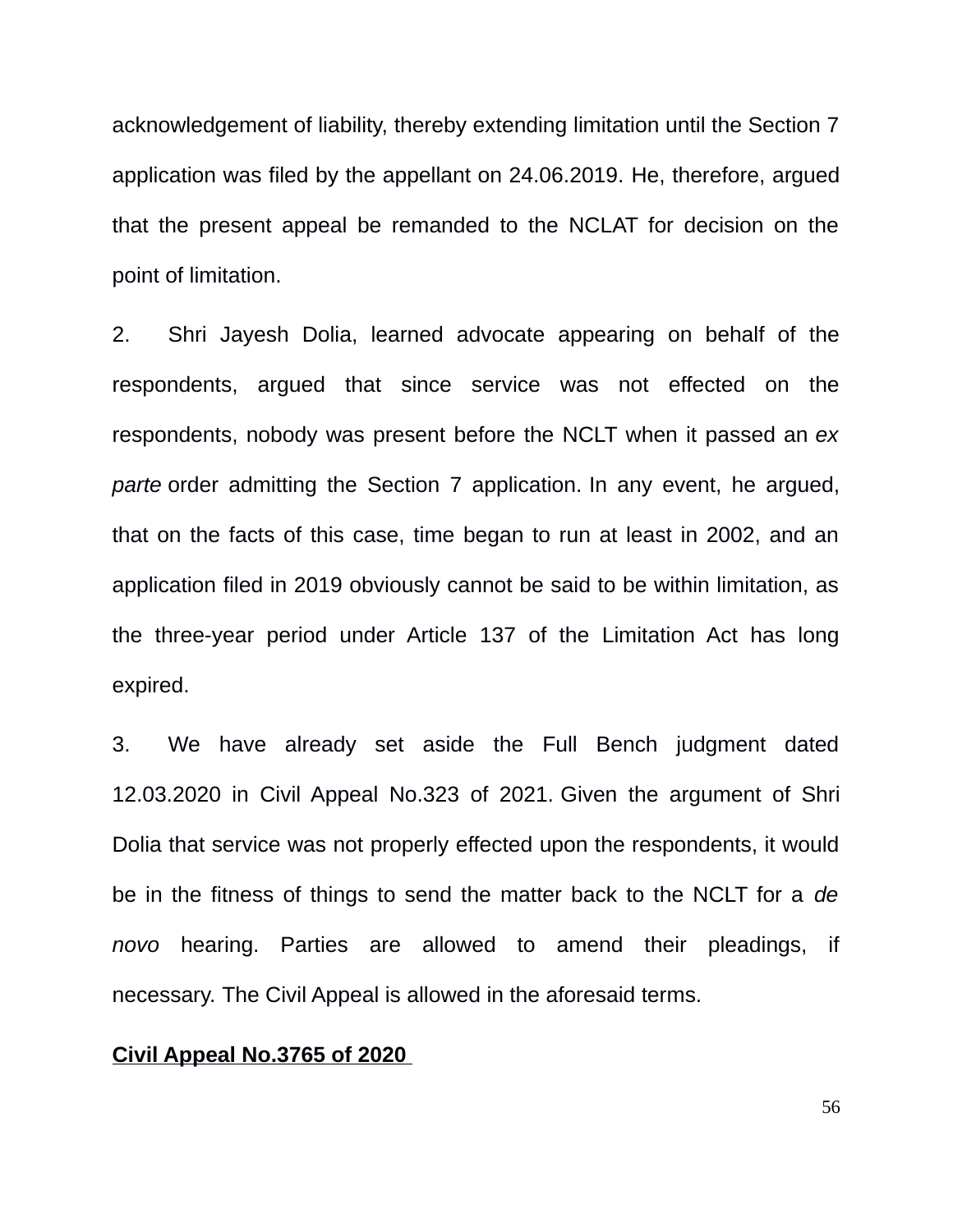1. In this appeal, Shri Mukul Rohatgi, learned Senior Advocate appearing on behalf of the appellant, assails a judgment dated 14.10.2020 passed by the NCLAT. On the facts of this case, he candidly admits that despite the fact that an application under Section 7 of the IBC was filed on 23.07.2018, and amended once, no plea qua any acknowledgement of liability was made. The NCLT, by an order dated 14.12.2018, held that despite the fact that the corporate debtor's account was declared to be a non-performing asset from 2010 onwards, since, according to the NCLT, there was a continuing cause of action in the facts of this case, the Section 7 application was admitted. In an appeal filed by the suspended Managing Director of the corporate debtor to the NCLAT, by an order dated 26.09.2019, the NCLAT held that the relevant date from which limitation must be determined is 01.12.2016, i.e. the date on which the IBC came into force, and therefore, dismissed the appeal. This Court, by its order dated 21.10.2019, set aside the order of the NCLAT and remanded the matter to the NCLAT to re-examine the question of limitation, having regard to the judgments in **B.K. Educational Services (P) Ltd. v. Parag Gupta & Associates**, (2019) 11 SCC 633 and **Sagar Sharma v. Phoenix Arc (P) Ltd.**, (2019) 10 SCC 353.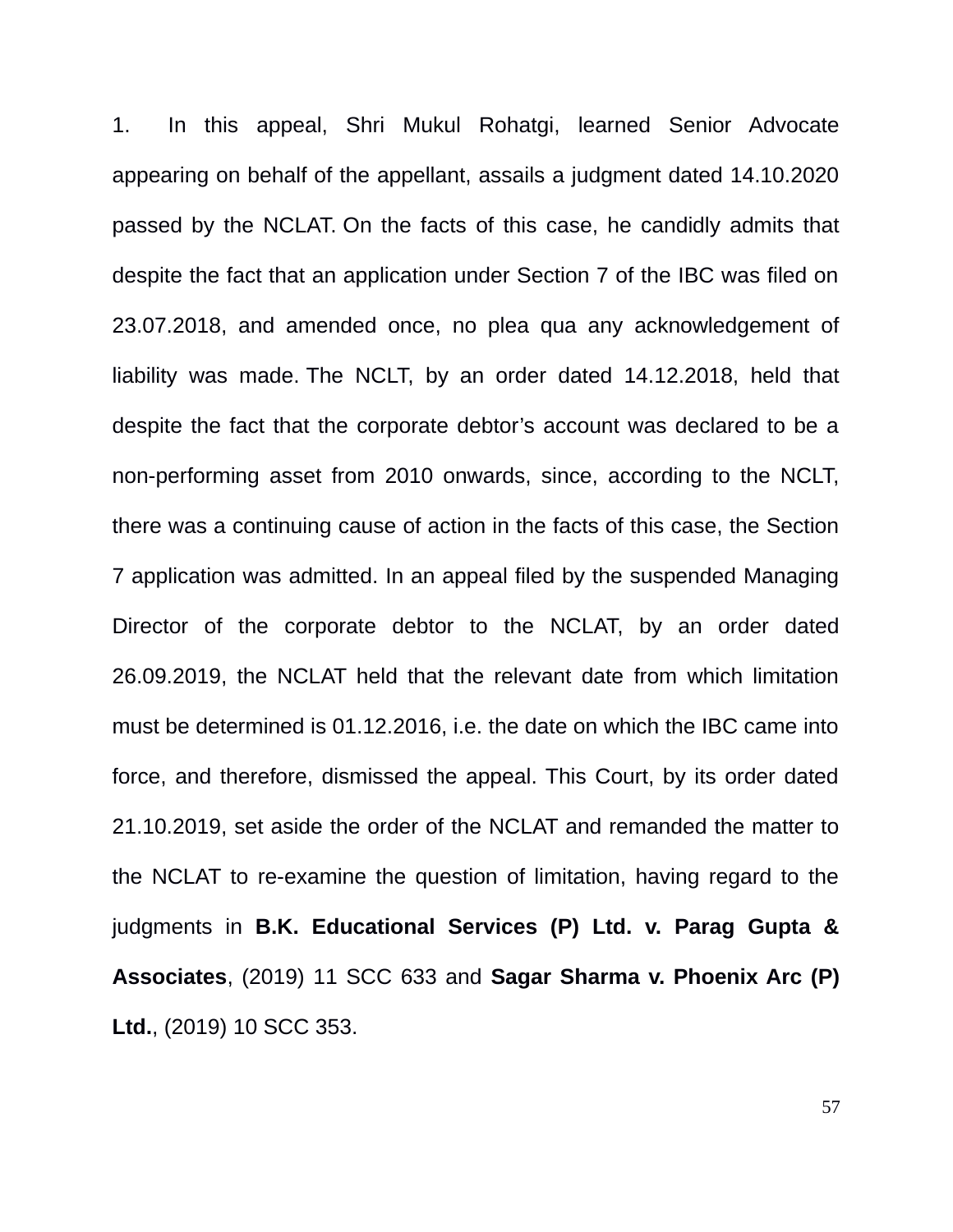2. The NCLAT, by the impugned order dated 14.10.2020, found that the appellant had classified the corporate debtor's account as a non-performing asset on 28.05.2014. However, the said date was changed to 31.01.2010 after an attempt to restructure the corporate debtor's account failed. The three other banks forming part of the consortium of lenders, *viz*., Punjab National Bank, Corporation Bank, and UCO Bank, had also classified the account of the corporate debtor as a non-performing asset on 30.06.2014, 31.12.2014, and 31.12.2014, respectively. Even if the date of default was taken to be the last of these dates, i.e. 31.12.2014, the NCLAT held that the three-year period under Article 137 of the Limitation Act had expired on 30.12.2017, and that since the amended application under Section 7 of the IBC had been filed only on 23.07.2018, it was barred by limitation. The NCLAT, therefore, allowed the appeal.

3. Shri Rohatgi pointed out that in the written submissions filed by the appellant on 21.09.2020, after judgment was reserved by the NCLAT on 17.09.2020, it was pointed out that the corporate debtor had acknowledged its liability in its balance sheet for the year 2014-2015, and that 31.01.2010 could not be taken to be the date of default for the reasons given in the written submissions. These written submissions were not taken into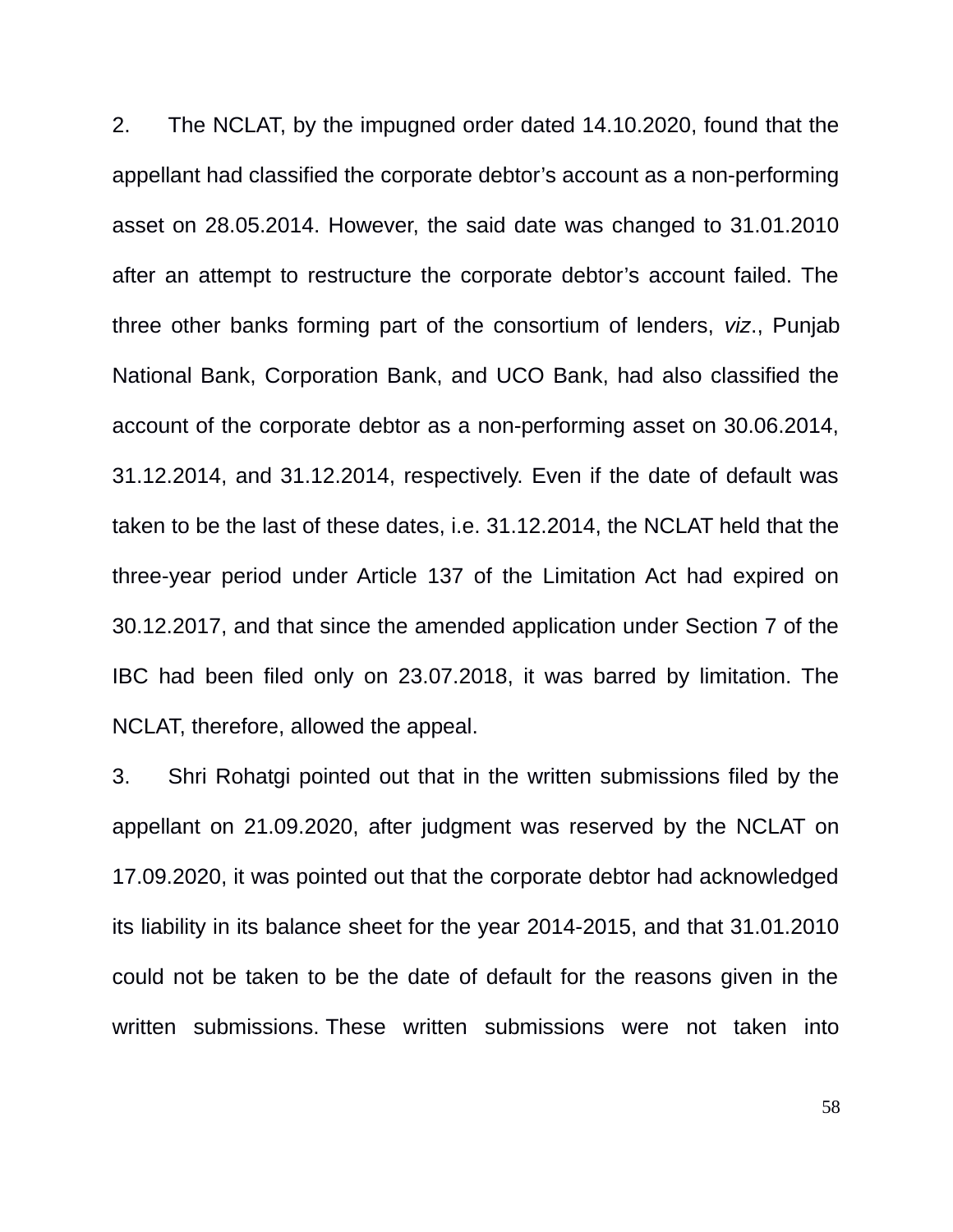account when the NCLAT delivered the impugned judgment.

4. Shri C.A. Sundaram, learned Senior Advocate appearing on behalf of the respondents, has countered each of these submissions. According to him, written submissions can never be a substitute for pleadings, and if pleadings are deficient, there ends the matter. Admittedly, on facts, there has never been a pleading before either the NCLT or the NCLAT that an acknowledgement of liability contained in any of the balance sheets extended limitation. He also argued that, on merits, if the auditor's report were to be seen, there is no acknowledgement of liability, as any so-called acknowledgement has, in fact, been qualified by notes made by the auditor. This being the case, no opportunity should now be given to the appellant to go back to the NCLAT, the appellant having already amended its pleadings once, and this Court having already remanded the matter to NCLAT, which, on the second round, decided the appeal in favour of the respondents.

5. Shri Rohatgi countered this by presenting an application before us to amend the pleadings, stating that this can be allowed even at this stage, as per the judgments of this Court.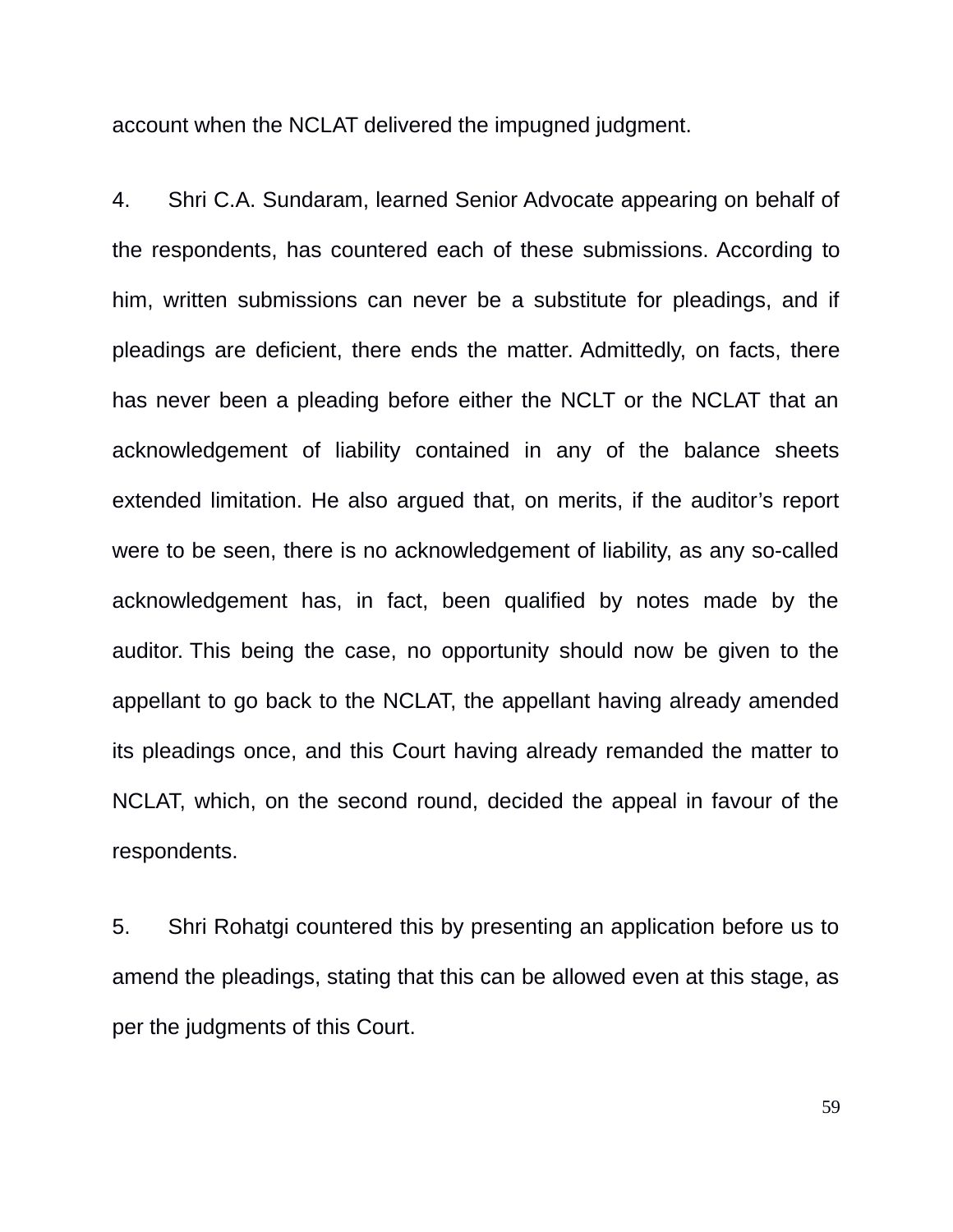6. There can be no doubt whatsoever that the appellant has been completely remiss and deficient in pleading acknowledgement of liability on the facts of this case. However, given the staggering amount allegedly due from the respondents, we afford one further opportunity to the appellant to amend its pleadings so as to incorporate what is stated in the written submissions filed by it before the NCLAT, subject to costs of Rs.1,00,000/ to be paid by the appellant to the respondents within a period of four weeks from today.

7. We, therefore, allow the appeal, set aside the judgment of the NCLAT dated 14.10.2020, and restore the appeal to the file to be decided in light of our judgment in Civil Appeal No. 323 of 2021.

8. Interim order passed by this Court on 16.12.2020 stands vacated.

#### **Civil Appeal No.3228 of 2020**

1. In this appeal, the judgment of the NCLAT dated 07.02.2020 is assailed, in which the NCLAT has held that entries made in balance sheets of the corporate debtor for the years ending 2014-2015, 2015-2016, and 2016-2017 cannot amount to acknowledgements of liability, as a result of which the NCLT order admitting the appellant's application under Section 7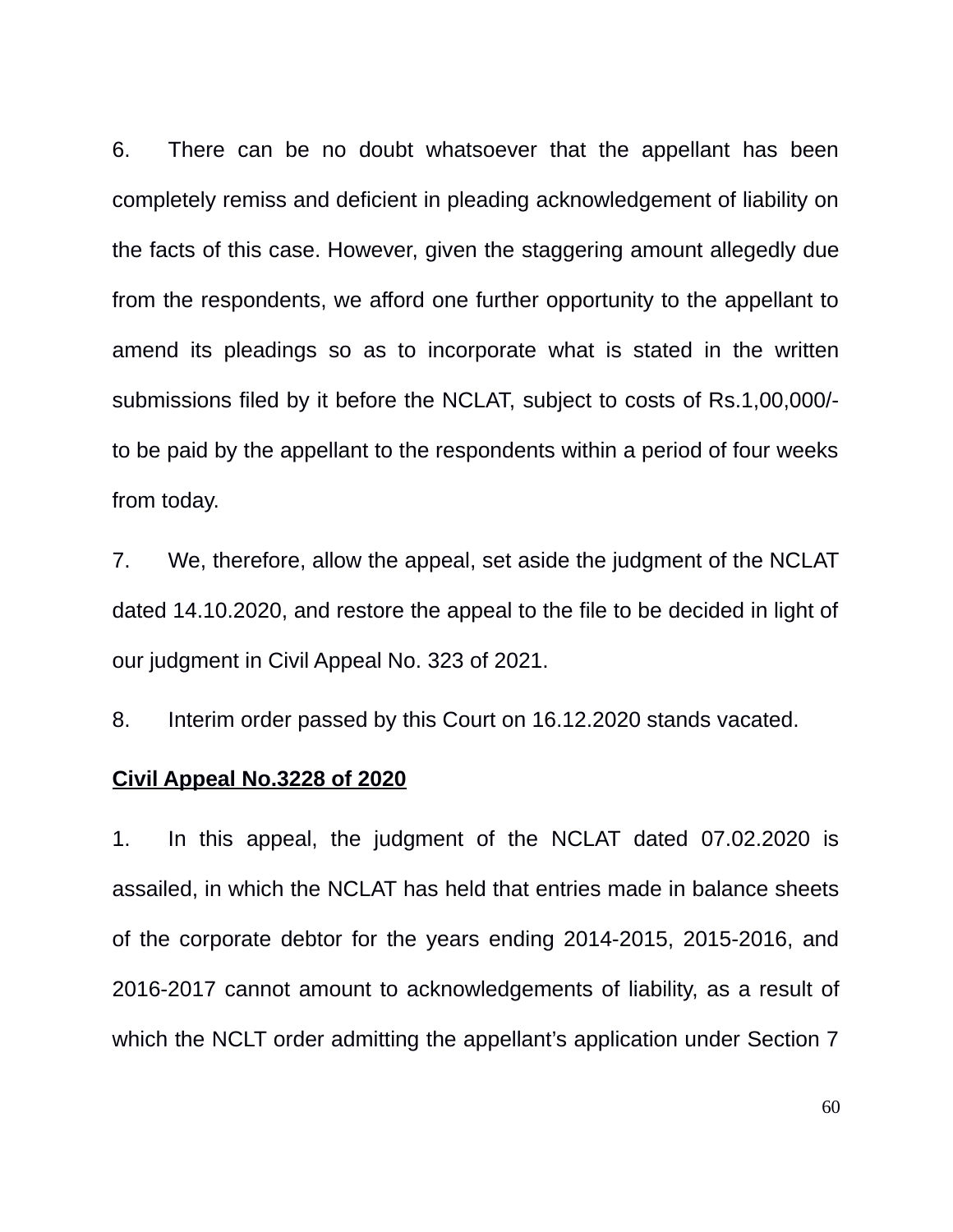of the IBC was set aside.

2. Suffice it to say that the basis of the Section 7 application in this case was a DRT decree dated 17.08.2018, pursuant to which a recovery certificate dated 19.06.2019 was issued. The Section 7 application averred that the date of the DRT decree furnished the cause of action and, thus, was the starting point of limitation in this case.

3. Shri Sidhartha Barua, learned counsel appearing on behalf of the appellant, has argued that this appeal deserves to be allowed and the matter sent back to the NCLAT to be decided in accordance with our judgment delivered in Civil Appeal No.323 of 2021.

4. Shri Saurabh Kirpal, learned Senior Advocate appearing on behalf of the respondents, has argued that no pleading qua acknowledgement of liability was made before either the NCLT or the NCLAT. Instead, the only pleading that was made was that the date of default was the date on which the DRT decree was passed, which is wholly incorrect in law. The Section 7 application being hopelessly time barred, no opportunity should now be given to the appellant to renege on this pleading.

5. As decided by us in Civil Appeal No.323 of 2021, we give one more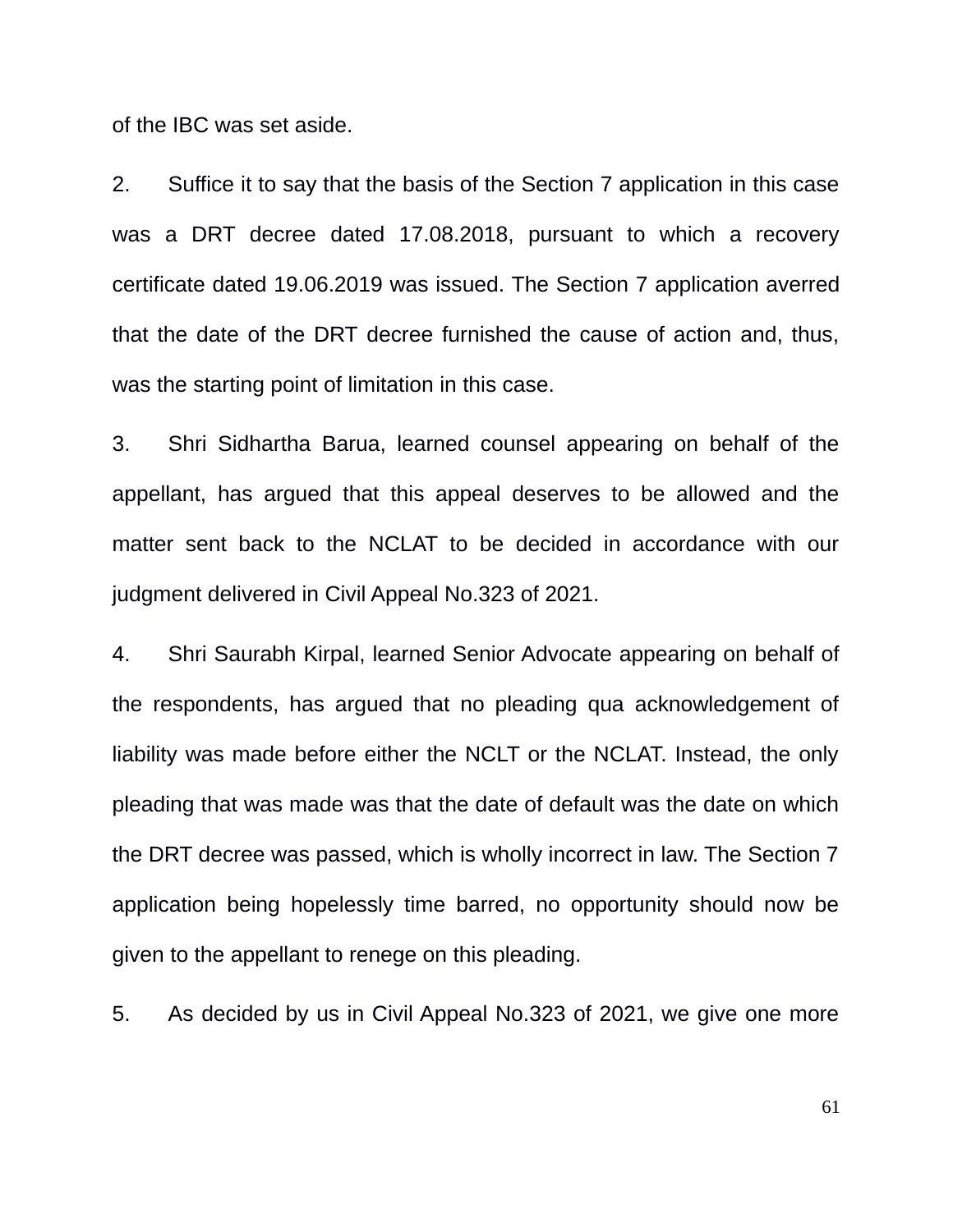opportunity to the appellant in this case to amend its pleading on payment of costs of Rs.1,00,000/- to the respondents within four weeks from today. The NCLAT judgment dated 07.02.2020 is set aside and the matter is remanded to the NCLAT to decide the matter afresh in accordance with the law laid down in Civil Appeal No.323 of 2021.

#### **Civil Appeal arising out of SLP (Civil) No.1168 of 2021**

1. Leave granted.

2. This appeal is against the judgment dated 15.10.2020 of the Calcutta High Court which set aside two orders of the NCLT  $-$  (i) order dated 19.08.2019 whereby the NCLT admitted the appellant's application under Section 7 of the IBC, and (ii) order dated 20.02.2020, whereby the NCLT ordered liquidation of the corporate debtor.

3. Shri Sanjay Kapur, learned counsel appearing on behalf of the appellant, assailed the judgment of the Calcutta High Court, and argued that an efficacious alternative remedy was available to the respondent before the NCLAT, as a result of which the High Court ought not to have interfered with the judgment of the NCLT. On the other hand, Shri Poddar, learned counsel appearing on behalf of the respondent, has sought to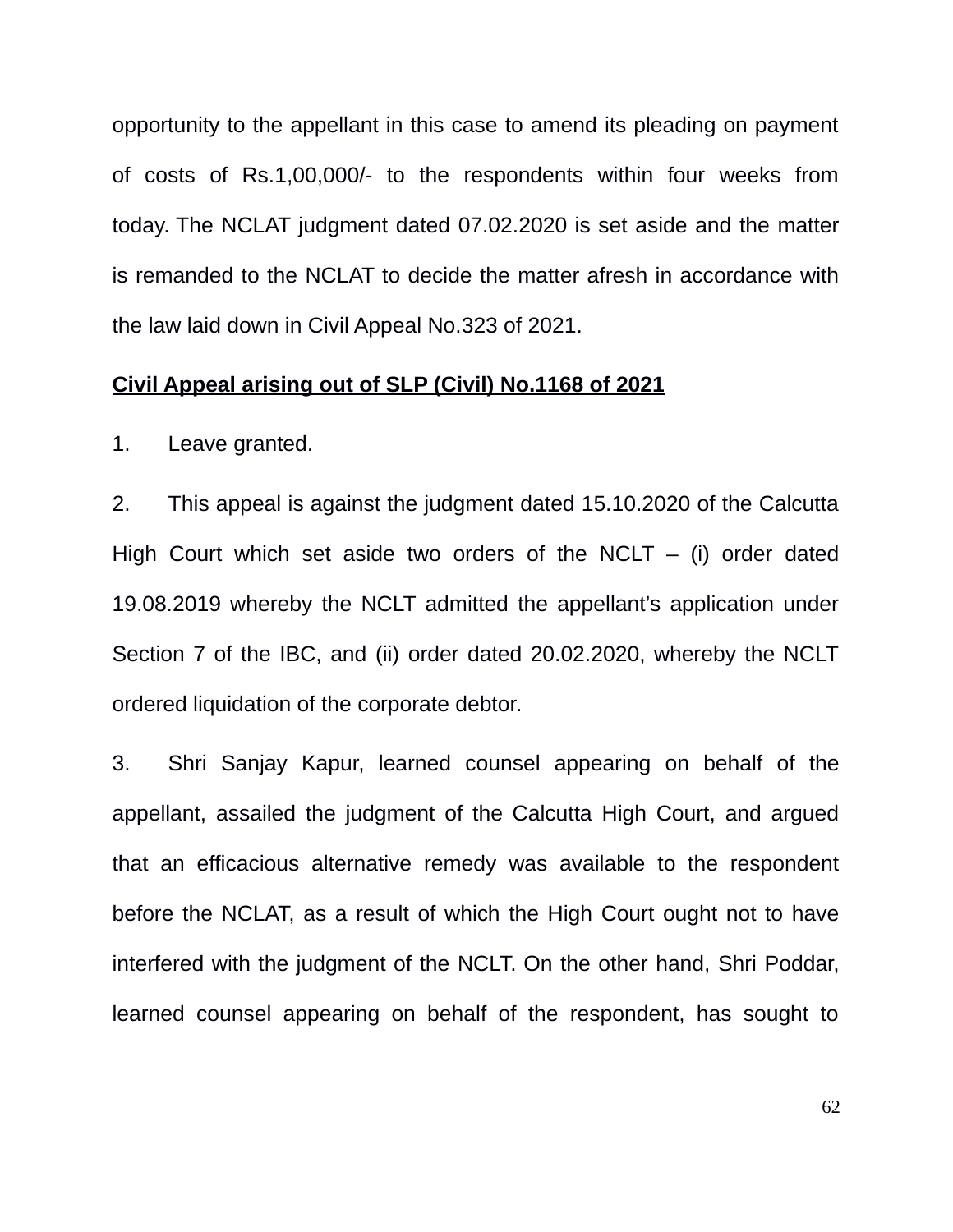support the judgment of the High Court with reference to **Kamlesh Babu v. Lajpat Rai Sharma**, (2008) 12 SCC 577, and paragraph 23 in particular, stating that a jurisdictional point was raised as to limitation, as a result of which the Calcutta High Court took up a petition filed under Article 227 of the Constitution of India and correctly set aside the orders of the NCLT.

4. There can be no doubt that the NCLT had, in its order dated 19.08.2019, stated that Article 63(a) of the Limitation Act would apply instead of Article 137, contrary to what has been held by us in several judgments. It cannot, therefore, be said that the Calcutta High Court wrongly exercised jurisdiction in setting aside this finding. However, the High Court then went on to refer to certain balance sheets that had been produced, thereby extending limitation under Section 18 of the Limitation Act, but held that given the judgment in **Babulal** (supra), such balance sheets could not extend limitation.

5. Given the judgment delivered in Civil Appeal No.323 of 2021, the impugned judgment in this appeal also deserves to be set aside. The appeal is, therefore, allowed. If the respondent wishes to file an appeal before the NCLAT against the orders of the NCLT dated 19.08.2019 and 20.02.2020, it may do so within a period of four weeks from the date of this